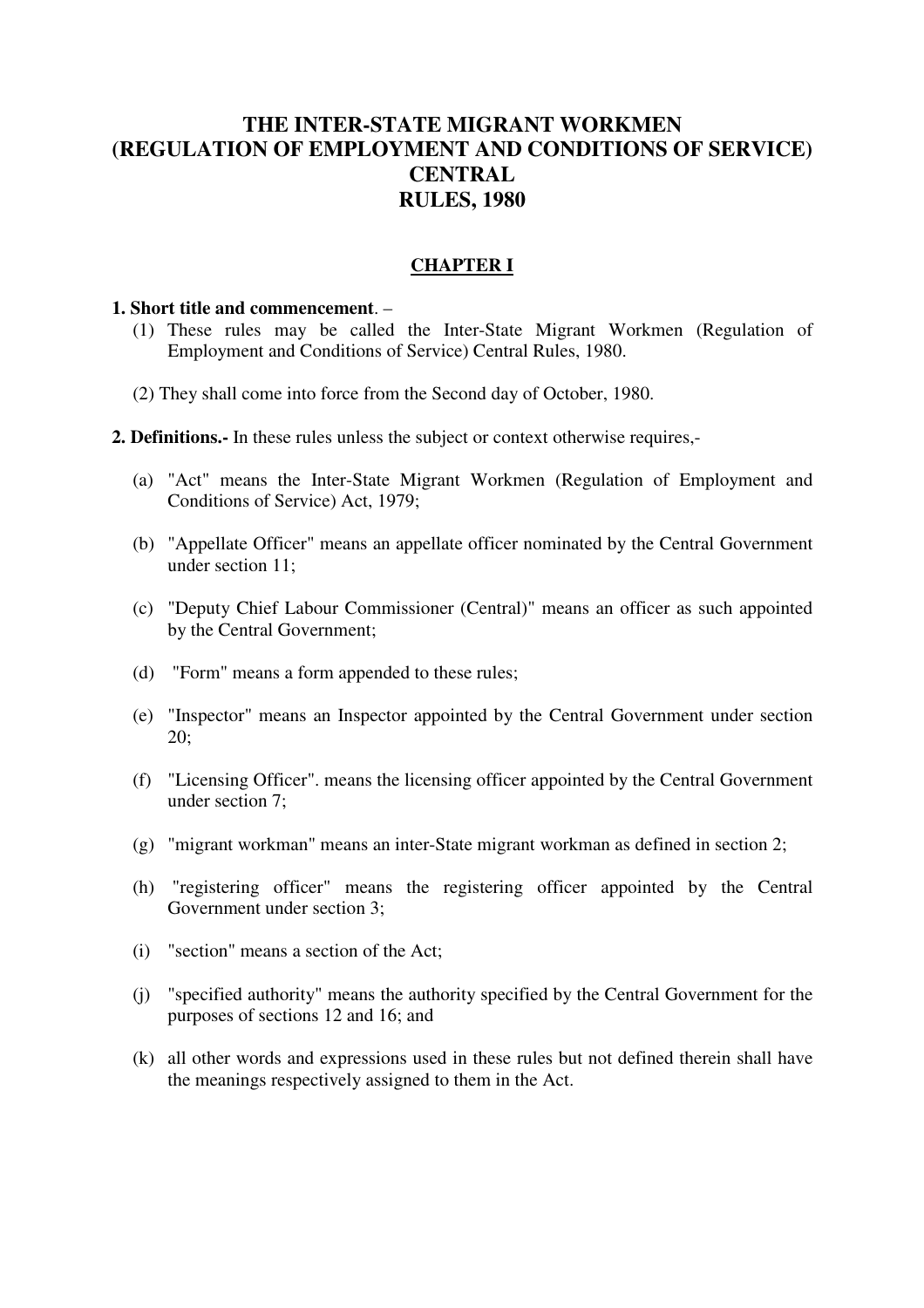## **CHAPTER II**

### **3. Manner of making application for registration of establishment.**

- (1) The application for registration of an establishment shall be made in triplicate in Form I to the registering officer of the area in which the establishment sought to be registered is located.
- (2) The application shall be accompanied by a crossed demand draft showing payment of the fees for the registration of the establishment.
- (3) The application shall be either personally delivered to the registering officer or sent to him by registered post.
- (4) On receipt of the application, the registering officer shall, after noting thereon the date of receipt by him of the application, give an acknowledgement to the applicant.

### **4. Issue of certificate of registration**.-

- (1) Where the registering officer registers of establishment, he shall issue to the principal employer a certificate of registration in Form II.
- (2) The registering officer shall maintain a register in Form III showing the particulars of the establishment in relation to which certificates of registration are issued by him.
- (3) If, in relation to an establishment, there is any change in the particulars specified in the certificate of registration, the principal employer of the establishment shall intimate the registration officer, within thirty days from the date when such change takes place the particulars of, and the reasons for, such change.

### **5. Circumstances in which applicants for registration may be rejected.**-

- (1) If any application for registration is not complete in all respects, the registering officer shall require the principal employer to amend the application so as to make it complete in all respects.
- (2) If the principal employer, on being required by registering officer to amend his application for registration omits or fails to do so, the registering officer shall reject the application for registration.

## **6. Amendment of certificate of registration.-**

- (1) Where on receipt of the intimation sub-rule (3) of rule 4, the registering officer is satisfied that an amount higher than the amount, which has been paid by the principal employer as fees for the registration of the establishment is payable, he shall require such principal employer to deposit a sum which, together with the amount already paid by such principal employer, would be equal to such higher amount of fees payable for the registration of the establishment and to produce showing such deposit.
- (2) Where, on receipt of the intimation referred to in sub-rule (3) of rule 4, the registering officer is satisfied that there has occurred a change in the particulars of the establishment, as entered in the register in Form **III**, he shall amend the said register and record therein the change thus occurred: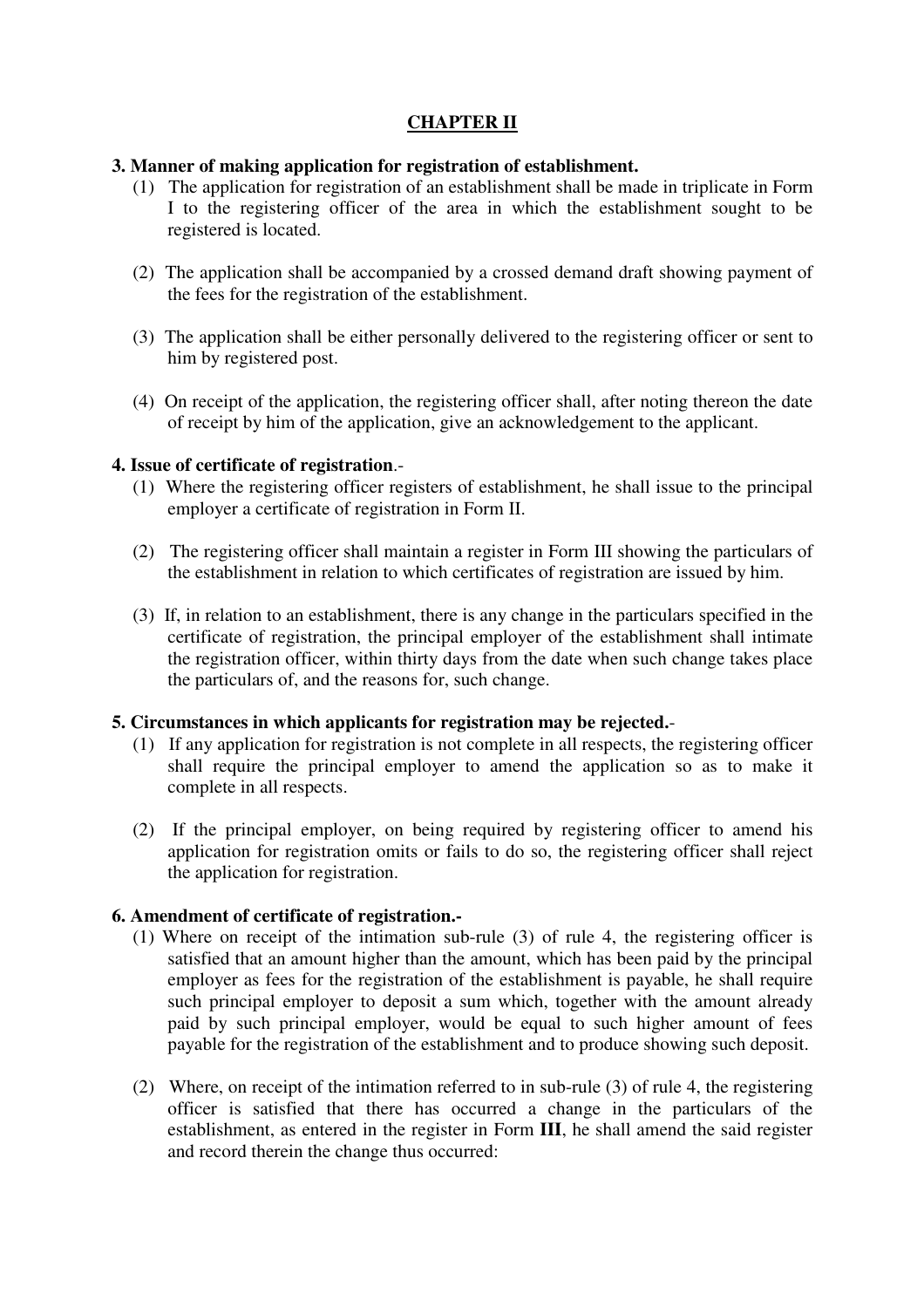Provided that no such amendment shall affect anything done or any action taken or any right, obligation or liability acquired or incurred before such amendment:

 Provided further that the registering officer shall not carry out any amendment in the register in Form III unless the appropriate fees have been deposited by the principal employer.

## **7. Application for a licence.-**

- (1) Every application by a contractor for the grant of a licence for recruiting a person under clause (a) of sub-section (1) of section 8 shall be made in triplicate in Form IV to the Licensing Officer having jurisdiction in relation to the area wherein the recruitment is made.
- (2) Every application by a contractor for employing a migrant workman under clause (b) of sub-section (1) of section 8 shall be made, in Form V to the Licensing Officer having jurisdiction in relation to the area wherein the establishment is situated.
- (3) (i) Every application for the grant of a licensed under sub-rule (1), or sub-rule (2) shall be accompanied by a certificate of the principal employer in Form VI to the effect that he undertakes to be bound by all the provisions of the Act and the rules made there under so far as they are applicable to him in respect of the recruitment or employment of the migrant workmen, in respect of which the contractor is making the application.
- (ii) Every such application shall be either personally delivered to the licensing officer concerned or sent to him by registered post.
- (4) On receipt of the application referred to in sub-rule (1) or sub-rule (2), the Licensing Officer concerned shall, after noting thereon the date of receipt of the application, grant an acknowledgement to the applicant.
- (5) Every application referred to in sub-rule (1) shall also be accompanied by the receipt obtained as required by rule 20.

## **8.Matters to be taken into account in granting or refusing a licence.**-

In granting or refusing to grant a licence the Licensing Officer shall take the following matters into account, namely:-

- (a) Whether the applicant-
- (i) is a minor, or
- (ii) is of unsound mind and stands so declared by a competent court, or
- (iii) is an undischarged insolvent, or
- (iv) has been convicted at any time during the period of five years immediately preceding the date of application, of an offence which, in the opinion of the Central Government involves moral turpitude;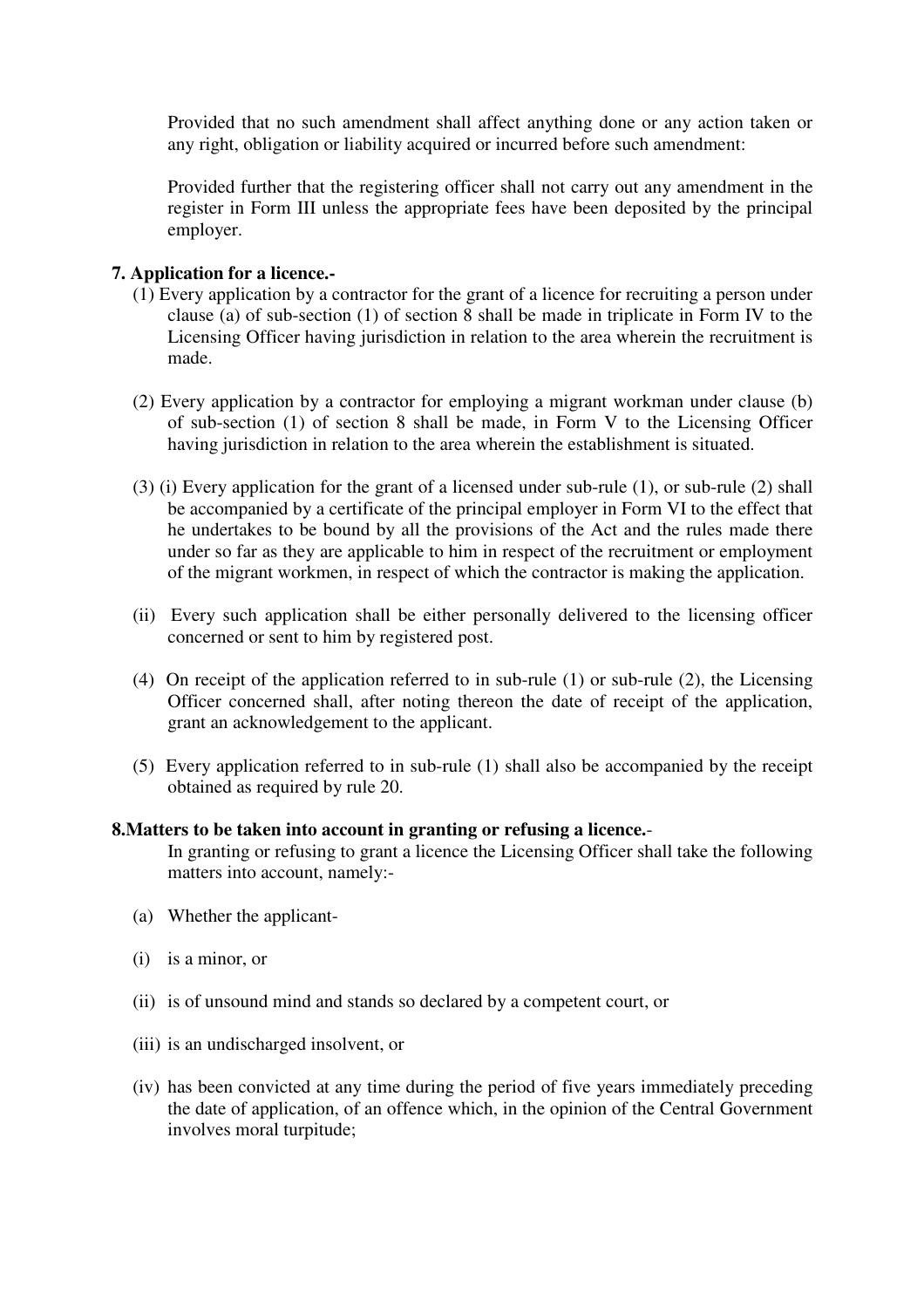- (b) whether any order had been made in respect of the applicant under sub-section (1) of section 10, and, if so, whether a period of three years has elapsed from the date of that order;
- (c) whether the fees for the application has been deposited at the rates specified in rule 12; and
- (d) whether security, wherever necessary, has been deposited by the applicant at the rates specified in sub-rule (1) of rule 10.

### **9. Refusal to issue licence :**-

- (1) On receipt of the application from the contractor, and as soon as possible thereafter, the Licensing Officer shall investigate or cause investigation to be made to satisfy himself about the correctness of the facts and particulars furnished in such application and the eligibility of the applicant for a licence.
- (2) (i) Where the Licensing Officer is of the opinion that the licence should not be issued, he shall, after affording reasonable opportunity to the applicant to be heard, make an order rejecting the application.
- (ii) The order shall record the reason for the refusal and shall be communicated to the applicant.

#### **10. Security.** –

- (1) Where the Licensing Officer is satisfied that any person who has applied for or who has been issued a licence should furnish security for the due performance of the conditions of the licence, he shall prepare an estimate of all the amounts needed to provide for recruitment or employment of migrant workmen on the basis of the following factors, namely:-
- (i) Wages equivalent to one wage period payable under clause (v) of sub-rule (2) of rule 11, read with rule 25,
- (ii) Provision of medical facilities under rule 37,
- (iii) Provision of protective clothing under rule 38, wherever applicable,
- (iv) Provision of drinking water, latrines, urinals, and washing facilities under rule 39 read with rules 42 and 43,
- (v) Provision of rest rooms under rule 40, wherever applicable,
- (vi) Provision of canteens under rule 41, wherever applicable ,
- (vii) Provision of crèche under rule 44, wherever applicable,
- (viii) Provision of residential accommodation under rule 45,
- (ix) Journey allowance under section 15,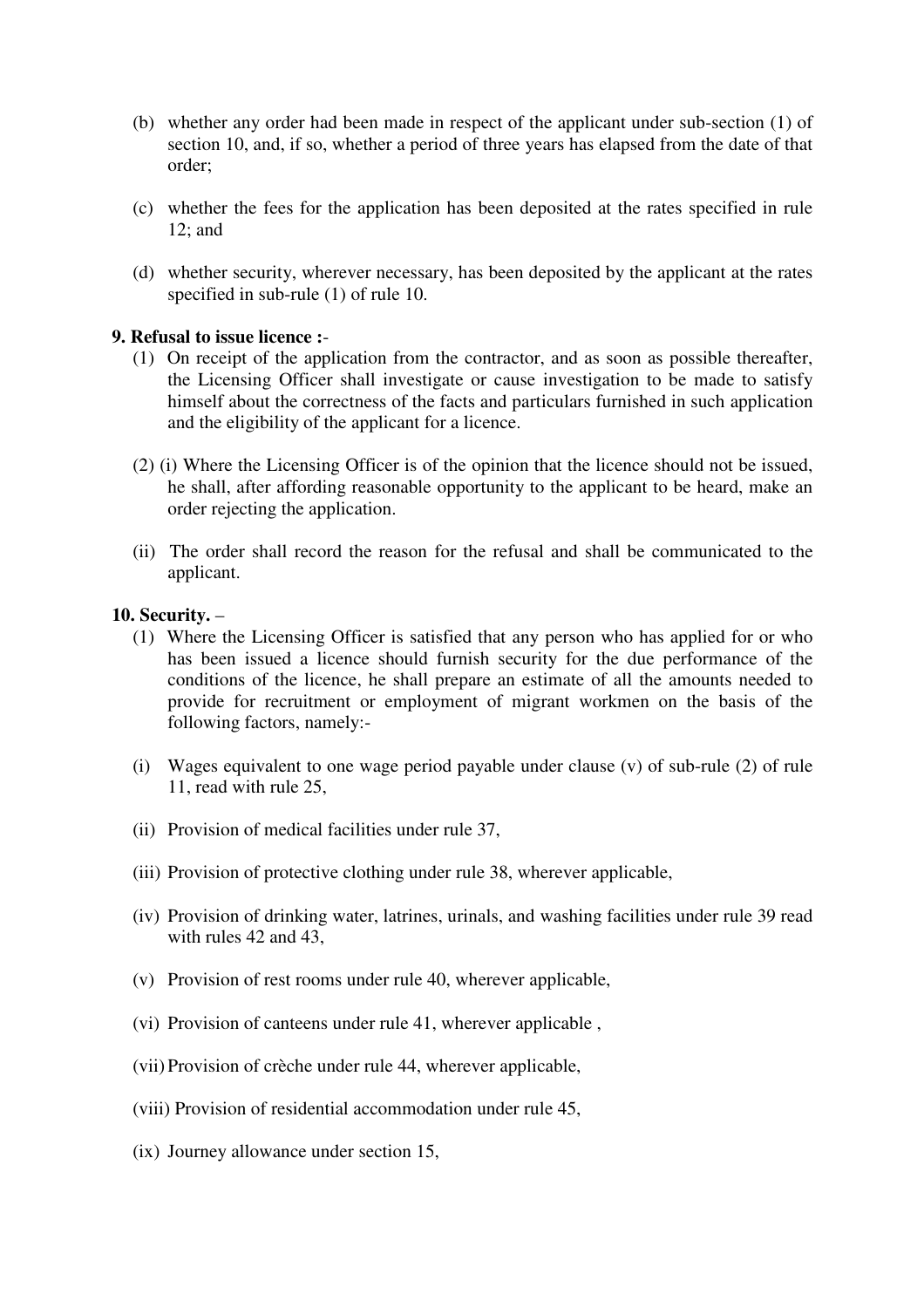- (x) Number of migrant workmen employed or recruited, and
- (xi) Duration of work.
- (2) The Licensing Officer shall determine the amount of the security to be furnished by such person, after considering the solvency of such person, not exceeding 40 percent of the amount estimated by him in accordance with sub-rule (1) above
- (3) Where the applicant for licence was holding a licence in regard to another work and that licence had expired, the Licensing Officer, if he is of the view that any amount out of the security, if any deposited in respect of that licence is to be refunded to the applicant under rule 17, he may on an application made for the purpose in Form VII by the applicant adjust the amount so to be refunded towards the security, if any, required to be deposited in respect of the application for the new licence and the applicant need deposit, in such a case, only the balance amount if any, after making such adjustment.

#### **11. Forms and terms and conditions of licence: -**

- (1) Every licence issued under sub-section (1) of section 8 shall be in Form VII
- (2) Every licence granted under sub-rule (1) or renewed under rule 15 be subject to the following conditions, namely:-
- (i) the licence shall be non-transferable;
- (ii) the terms and conditions of the agreement or arrangement or the arrangement under which the migrant workman is recruited or employed;
- (i) the number of migrant workmen recruited or employed;
- (ii) the number of workmen recruited or employed as migrant workmen in the establishment shall not, on any day, exceed the maximum number specified in conditions (iii):
- (iii) the rates of wages payable to the migrant workmen by the contractor shall not be less than the rates prescribed under the Minimum Wages Act, 1984, for such employment and where the rates have be end fixed by the agreement, settlement or award, not less than the rates so fixed;
- (iv) save as provided in these Rules the fees paid for the issue, or as the case may be, for renewal of licence shall be non-refundable;
- (v) (a) in cases where the migrant workmen recruited or employed by the contractor perform the same or similar kind of work as the workmen directly employed by the Principal Employer of the establishment, the wage rates, holidays, hours of work and other conditions of service of the migrant workmen of the contractor shall be the same as applicable to the workmen directly employed by the Principal Employer of the establishment on the same or similar kind or work: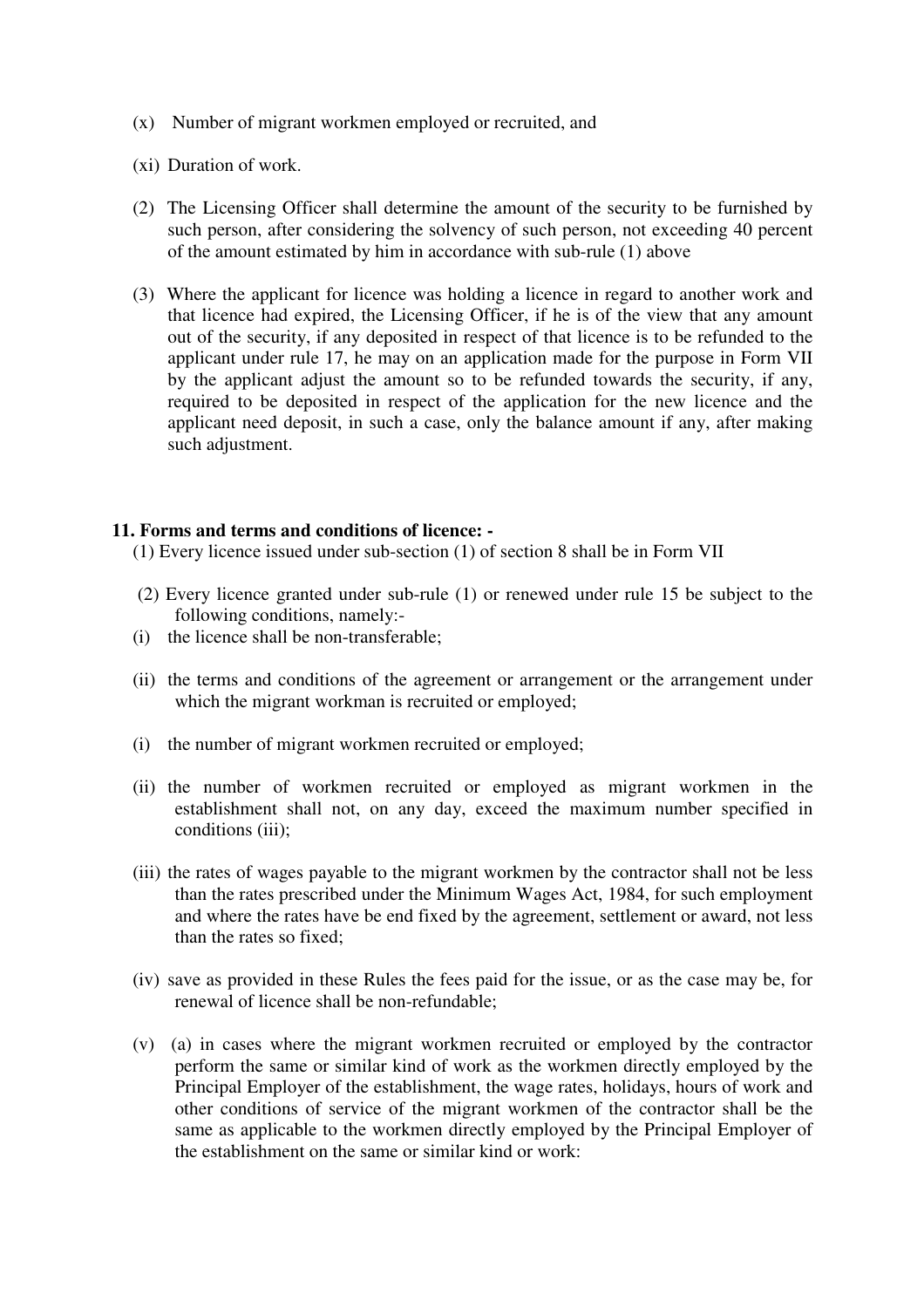Provided that in the case of any disagreement with regard to the type of work, the same shall be decided by the Deputy Chief Labour Commissioner (Central)**;**

- (b) in other cases, the wage rates, holidays, hours of work and conditions of service of the migrant workmen recruited or employed by the contractor shall be such as prescribed in these Rules;
- (vi) every migrant workman shall be entitled to allowances, benefits, facilities, etc., as prescribed in the Act and the Rules;
- (vii) no female migrant workman shall be employed by any contractor before 6 A.M. or after 7 P.M.: Provided that this clause shall not apply to the employment of female migrant workmen in Pit head Baths, Crèches and canteens and Midwives and Nurses in hospitals and dispensaries:
- (viii) the contractor shall notify any change in the number of migrant workmen or the conditions of work to the licensing officer;
- (ix) the contractor shall comply with all the provisions of the Act and the Rules;
- (x) a copy of the licence shall be displayed prominently at the premises where the migrant workmen are employed;
- (xi) the period for which the licence shall be valid;
- (xiv) any change in the number of migrant workmen shall be notified to the licensing officer within seven days of this change.

#### **12. Fees**.-

(1) The fees to be paid for the grant of certificate of registration of an establishment under section 7, shall be as specified below:

 If the number of migrant 'workmen proposed to be employed in the establishments on any day,

| (a) is 5 and not exceeding 20      |   | 6()   |
|------------------------------------|---|-------|
| (b) exceeding 20 and upto $50$     |   | 150   |
| (c) exceeding $50$ and upto $100$  |   | 300   |
| (d) exceeding $100$ and upto $200$ | ₹ | 600   |
| (e) exceeding 200 and upto 400     |   | 1,200 |
| (f) exceeding $400$                |   | 1.500 |

(2) The fees to be paid for grant of licence under section 7 shall be as specified below:-

If the number of workmen employed by the contractor on any day-

|     | (a) is 5 and not exceeding 20      | 15   |
|-----|------------------------------------|------|
|     | (b) exceeding 20 and upto $50$     | 40   |
|     | (c) exceeding $50$ and upto $100$  | 80   |
|     | (d) exceeding $100$ and upto $200$ | 150  |
|     | (e) exceeding 200 and upto 400     | 300  |
| (f) | exceeding 400                      | 400. |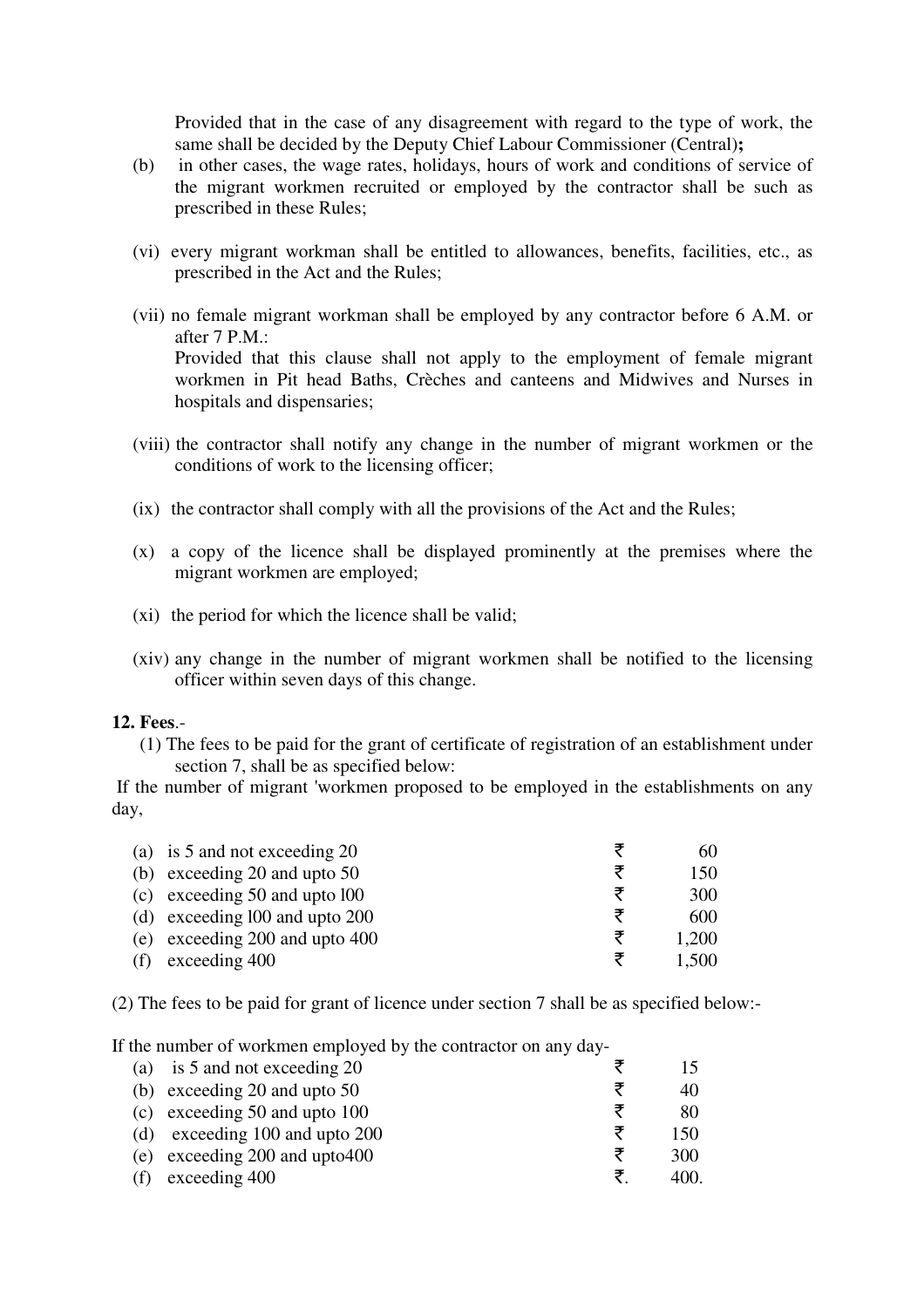#### **13. Amendment of the licence.-**

- (1) A licence issued under rule 11 or renewed under rule 15 may, for good and sufficient reasons be amended by the licensing officer.
- (2) The contractor who desires to have the licence amended shall submit to the licensing officer an application stating the nature of amendment and reasons there for.
- (3) (i) If the licensing officer allows the application he shall require the applicant to furnish a crossed demand draft for the amount if any, by which the fees that would have been payable if the licence had been originally issued in the amended form exceeds the fee originally paid for the licence.
- (ii) On the applicant furnishing the requisite receipt, the licence shall be amended according to the orders of the Licensing Officer.
- (4) Where the application for amendment is refused, the Licensing Officer shall record the reasons for such refusal and communicate the same to the applicant.

#### **14. Renewal of licence.-**

- (1) Every contractor may apply to the Licensing Officer for renewal of the licence.
- (2) The application shall be in Form IX in triplicate and shall be made not less than thirty days before the date on which the licence expires, and if the application is so made the shall be deemed to have been renewed until such date when the renewed licence is issued.
- (3) The fees chargeable for renewal of the licence shall be same as for the grant thereof:

 Provided that if the application for renewal is not received within the time specified in sub-rule (2), a fee of twenty-five per-cent in excess of the fee ordinarily payable for the licence shall be payable for such renewal:

 Provided further that in case where the Licensing Officer is satisfied that the delay in submission of the application is due to unavoidable circumstances beyond the control of the contractor, he may reduce or remit as he deems fit the payment of such excess fee.

#### **15. Period of renewal of the licence.-**

Every licence renewed under this rule 15 shall remain in force for a further period of twelve month from the date of the order of renewal.

#### **16. Issue of duplicate certificate of registration or licence.-**

Where a certificate of registration or licence granted or renewed under the preceding rules has been lost, defaced or accidentally destroyed, a duplicate thereof may be granted on payment of fees of Rs.20.00.

#### **17. Refund of security.-**

(1) (i) On expiry of the period of licence the contractor may, if he does not intend to have his licence renewed or get the security amount adjusted in respect of his fresh application for licence in terms of sub-rule (2) of rule 10, make an application to the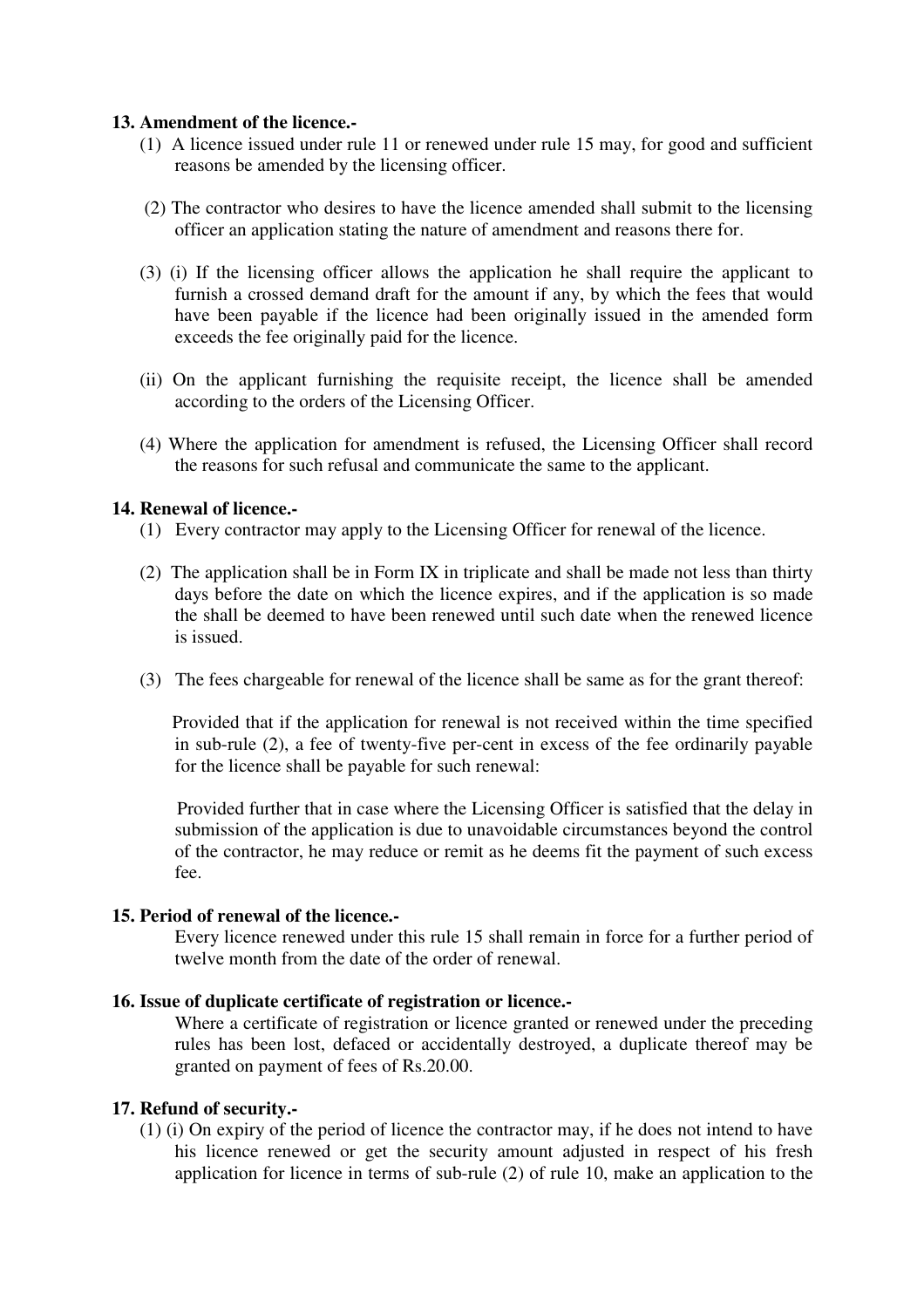Licensing Officer for the refund of the security, if any, deposited by him under rule 10.

- (ii) If the Licensing Officer is satisfied that there is no breach of the conditions of licence or there is no order under section 10 for the forfeiture of security or any portion thereof, he shall direct the refund of the security to the applicant.
- (2) If there is any order directing the forfeiture of the whole or any part of the security, the amount to be forfeited shall be deducted from the security deposit, and balance, if any, shall be refunded to the applicant.
- (3) The application for refund shall as far as possible, be disposed of within sixty days of the receipt of the application.

## **18. Appeals and procedure.**-

- (1) (i) Every appeal under section 11 shall be prepared in the form of a memorandum signed by the appellant or his authorised agent and presented to the Appellate Officer in person or sent to him by registered post.
- (ii) The memorandum shall be accompanied by a certified copy of the order and a crossed demand draft for Rs. 25/.
- (2) The memorandum shall set forth precisely and under distinct heads the grounds of appeal to the order appealed from.
- (3) Where the memorandum of appal does not comply with the provisions of sub-rule (2) it may be rejected or returned to the appellant for the purpose of being amended within a time to be fixed by the Appellate Officer .
- (4) Where the Appellate Officer rejects the memorandum of appeal under sub-rule (3), he shall record the reasons for such rejection and communicate the same to the appellant.
- (5) Where the memorandum of appeal is in order, the appellate officer shall admit the appeal, endorse thereon the date of presentation and shall register the appeal in the register of appeals kept for the purpose.
- (6) (i) When the appeal has been admitted, the Appellate Officer shall send a notice to the registering officer or the licensing officer, as the case may be, from whose order the appeal has been preferred. The Registering Officer or as the case may be, the Licensing Officer shall there upon send the record of the case to the Appellate Officer.
- (ii) On receipt of the record the Appellate Officer shall send a notice to the appellant to appear before him on such date and time as may be specified in the notice for the hearing of the appeal.
- (7) If on the date fixed for the hearing, the appellant does not appear, the Appellate Officer may dismiss the appeal for default of appearance of the appellant.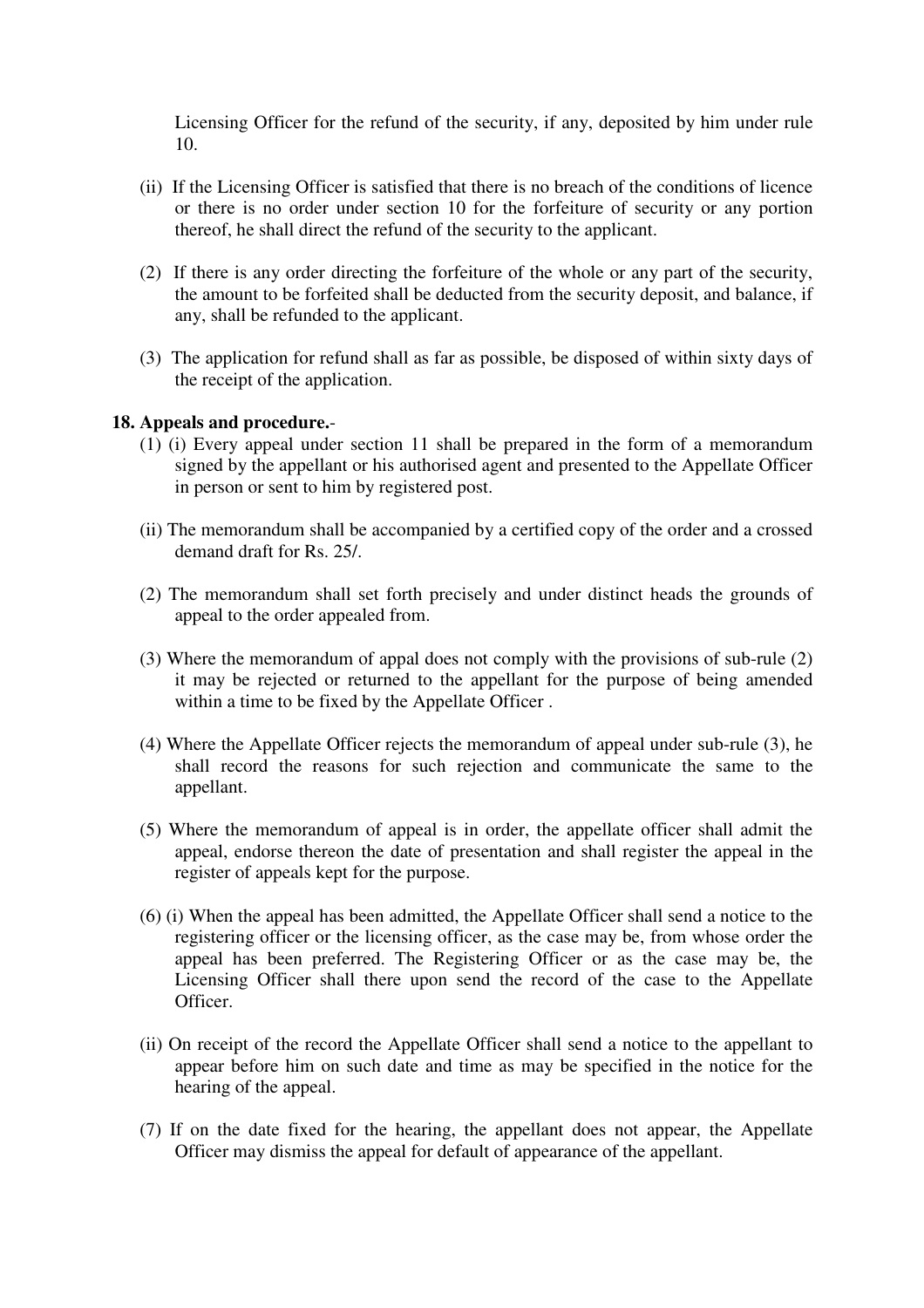- (8) (i) Where an appeal has been dismissed under sub- rule (7), the appellant may apply to the Appellate Officer for re-admission of the appeal, and where it is proved that he was prevented by any sufficient cause from appearing when appeal was called on for hearing, the Appellate Officer shall restore the appeal on its original number.
- (ii) An application under clause (i) shall, unless the Appellate Officer extend the time for sufficient reason, be made within thirty days of the date of dismissal
- (9) (i) If the appellant is present when the appeal is called on for hearing, the Appellate Officer shall proceed to hear the appellant or his authorised agent and any other person summoned by him for the purpose, and pronounce judgment on the appeal either confirming, reversing or modifying the order appealed from.
- (ii) The judgement of the Appellate Officer shall state the points for determination, decisions thereon the reasons for the decisions.
- (iii) The order shall be communicated to the appellant and a copy thereof shall be sent to the Registering Officer or the Licensing Officer, as the case may be, from whose order the appeal has been preferred.

### **19. Obtaining of copies of orders.**-

A copy of the order of the Registering Officer, licensing Officer or Appellate Officer may be obtained on payment of fees of **<sup>1</sup>** [Rs. 500] per copy of each order on application specifying the date and other particulars of the order, made to the officer concerned.

#### **20. Payment of fees and security deposits.-**

- (1) The payment of the various fees relating to Registration, licensing and security deposits shall be made through a crossed demand draft drawn in favour of the concerned departmental officer and payable at the station at which he is stationed along with a treasury challan duly filled in dicating the relevant head of account creditable to the accounts of the concerned Pay and Accounts Office.
- (2) The heads of accounts under which the receipt relating to the fees for registration, licensing and appeals, etc. shall be credited will be "B-Non-Tax Revenue-087 Labour and Employment-Receipts under the Inter-State Migrant Workmen (Regulations and Conditions of Service) Central Rules, 1980". The Security Deposits are to be booked under the head "Deposits Advances- (b) Deposits not bearing interest-843-Civil-Deposits-Security Deposits.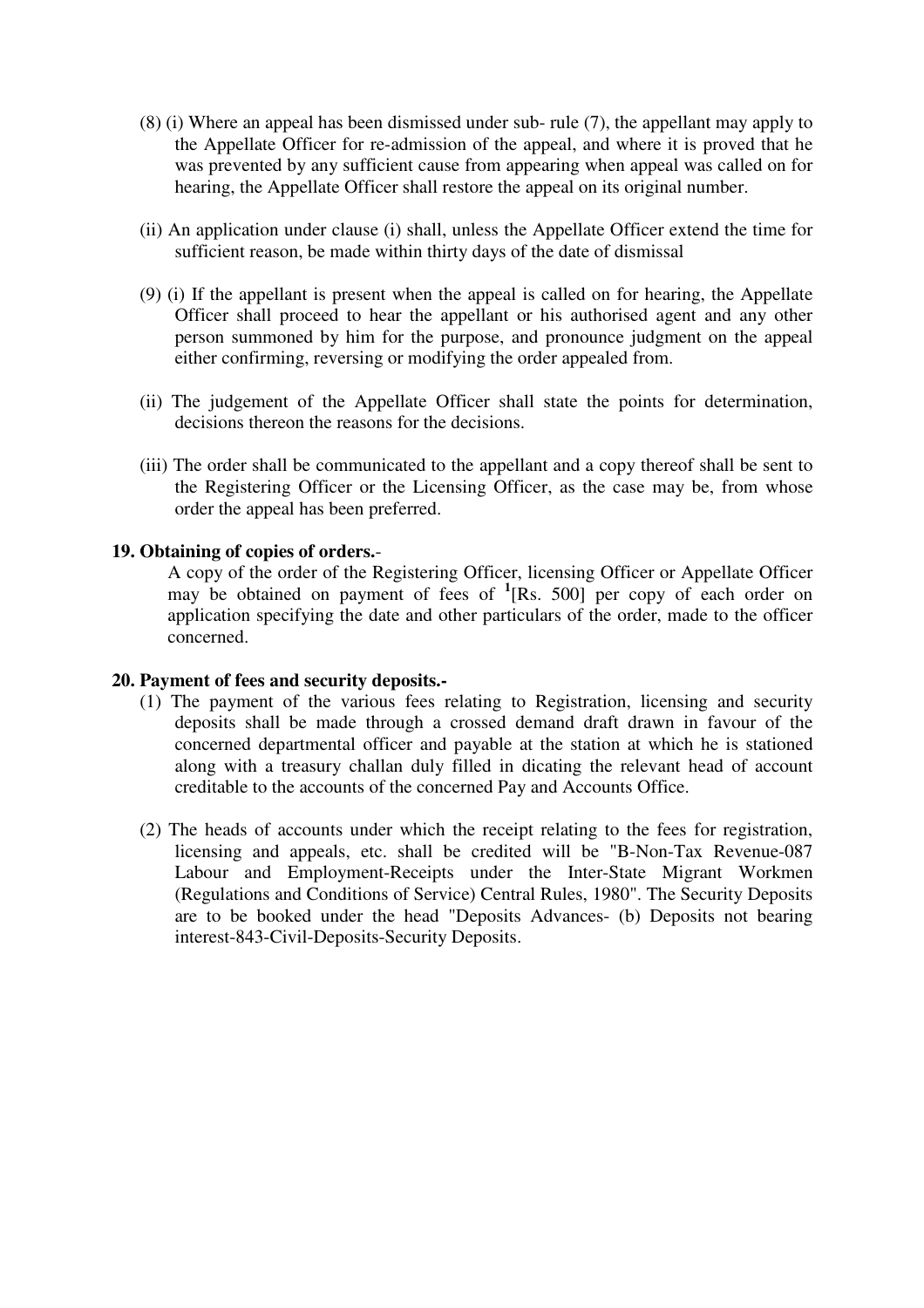## **CHAPTER III DUTIES OF THE CONTRACTOR**

#### **21. Particulars of migrant workman.-**

- (1) Every contractor shall furnish to the specified authorities the particulars regarding recruiting and employment of migrant workmen in Form X.
- (2) The particulars shall be either personally delivered by the contractor to the concerned specified authorities or sent to them by registered post.

#### **22. Return fare.-**

The contractor shall pay to the migrant workman the return fare from the place of employment to the place of residence in the home-state of the migrant workman on the expiry of the period of employment and also on his-

- (a) termination of service before the expiry of the period of employment for any reason whatsoever;
- (b) being incapacitated for further employment on account of injury or continued illhealth duly certified as such by a registered medical practitioner;
- (c) cessation of work in the establishment which is not due to any fault on the part of the migrant workman; and
- (d) resignation from service on account of non-fulfilment of terms and conditions of his employment by the contractor.

#### **23. Pass Book.-**

- (1) In the pass book referred to in clause (4) sub-section (1) of section 12, the following additional particulars shall be indicated namely
	- (a) the date of recruitment;
	- (b) the date of employment;

(c) total attendance/unit of work done (in respect of piece-rated migrant workman)/ total wages earned/deductions if any made/net amount paid and signature of contractor or his duly authorised representative with date; and (These entries shall be made separately in respect of each wage period within three days from the date of payment.)

- (d) name and address of the next of kins of migrant workman.
- (2) In case of fatal accident or serious bodily injury to any migrant workman, the contractor shall. immediately send telegrams to the specified authorities of both the States and also the next of the kins of the migrant workman intimating death or the nature of serious bodily injury sustained by the migrant workman, as the case may be, date, place and nature of accident. The contractor shall further send written report to the specified authorities concerned and the next of the kins of the migrant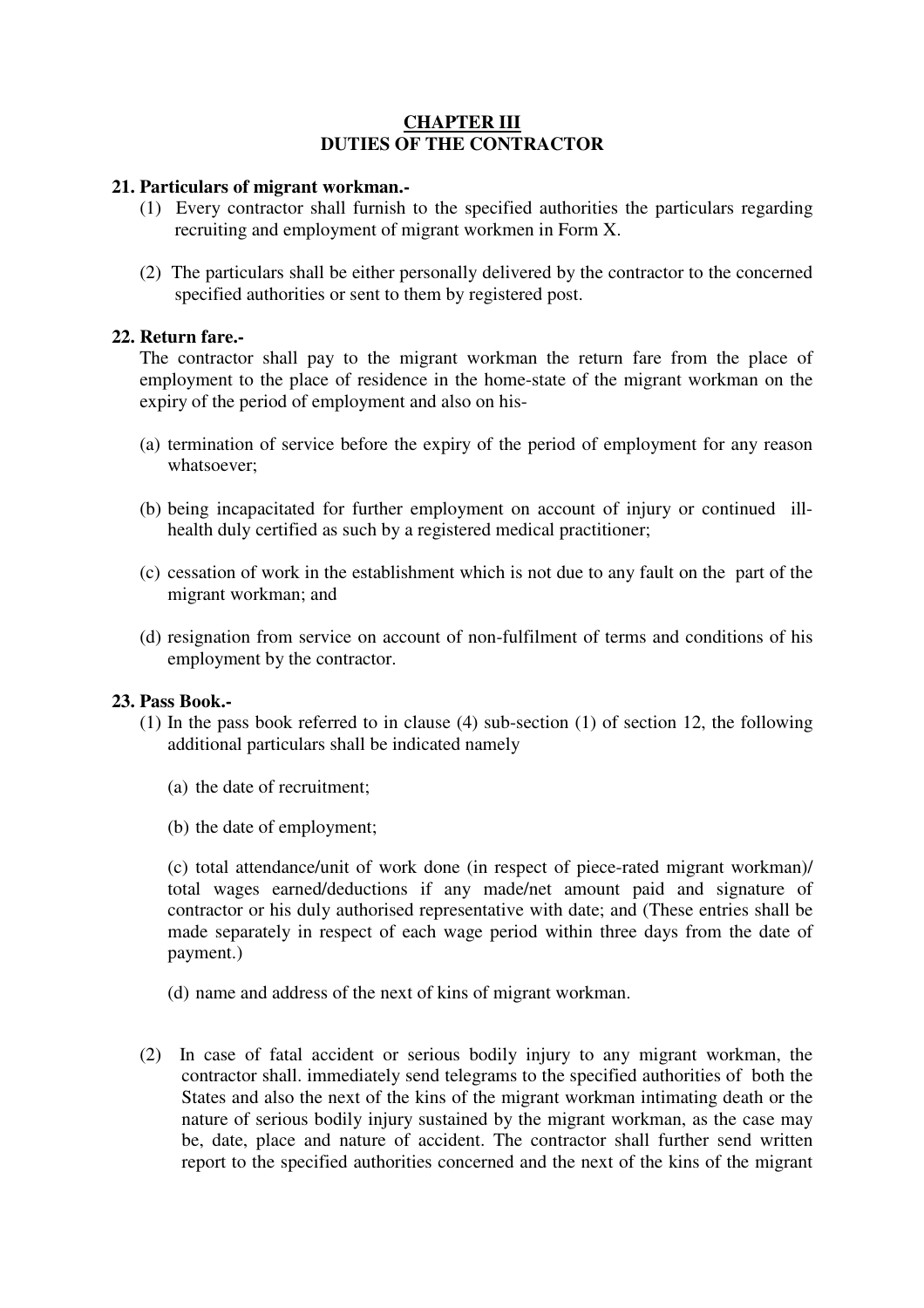workman, under mentioned particulars by registered post within 24 hours of the occurrence of the accident:

- (i) Name of the migrant workman
- (ii) Date, place and nature of accident;
- (iii) Condition of the migrant workman (if alive);
- (iv) Action taken by the contractor/principal employer;
- (v) Remarks.
- (3) If the contractor fails to send the telegraphic intimation and/or written report as required under sub-rule (2), the principal employer whall comply with the requirements of sub-rule (2) as early as possible but in any case not later than 48 hours of the time of occurrence of the accident.

#### **24. Return and Report.-**

Every contractor shall furnish a return regarding migrant workman who have ceased to be employed in Form X I to the specified authorities concerned either personally or by registered post so as to reach them not later than 15 days from the date of migrant workman ceases to be employed.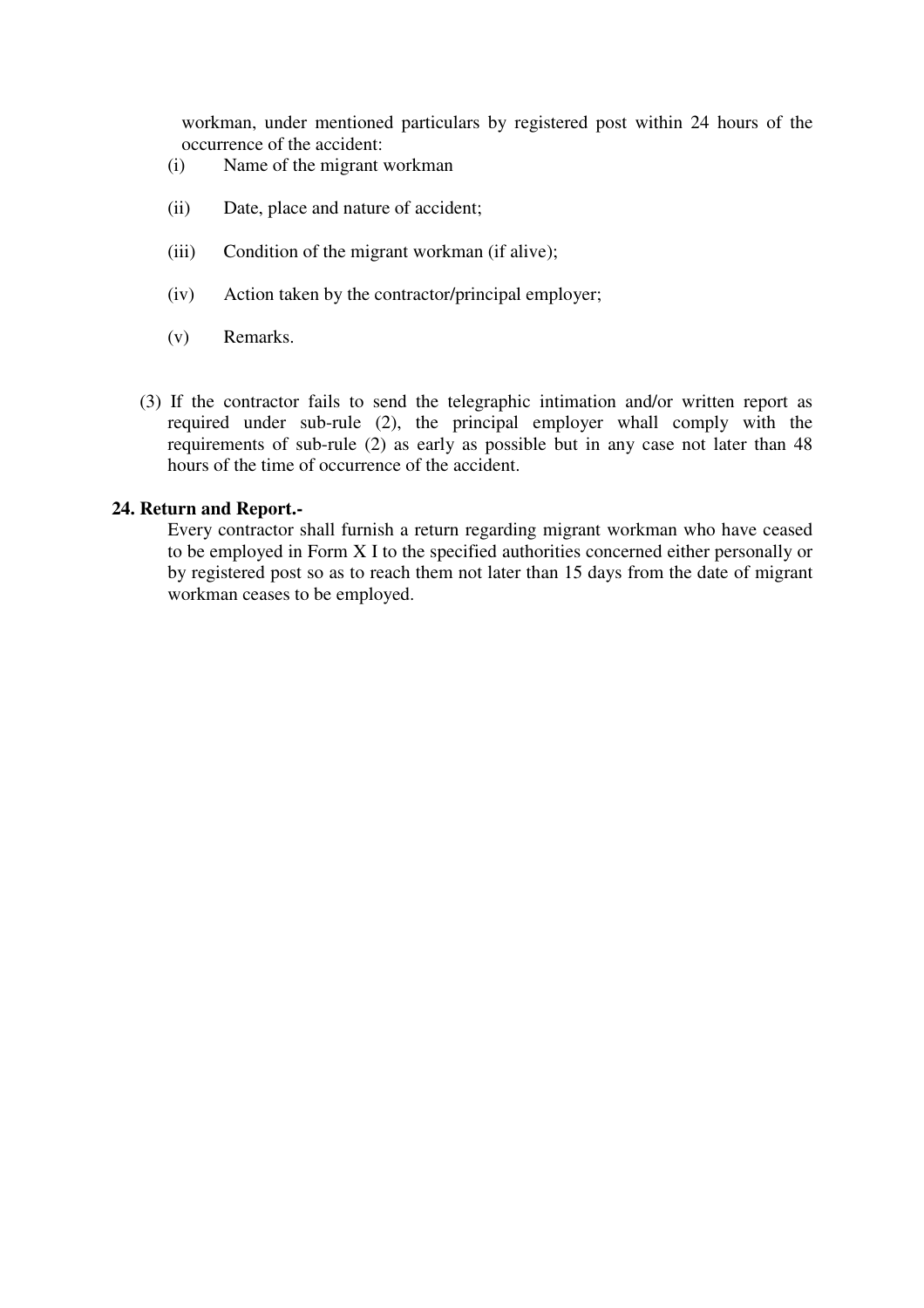## **CHAPTER IV WAGES**

#### **25. Rate of wages.-**

The rate of wages of a migrant workman in an establishment where he is required to work which is neither same nor of similar kind as is being performed by any other workman in that establishment shall not be less than the rate of wages paid by the principal employer to a workman in the lowest category of workmen directly employed by him in that establishment or the minimum rates of wages notified by the Central Government under the Minimum Wages Act, 1948 for the same or similar type of work performed by workmen in any scheduled employment in the area in which the establishment is located, or the rates of wages payable to the workmen for performing same or similar kind of work in that establishment in the State in which the establishment is located, whichever is higher:

Provided that if there is any dispute in this regard or with regard to applicability of wage rate to a migrant workman under sub-clause (b) of sub-section (1) of section 13, the same shall be decided by the Deputy Chief Labour Commissioner (Central)**.** 

#### **26. Wage-period.-**

The contractor shall fix wage periods in respect of which wages shall be payable.

**27.** No wage period shall exceed one month.

#### **28. Payment of wages.-**

The wages of every migrant workman in an establishment by a contractor where less than 1000 workmen are employed shall be paid before the expiry of the seventh day and in other cases before the expiry of tenth day every month.

### **29. Payment on termination.-**

Where the employment of any migrant workman is terminated by or on behalf of the contractor, the wages earned by the migrant workman shall be paid before the expiry of the second working day from the day on which his employment is terminated.

#### **30. Mode or payment.-**

All payments of wages shall be made by the contractor on working day at the work premises and during the working time and on a date notified in advance and in case the work is completed before the expiry of final payments, shall be made within forty-eight hours of the last working day.

- **31.** Wages due to every migrant workman, shall be paid to him direct or to other persons duly authorised by him in this behalf.
- **32.** All wages shall be paid in current coin or in currency or in both. Wages shall be paid without any deduction of any kind except those specified by the Central Government by general or special order in this behalf or permissible under the Payment of Wages Act, 1936.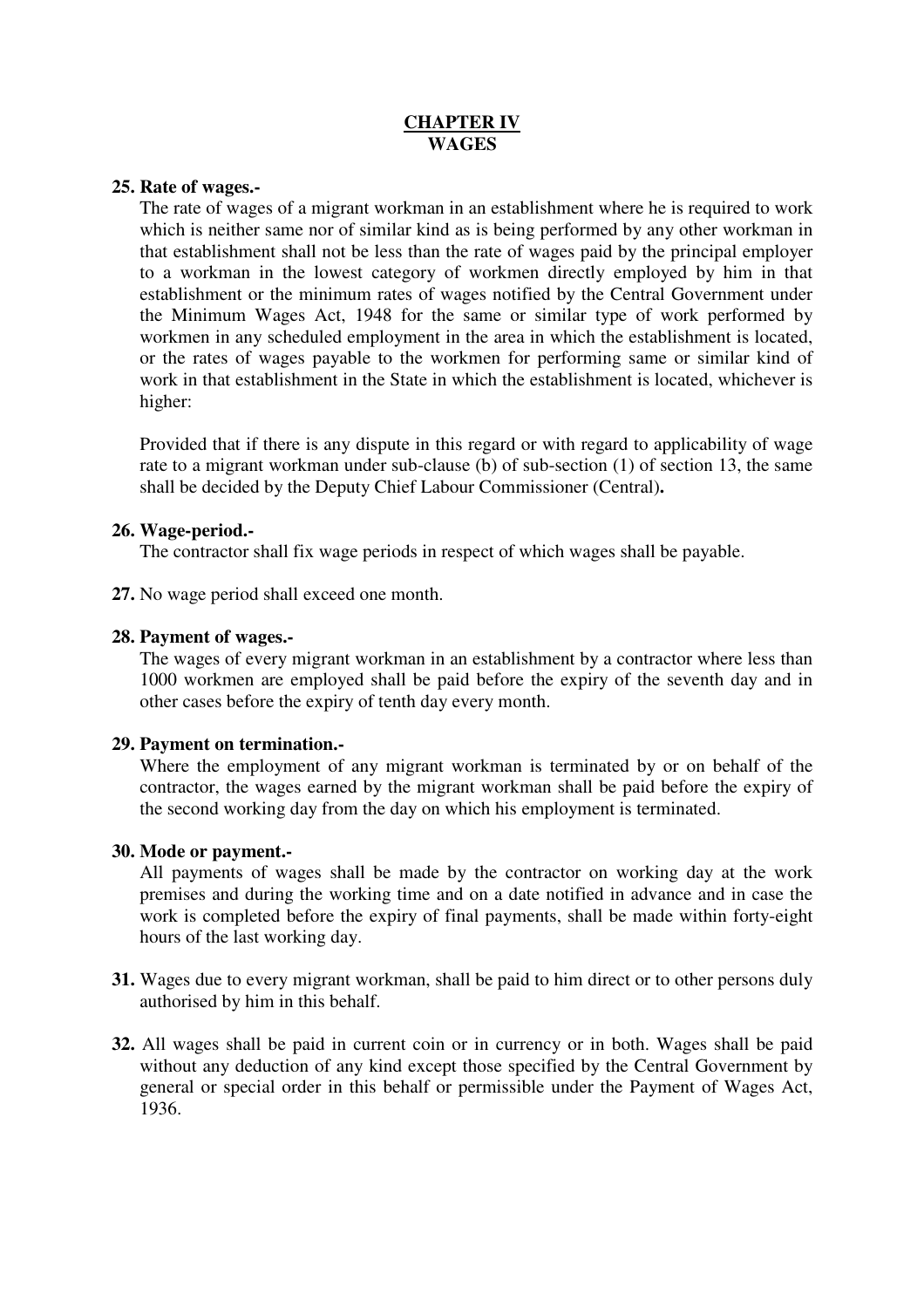- **33.** A notice showing the wages period and the place and time of disbursement of wages shall be displayed at the place of work and a copy sent by the Contractor to the Principal Employer under acknowledgement.
- **34.** The principal employer shall ensure the presence of his authorised representative at the place and time of disbursement of wages by the contractor to the migrant workman; and it shall be the duty of the contractor to ensure the disbursement of wages in the presence of such authorised representative.
- **35.** The authorised representative of the principal employer shall order under his signature a certificate at the end of all the entries in the register of wages or the wages-cum-muster roll, as the case may be, in the following form:-

 "Certified that the amount shown in Column No **…………** has been made to the migrant workman concern In my presence on **………………".**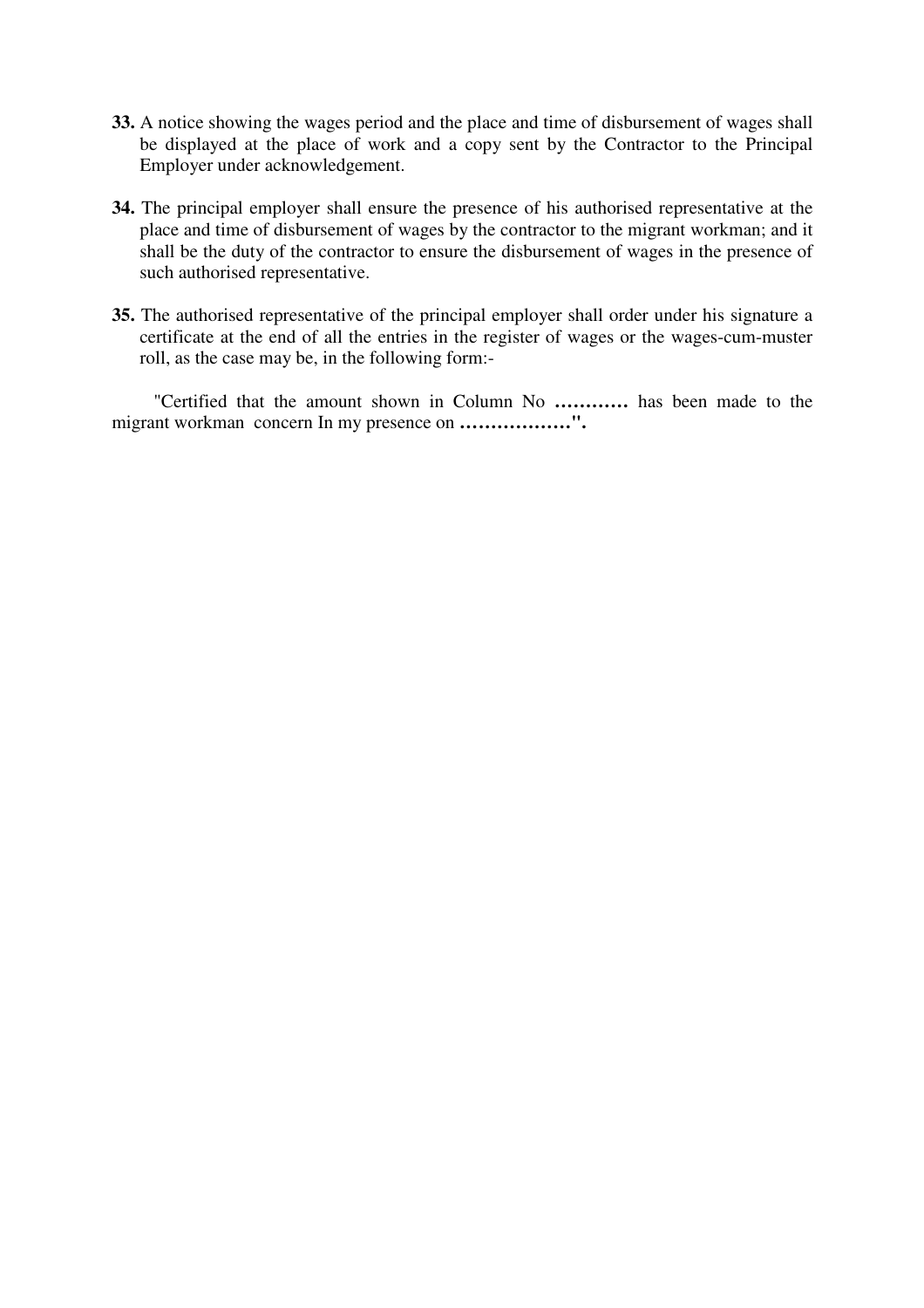## **CHAPTER V MEDICAL AND OTHER FACILITIES TO BE PROVIDED TO MIGRANT WORKMAN**

#### **36. Holidays, hours of work and other conditions of service.-**

- (1) Holidays, hours of work including extra wages for overtime work done and other conditions of service of migrant workman shall not be less favourable than those obtaining in that establishment or in similar employment in the area in which the establishment is located, as the case may be.
- (2) Where there is any dispute in this regard or with regard to applicability of holidays, hours of work including extra wages for overtime work done and other conditions of service to a migrant workman under clause (a) of sub-section (1) of section 13, the same shall be decided by the Deputy Chief Labour Commissioner (Central)**.**

#### **37. Medical facilities.-**

- (1) The contractor shall ensure provision of suitable and adequate medical facilities for outdoor treatment to the migrant workman free of cost for treatment of any ailment from which the migrant workman or any member of his family may suffer during his employment in the establishment or to meet any preventive measure against epidemic or any virus infection. Whenever any medicine is purchased by a migrant workman from market on the basis of the prescription issued by any Doctor provided by the contractor or the principal employer, as the case may be, or any registered medical practitioner, the cost of such medicine **<sup>2</sup>** [including the fee upto Rs.10 per consultation], shall be reimbursed by the contractor to the migrant workman concerned within a period of seven days from the date of presentation of the bill by the migrant workman.
- (2) In the event of migrant workman or any of his family members suffering from any ailment requiring hospitalisation during his employment in the establishment, the contractor shall promptly arrange for the hospitalisation of the migrant workman or the concerned member of his family. The contractor shall bear entire expenses on treatment, hospital charges (including diet), if any, and travel expenses for the patient from the place of his/her residence to the hospital and back.
- (3) Every contractor shall provide and maintain so as to be readily accessible during all working hours first-aid boxes at the rate of not less than one box for one hundred and fifty workmen or part thereof.
- (4) The first-aid box shall be distinctly marked with a Red Cross on a white ground and shall contain the following equipment, namely:-
- (a) for the establishments in which number of migrant workmen employed does not exceed fifty, each first-aid box shall contain the following equipment:-
	- (i) 6 small sterilized dressings;
	- (ii) 3 medium size sterilized dressings;
	- (iii) 3 large size sterilized dressings;
	- (iv) 3 large sterilized burn dressings;
	- $(v)$  1 (30 ml.) bottle containing a two per cent alcoholic solution of iodine;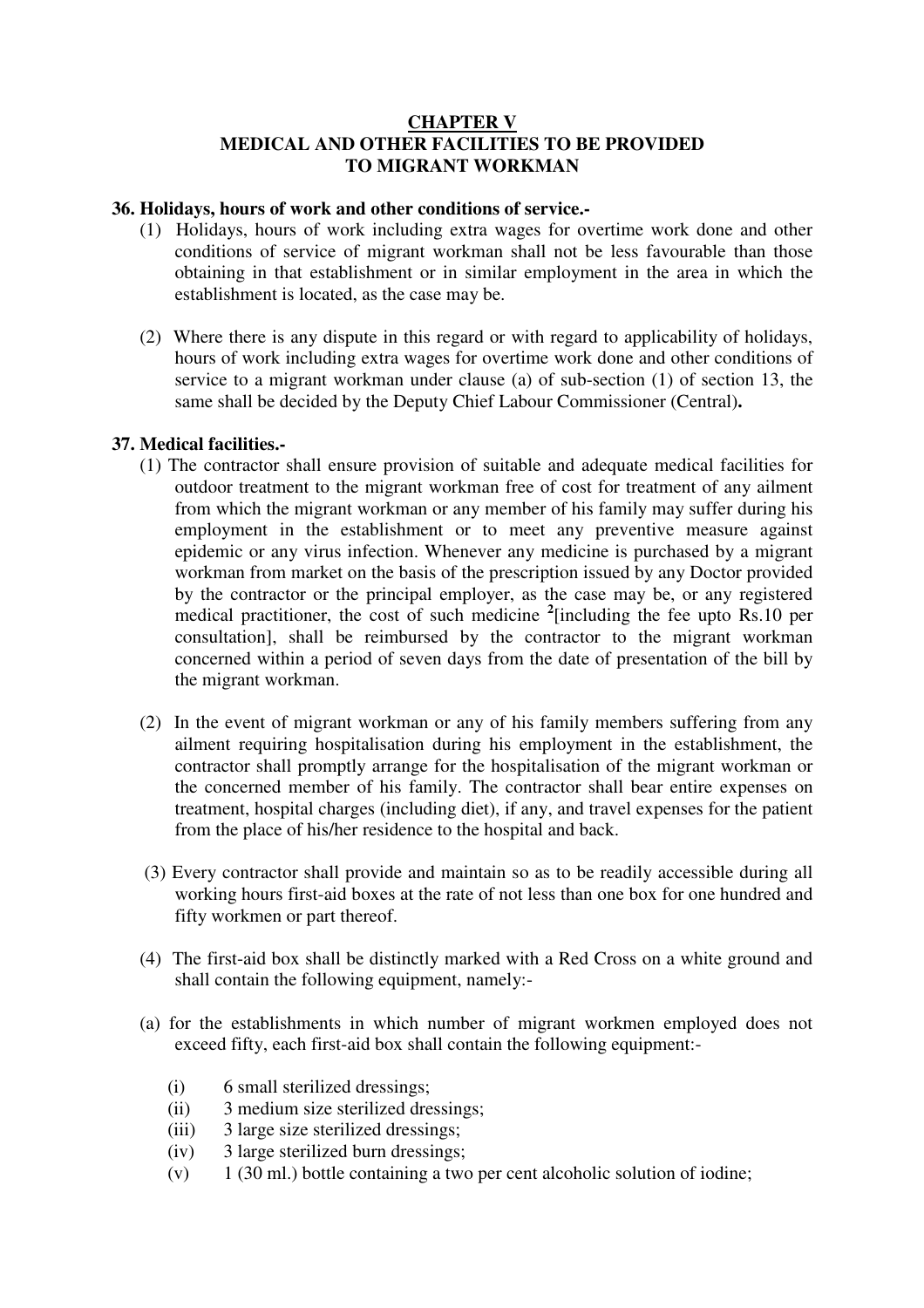- (vi) 1 (30 ml.) bottle containing salvolatile having the dose and mode of administration indicated on the label;
- (vii) 1 snake-bite lancet;
- (viii) 1 (30 gms.) bottle of potassium permanganate crystals;
- $(ix)$  1 pair scissors;
- (x) 1 copy of the first-aid leaflet issued by the Director-General, Factory Advice Service and Labour Institute, Government of India;
- (xi) a bottle containing 100 tablets (each of 5 grains) of aspirin;
- (xii) ointment for burns; and
- (xiii) a bottle of suitable surgical antiseptic solution.
- (b) For establishments in which the number of migrant workmen exceed fifty, each firstaid box shall contain the following equipment:-
	- (i) 12 small sterilized dressings;
	- (ii) 6 medium size sterilized dressings;
	- (iii) 6 large size sterilized dressings;
	- (iv) 6 large size sterilized burn dressings;
	- (v)  $\qquad$  6 (15 gms.) packets sterilized cotton wool;
	- (vi) 1 (80 ml.) bottle containing a two per cent alcoholic solution of iodine;
	- (vii) 1 (60 ml.) bottle containing salvolatile having the dose and mode of administration indicated on the label;
	- (viii) 1 roll of adhesive plaster;
	- (ix) 1 snake-bite lancet;
	- $(x)$  1 (30 gms.) bottle of potassium permanganate crystals;
	- (xi) 1 pair scissors;
	- (xii) J copy of the first-aid leaflet issued by the Director-General, Factory Advice Service and Labour Institute, Government of India;
	- (xiii) a bottle containing 100 tablets (each of 5 grains) of aspirin;
	- (xiv) ointment for burns; and
	- (xv) a bottle of suitable surgical antiseptic solution.
- (5) Adequate arrangements shall be made for immediate recoupment when necessary.
- (6) Nothing except the contents mentioned in sub-rule (4) shall be kept in the first-aid box.
- (7) The first-aid box shall be in charge of a responsible person who shall always be readily available during the working hours of the establishment.
- (8) The person in-charge of the first-aid box shall be a person trained in first-aid treatment, in establishments where the number of migrant workmen is one hundred and fifty or more.

### **38. Protective clothing.-**

(1) The contractor shall provide to every migrant workman where the temperature falls below 20 degree centigrade, protective clothing consisting of one woollen coat and one woollen trousers once in two years: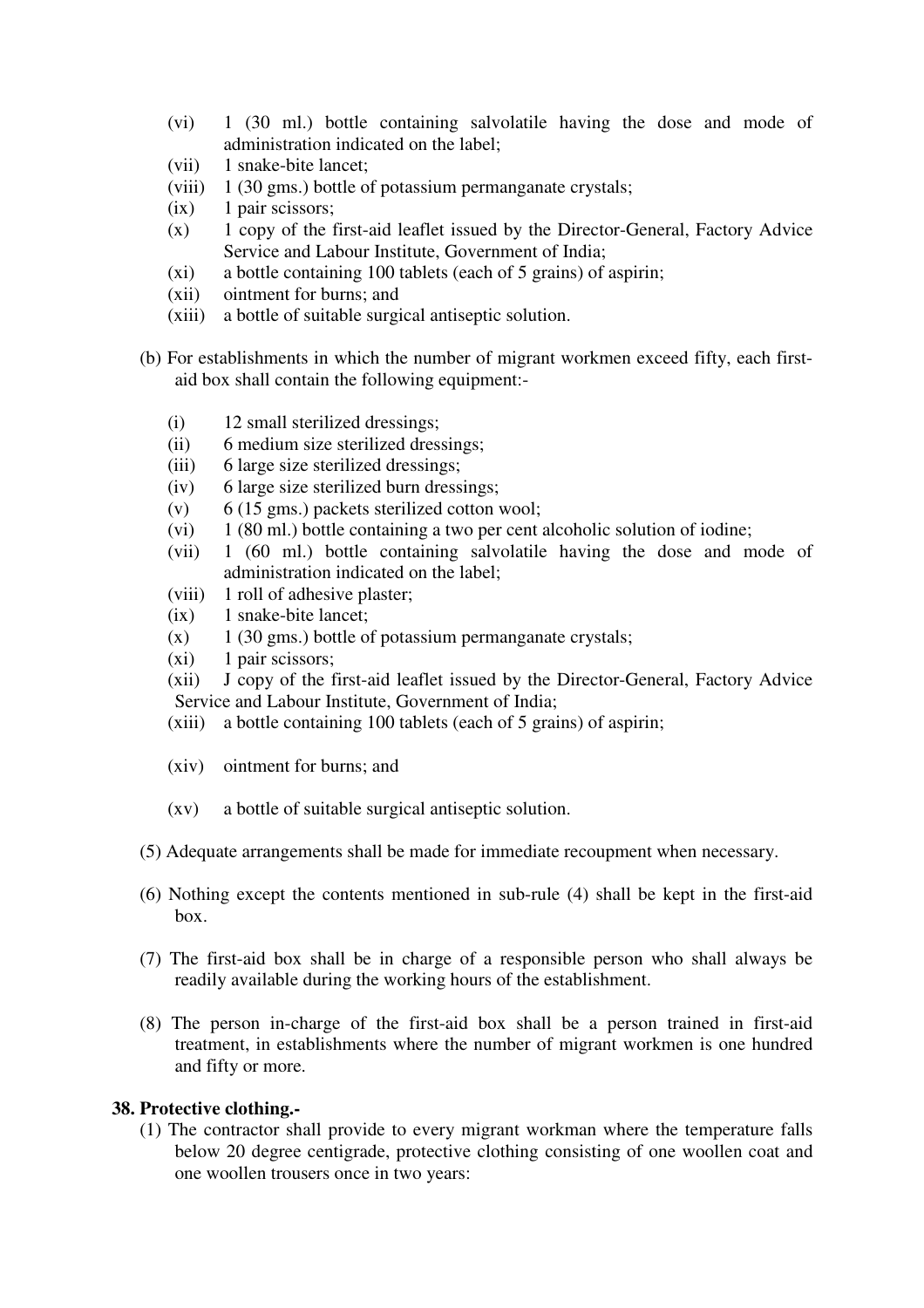Provided that where the temperature falls below 5 degree centigrade a woollen overcoat shall also be provided to the migrant workmen once in three years.

(2) The protective clothing shall be provided by the contractor to every migrant workman before onset of winter season in the area where the establishment is located or on the 30<sup>th</sup> day of September, whichever is earlier.

#### **39. Drinking water, latrines, urinals and washing facilities.-**

- (1) The contractor shall provide sufficient quantity of wholesome drinking water, sufficient number of sanitary latrines and urinals, washing facilities for the migrant workmen at the establishment in the case of existing establishments, within seven days of commencement of these rules, and in case of new establishment, within seven days of the commencement of employment of migrant workmen therein.
- (2) If any of the facilities is not provided by the contractor within the specified period, the same shall be provided by the principal employer within seven days of the expiry of the period specified in sub-rule (1).

#### **40. Rest rooms.-**

- (1) In every place where migrant workmen are required to halt at night in connection with the working of the establishment and in which employment of migrant workmen is likely to continue for three months or more, the contractor shall provide and maintain rest rooms or other suitable alternative accommodation within fifteen days of the coming into force of the rules in case of the existing establishments, and within fifteen days of the commencement of the employment of migrant workmen in the case of new establishments.
- (2) If the amenity is not provided by the contractor within the specified period, the principal employer shall provide the same within a period of fifteen days of the expiry of the period specified in sub-rule (1).
- (3) Separate rooms shall be provided for female migrant workmen.
- (4) Effective and suitable provisions shall be made in every room for securing and maintaining adequate ventilation by circulation of fresh air, and there shall also be provided and maintained sufficient and suitable natural and artificial lighting.
- (5) The rest rooms, or other suitable alternative accommodation shall be of such dimensions so as to provide at least a floor area of 1.1 square meter for each person.
- (6) The rest room, rooms or other suitable alternative accommodation shall be so constructed as to afford adequate protection against heat, wind, rain and shall have smooth, hard and impervious floor surface.
- (7) The rest rooms or other suitable accommodation shall be at a convenient distance from the establishment and shall have adequate supply of wholesome drinking water.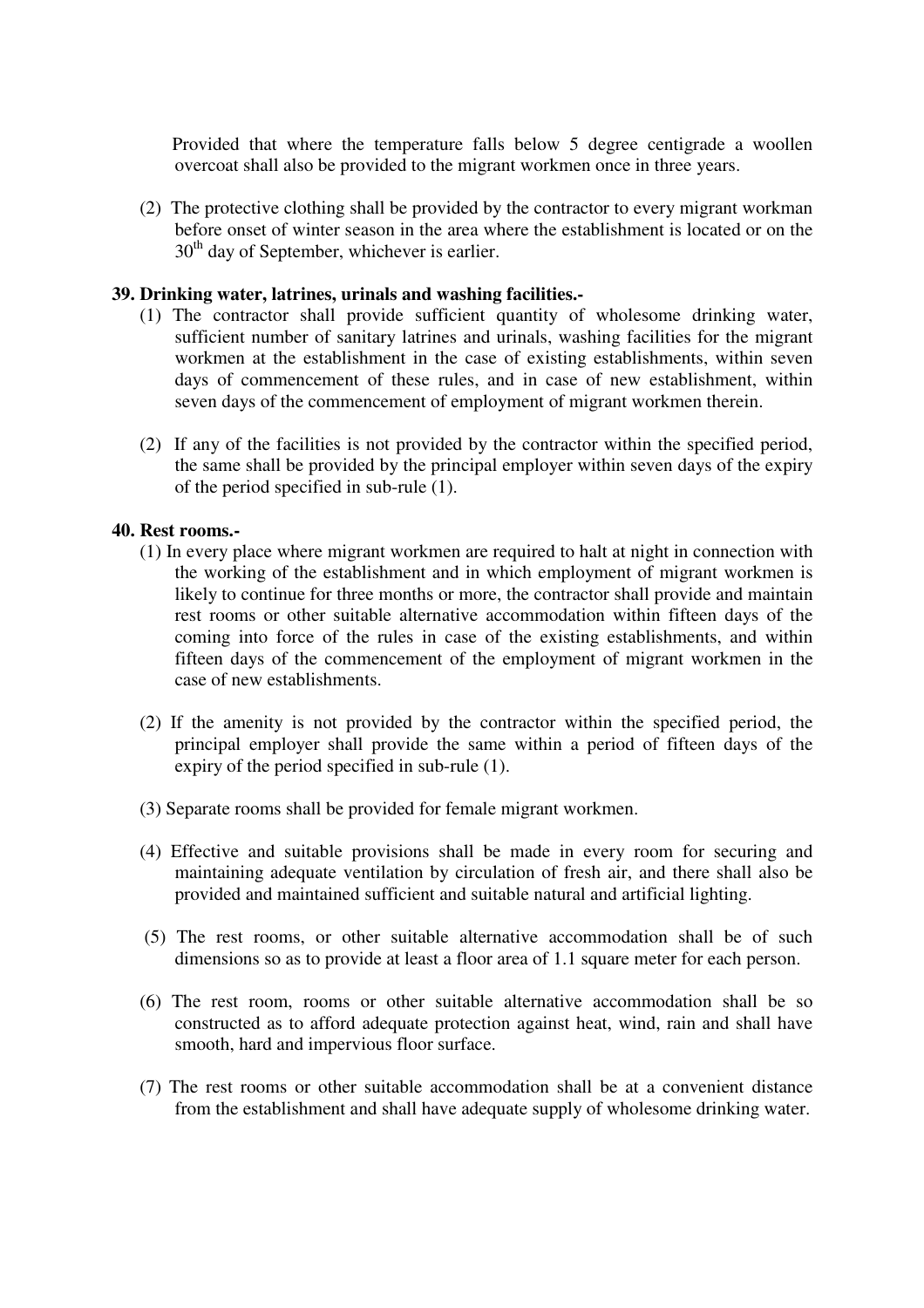#### **41. Canteens.-**

- (1) In every establishment wherein work regarding the employment of migrant workmen is likely to continue for six months and wherein migrant workmen numbering one hundred or more are ordinarily employed an adequate canteen shall be provided by the contractor for the use of such migrant workmen within sixty days of the date of coming into force of the rules in the case of the existing establishments, and within sixty days of the commencement of the employment of migrant workmen in the case of new establishments.
- (2) If the contractor fails to provide canteen within the time laid down, the same shall be provided by the principal employer, within sixty days of the expiry of the time allowed to the contractor.
- (3) The canteen shall be maintained by the contractor or principal employer, as the case may be, in an efficient manner.
- (4) The canteen shall consist of at least a dining hall, kitchen, store-room, pantry and washing places separately for migrant workmen and for utensils.
- (5) (i) The canteen shall be sufficiently lighted at all times when any person has access to it.
	- (ii) The floor shall be made of smooth and impervious material and inside walls shall be lime-washed or colour-washed at least once in each year:

Provided that the inside walls of the kitchen shall be lime-washed every four months.

- (6) (i) The precincts of the canteen shall be maintained in a clean and sanitary condition.
	- (ii) Waste water shall be carried away in suitable covered drains and shall not be allowed to accumulate so as to cause a nuisance.
	- (iii) Suitable arrangements shall be made for the collection and disposal of garbage.
- (7) The dining hall shall accommodate at a time at least 30 per cent of the migrant workmen working at a time.
- (8) The floor area of the dinning hall, excluding the area occupied by the service counter and any furniture except tables and chairs shall not be less than one square meter per dinner to be accommodated as specified in sub-rule (7).
- (9) (i) A portion of the dinning hall and service counter shall be partitioned off and reserved for women migrant workmen in proportion to their number .
	- (ii) Washing places for women shall be separate and screened to secure privacy.
- (10) Sufficient tables, stools, chairs or benches shall be available for the dinners to be accommodated as specified in sub-rule (7).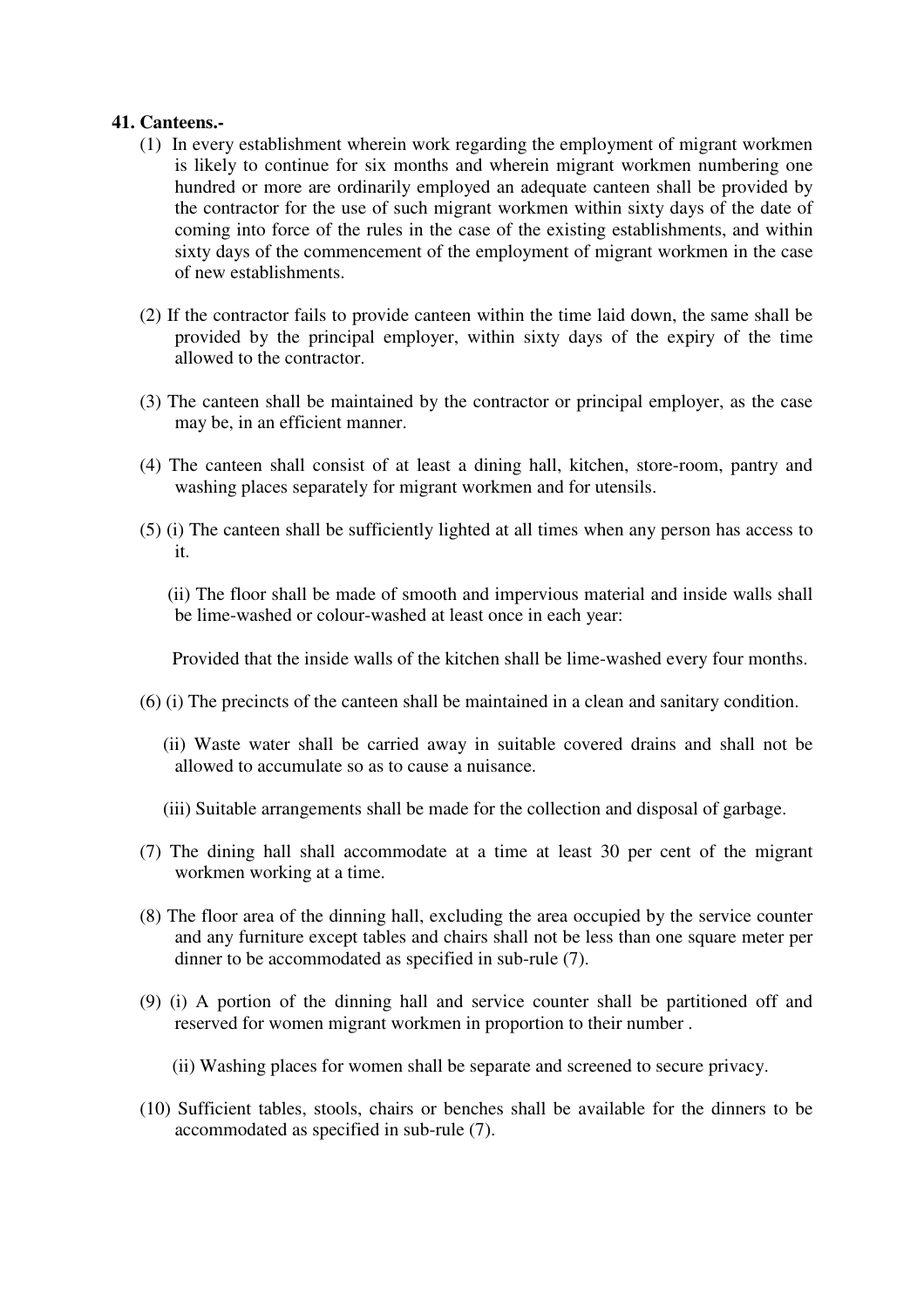(11) (i) There shall be provided and maintained sufficient utensils, crockery, cutlery, furniture and any other equipment necessary for the efficient running of the canteen.

 (ii) The furniture, utensils and other equipment shall be maintained in a clean and hygienic condition.

- (12) (i) Suitable clean clothes for the employees serving in the canteen shall be provided and maintained.
	- (ii) A service counter, if provided, shall have top of smooth and impervious material.

 (iii) Suitable facilities including an adequate supply of hot water shall be provided for the cleaning of utensils and equipment.

- (13) The foodstuffs and other items to be served in the canteen shall be in conformity; with the normal habits of the migrant workmen.
- (14) The charges for meals, other foodstuffs, beverages and other items served in the canteen shall be based on no-profit, no-loss basis and shall be conspicuously displayed in the canteen.
- (15) In arriving at the prices of foodstuffs and other articles served in the canteen the following items shall not be taken into consideration as expenditure, namely:-
	- (a) the rent for the land and buildings;
	- (b) the depreciation and maintenance charges for the building and equipment provided for in the canteen;
	- (c) the cost of purchase, repairs and replacement of equipment's including furniture, crockery, cutlery and utensils;
	- (d) the water charges and other charges incurred for lighting and ventilation;
	- (e) the interest on the amounts spent on the provision and maintenance of furniture and equipment provided for in the canteen.
- (16) The books of accounts and registers and other documents used in connection with the running of the canteen shall be produced on demand to an Inspector.
- (17) The accounts pertaining to the canteen shall be audited once every twelve months by registered Accountants and Auditors:

 Provided that the Deputy Chief Labour Commissioner (Central) may approve of any other person to audit the accounts, if he is satisfied that it is not feasible to appoint a registered Accountant and Auditor in view of the site or the location of the canteen.

### **42. Latrines and urinals.-**

(1) Latrines shall be provided in every establishment or the following scale, namely:-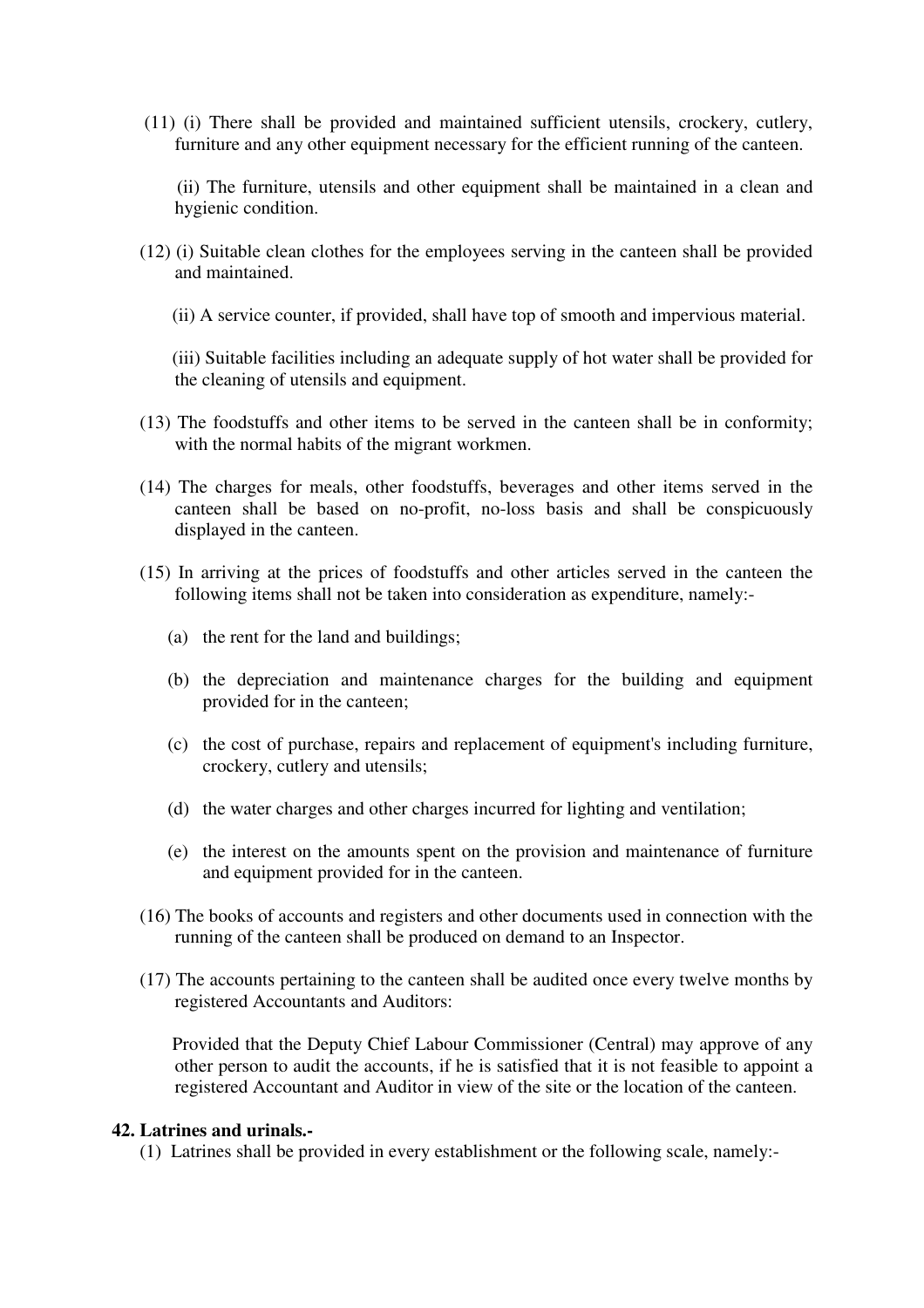- (a) Where females are employed, there shall be at least one latrine for every 25 females;
- (b) Where males are employed, there shall be at least one latrine for every 25 males:

 Provided that where the number of males or females exceeds 190, it shall be sufficient if there is one latrine for 25 males or females, as the case may be, upto the first 100, and one for every 30 thereafter.

- (2) Every latrine shall be under cover and so partitioned off as to secure privacy, and shall have a proper door and fastenings.
- (3) (i) Where workers of both sexes are employed there shall be displayed outside each block of latrine and urinal a notice in the language understood by the majority of the workers 'For Men only', or 'For Women only', as the case may be.
	- (ii) The notice shall also bear the figure of a man or of a woman, as the case may be.
- (4) There shall be at least one urinal for male workers upto fifty and one for female upto fifty employed at a time:

 Provided that where the number of male or female workmen, as the case may be, exceeds 500 it shall be sufficient if there is one urinal for every fifty females upto the first 500 and one for every 100 or part thereof thereafter.

- (5) The latrines and urinals shall be conveniently situated and accessible to workers at all times at the establishment.
- (6) (i) The latrines and urinals shall be adequately lighted and shall be maintained in a clean and sanitary condition at all times.
	- (ii) Latrines and urinals other than those connected with a flush sewage system shall comply with the requirements of the public health authorities.
- (7) Water shall be provided by the means of tap or otherwise so as to be conveniently accessible in or near the latrines and urinals.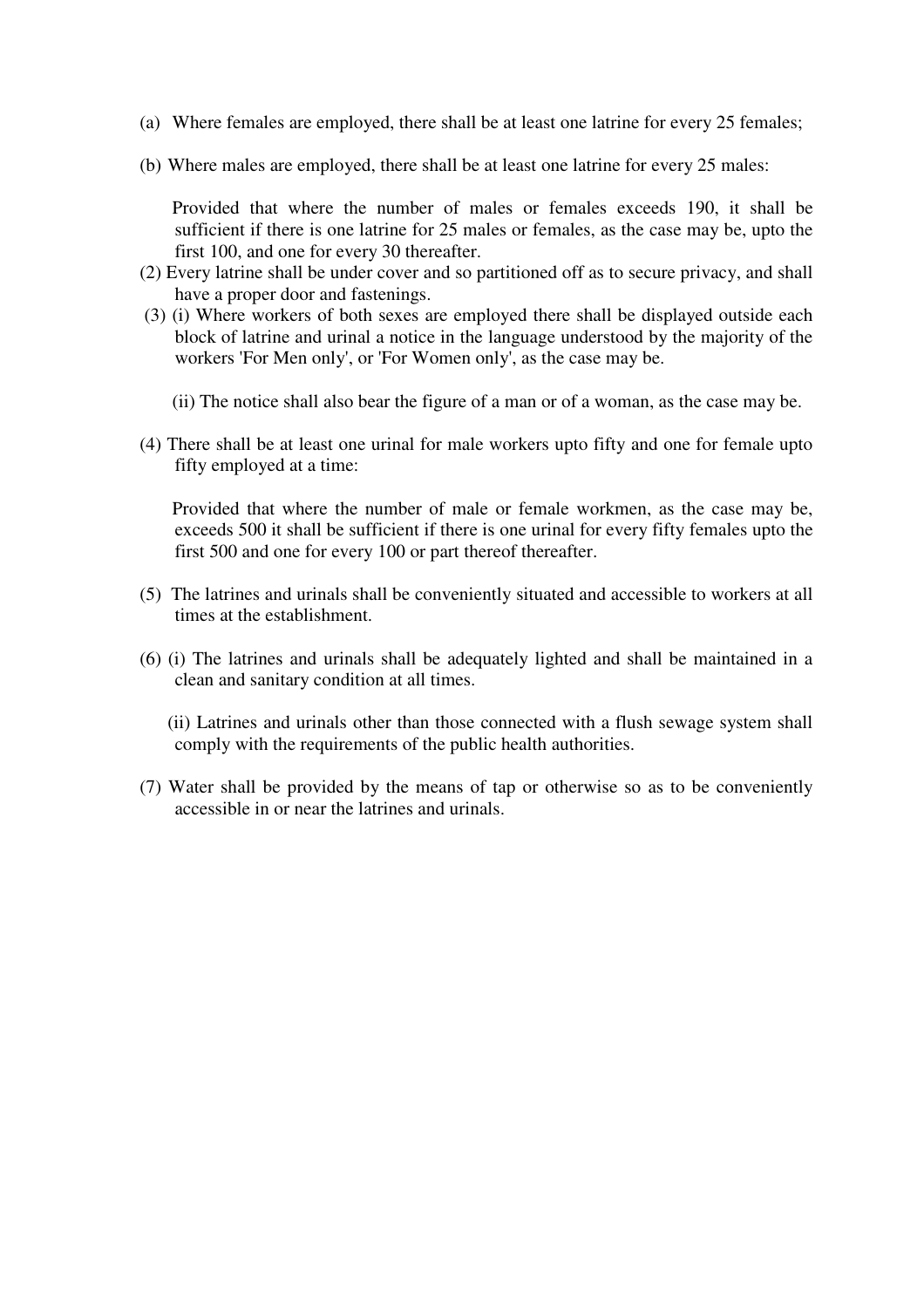## **43. Washing facilities.-**

- (1) In every establishment adequate and suitable facilities for washing shall be provided and maintained for the use of migrant workmen employed therein.
- (2) Separate and adequate screening facilities shall be provided for the use of male and female migrant workmen.
- (3) Such facilities shall be conveniently accessible and shall be kept in clean and hygienic condition.

## **44. Creche.-**

- (1) In every establishment where 20 or more workmen are ordinarily employed as migrant workmen and in which employment of migrant workmen is likely to continue for three months or more, the contractor shall provide and maintain two rooms of reasonable dimensions for the use of their children under the age of six years, within fifteen days of the coming into force of the rules, in case of existing establishment, and within fifteen days of the commencement of the employment of not less than twenty women as migrant workmen in new establishments.
- (2) One of such rooms shall be used as playroom for the children and the other as bedroom for the children.
- (3) If the contractor fails to provide the crèche within the time laid down, the same shall be provided by the Principal Employer within fifteen days of the expiry of the time allowed to the Contractor.
- (4) The contractor or the principal employer as the case may be, shall supply adequate number of toys and games in the play rooms and sufficient number of cots and beddings in the sleeping room.
- (5) The crèche shall be so constructed as to afford adequate protection against heat, damp, wind, rain and shall have smooth, hard and impervious floor surface.
- (6) The creche shall be at a convenient distance from the establishment and shall have adequate supply of wholesome drinking water.
- (7) Effective and suitable provisions shall be made in every room of the crèche for securing and maintaining adequate ventilation by circulation of fresh air and there shall also be provided and maintained sufficient and suitable natural or artificial lighting.

### **45. Residential accommodation.-**

- (1) The contractor shall provide to every migrant workman-
- (i) in case he is accompanied by any other member of his family a suitable barrack so as to accommodate one room having at least a floor area of 10 sequare meters, a verandah and adequate additional covered space for cooking food as well as one common sanitary latrine, one common bathroom for every three such quarters; and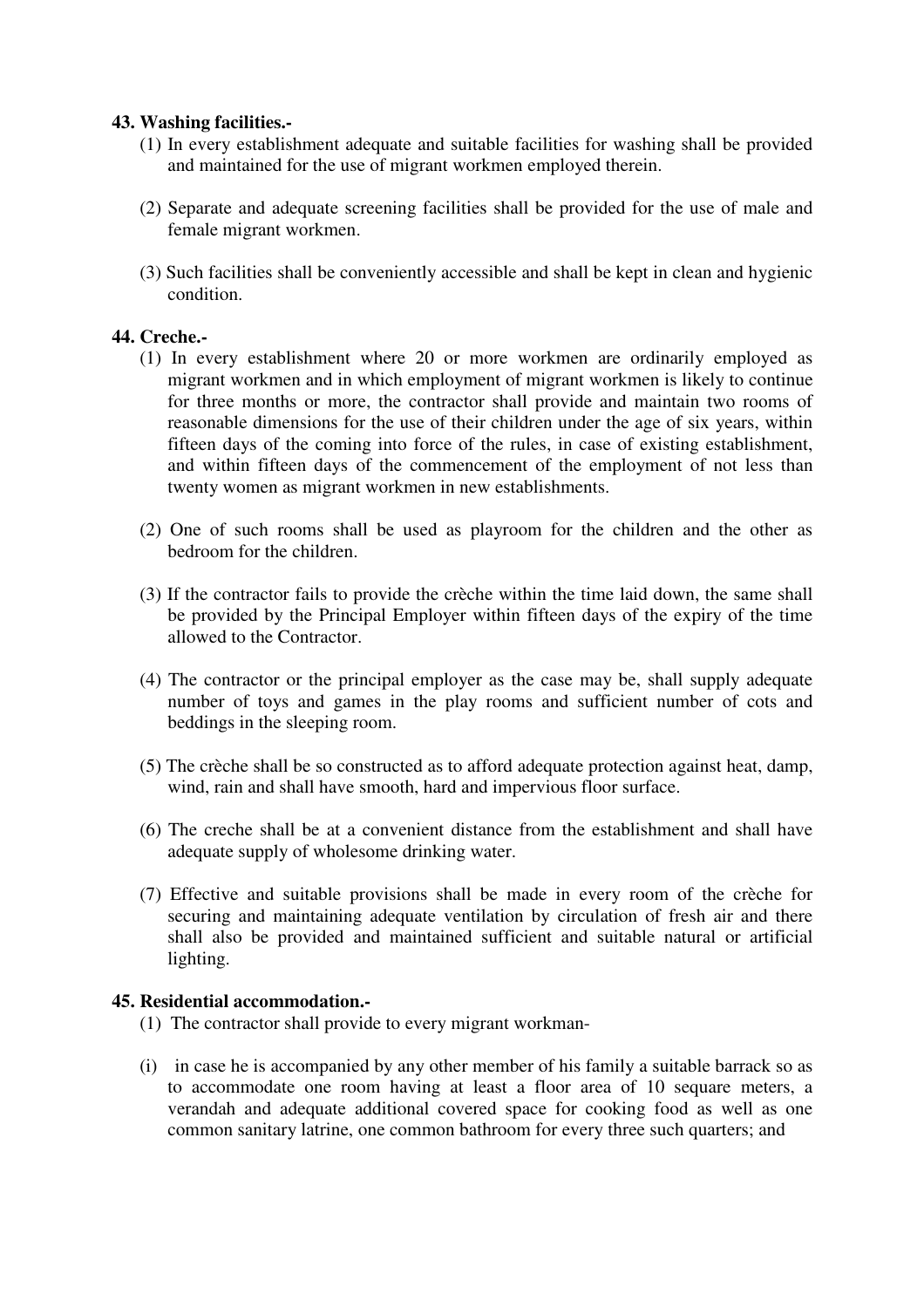(ii) in case he is unaccompanied by any other member of his family a suitable barrack so as to accommodate not more than ten such migrant workmen, having at least a floor area of not less than 6.5 square meters for each such migrant workman making use of the barrack, a verandah and adequate additional covered space for cooking food as well as one common sanitary latrine and one common bathroom for every ten such migrant workmen;

within fifteen days of coming into force of the rules in the case of the existing establishments and within fifteen days of the commencement of the employment of migrant workmen in new establishment.

- (2) Every quarter and the barrack shall be so constructed as to afford adequate ventilation, protection against heat, wind, rain and shall have smooth, hard and impervious floor surface.
- (3) The quarters or the barracks, as the case may be, shall be at a convenient distance from the establishment and shall have adequate supply of wholesome drinking water.
- (4) The area in which the quarters and/or barracks are located as well as the latrines and bathrooms provided therein shall be kept in a clean and sanitary condition at all times.
- (5) If the amenities referred to in sub-rule (1) are not provided by the contractor within the period prescribed, the principal employer shall provide the same within a period of fifteen days of the expiry of the period laid down in the said sub-rule.
- (6) If there is any dispute or disagreement regarding suitability or adequacy of provision of any of the amenities referred to in sub-rules (1) to (4) the same shall be by Deputy Chief Labour Commissioner Central**.**

#### **46. Liability of the principal employer in certain cases.-**

If any allowance required to be paid under section 14 or section 15 to a migrant workman employed in an establishment to which this Act applies is not paid by the contractor or if any facility specified in section 16 is not provided for the benefit of such migrant workman, such allowance shall be paid, or, as the case may be, the facility shall be provided, by the principal employer within fifteen days of the expiry of the time allowed to the contractor under the rules except where otherwise provided for in the relevant rules:

Provided that in case of ailment requiring urgent medical attention or hospitalisation as the case may be, the principal employer shall provided the same immediately on the failure of the contractor to do so.

#### **47. Relaxation in certain cases.-**

If the contractor or principal employer, as the case may be, has already provided any facility relating to supply of wholesome drinking water or restrooms or latrines and urinals or washing, canteen or crèche or first-aid as required under any Act applicable to the establishment and the same is adequate and also available for use for the migrant workmen, that facility shall be deemed to be provided for under these rules.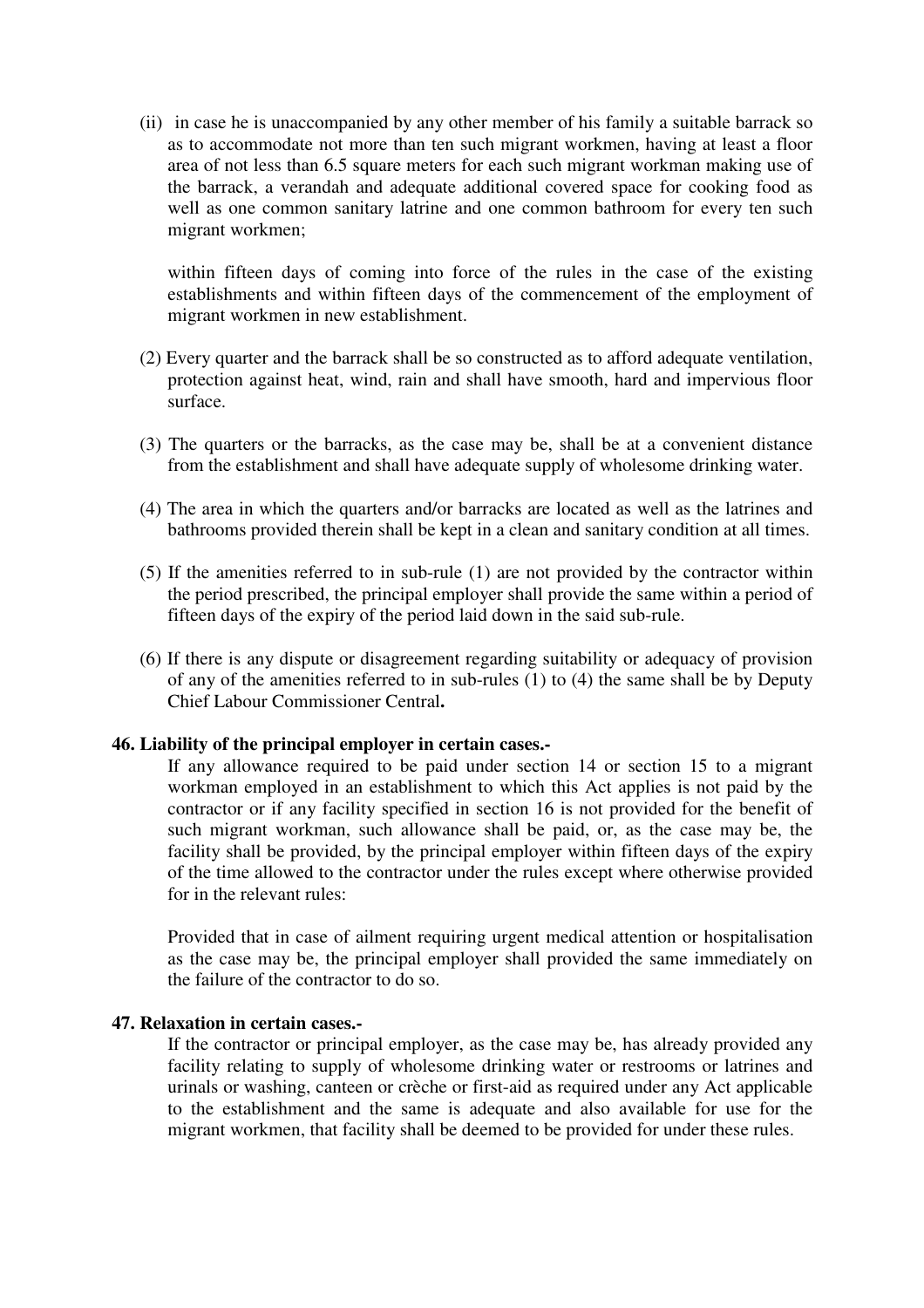## **CHAPTER VI REGISTERS AND RECORDS-COLLECTION OF STATISTICS**

#### **48. Registers of Contractors.-**

Every principal employer shall maintain in respect of each registered establishment a register of contractors in Form **XII**.

#### **49. Register of persons employed.-**

Every principal employer and contractor shall maintain in respect of each establishment where he employees migrant workmen a register in Form **XIII.** 

#### **50. Service certificate.-**

On termination of employment for any reason whatsoever, the contractor shall issue to the migrant workman whose services have been terminated a service certificate in Form **XIV.** 

#### **51. Displacement-cum-**

Outward journey allowances sheet and return journey allowances register.-

(1) Every contractor shall maintain displacement-cum-outward journey allowance sheet in Form XV and return journey allowance register in Form **XVI**.

(2) Entries in the sheet and the register required to be maintained under sub-rule (1) shall be authenticated by the contractor or his duly authorised representative.

#### **52. Muster roll, wages register, deductions register and overtime register.-**

- (1) In respect of establishments which are governed by the Payment of Wages Act, 1936 and the rules made thereunder or the Minimum Wages Act, 1948 and the rules made thereunder or Contract Labour (Regulation and Abolition) Act, 1970 and the rules made thereunder, the following registers and records required to be maintained by the contractor as employer under those Acts and the Rules shall be deemed to be registers and records to be maintained by the contractor under these rules:-
	- (a) Muster roll;
	- (b) register of wages;
	- (c) register of deductions;
	- (d) register of fines;
	- (e) register of overtime;
	- (f) register of advances.
- (2) In respect of establishment not covered by any of the Acts or the Rules referred to in sub-rule (1), the following provisions shall apply, namely:-
	- (a) Every contractor shall maintain a Muster Roll Register and a Register of Wages in Forms **XVII** and **XVIII** respectively.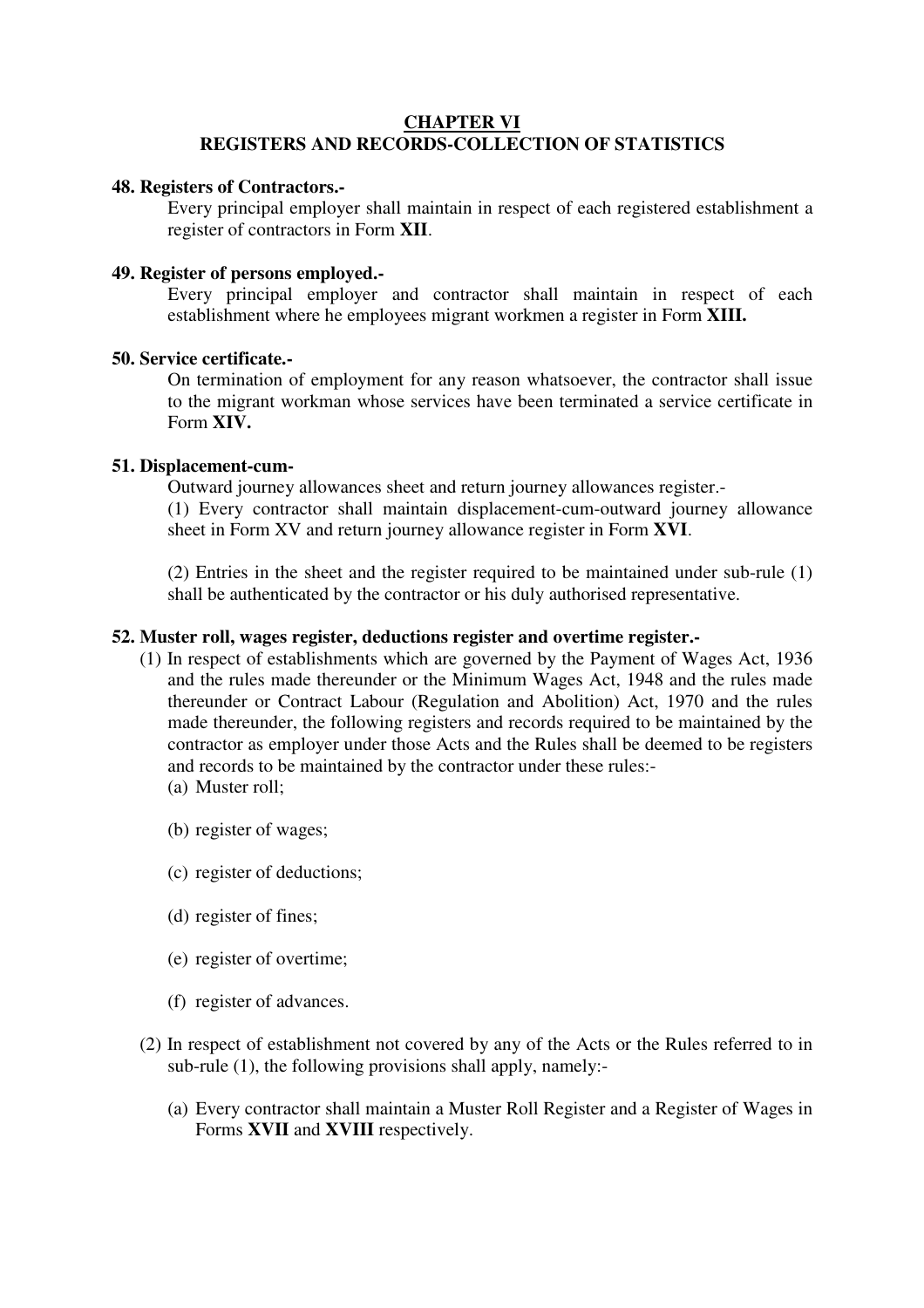- (b) Signature or thumb-impression of every migrant workman on the register of wages shall be obtained and entries therein shall be authenticated by the signature of the contractor or his authorised representative, and duly certified by the authorised representative of the principal employer as required by rule 35.
- (c) Register of deduction, register of fines and register of advances-Register of deductions for damage or loss, register of fines and register of advances shall be maintained by every contractor in Form **XIX, XX** and **XXI** respectively.
- (d) Every contractor shall maintain register of overtime in Form **XXII**.
- (3) Notwithstanding anything contained in these rules where a combined or alternative form is sought to be used for the contractor to avoid duplication of work for compliance with the provisions of any other Act or the rules framed thereunder or any other laws or regulations or in cases where mechanised pay rolls are introduced for better administration, alternative suitable form or forms in lieu of any of the forms prescribed under these rules, may be used with the previous approval of the Deputy Chief Labour Commissioner (Central).

## **53. Maintenance and preservation of registers.-**

- (1) All registers and other records required to be maintained under the Act and Rules, shall be maintained complete and up-to-date, and, unless otherwise provided for, shall be kept at an office of the nearest convenient building within the precincts of the work place or at a place, if any, specified by the Inspector on the specific request made by the contractor in this behalf.
- (2) All the registers shall be maintained legibly in English or Hindi.
- (3) All the registers and other records shall be preserved in original for a period of 3 calendar years from the date of last entry made therein.
- (4) All the registers, records and notices maintained under the Act or Rules shall be produced on demand before the Inspector or Deputy Chief Labour Commissioner (Central) or any other authority under the Act or any person authorised in that behalf by the Central Government.
- (5) Where no deduction or fine has been imposed or no overtime has been worked during any wage period, a 'Nil' entry shall be made across the body of the register at the end of every wage period indicating also in precise terms the wage period to which the 'Nil' entry relates in the respective registers maintained in Form **XIX** and **XX** and **XXI** respectively.

## **54. Display of an abstract of the Act and the Rules.-**

Every contractor shall display an abstract of the Act and the rules in English and Hindi and in language spoken by majority of migrant workmen in such form as may be approved by the Deputy Chief Labour Commissioner (Central).

### **55. Notices.-**

(1) (i) Notices showing the rates of wages, hours of work, wage periods, dates of payment of wages, names and addresses of the Inspectors having jurisdiction, and date of payment of unpaid wages, shall be displayed in English and in Hindi and in the local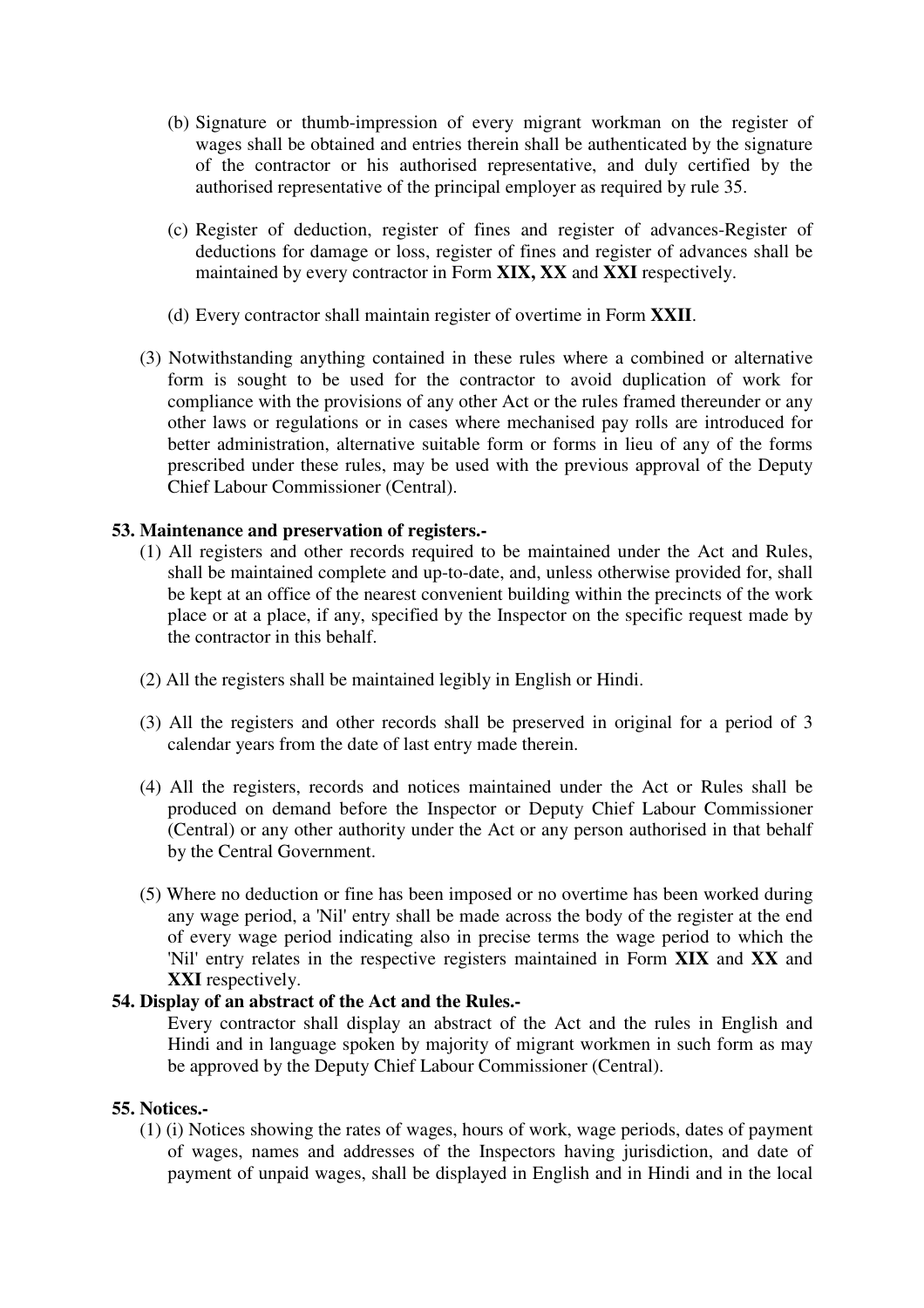language understood by the majority of the workers in conspicuous places at the establishment and the work-site by the principal employer or the contractor, as the case may be.

- (ii) The notices shall be correctly maintained in a clean and legible condition.
- (2) A copy of the notice shall be sent to the Inspector and whenever any changes occur, the same shall be communicated to him forthwith.

### **56. Periodical returns.-**

- (1) Every contractor shall send half yearly return in Form **XXIII** (in duplicate) so as to reach the licensing officer concerned not later than thirty days from the close of the half-year.
- **Note.-**half year for the purpose of this rule means "a period of six months commencing from the  $1<sup>st</sup>$  January and  $1<sup>st</sup>$  July every year".
- (2) Every principal employer of a registered establishment shall send annually a return in Form **XXIV** (in duplicate) so as to reach the registering officer concerned not later than the 15th February following the end of the year to which it relates.
- **57.** (1) The Deputy Chief Labour Commissioner (Central) or the Inspector or any other authority under the Act shall have powers to call for any information or statistics in relation to migrant workmen from any contractor or principal employer at any time by an order in writing.
	- (2) Any person called upon to furnish the information under sub-rule (1) shall be legally bound to do so.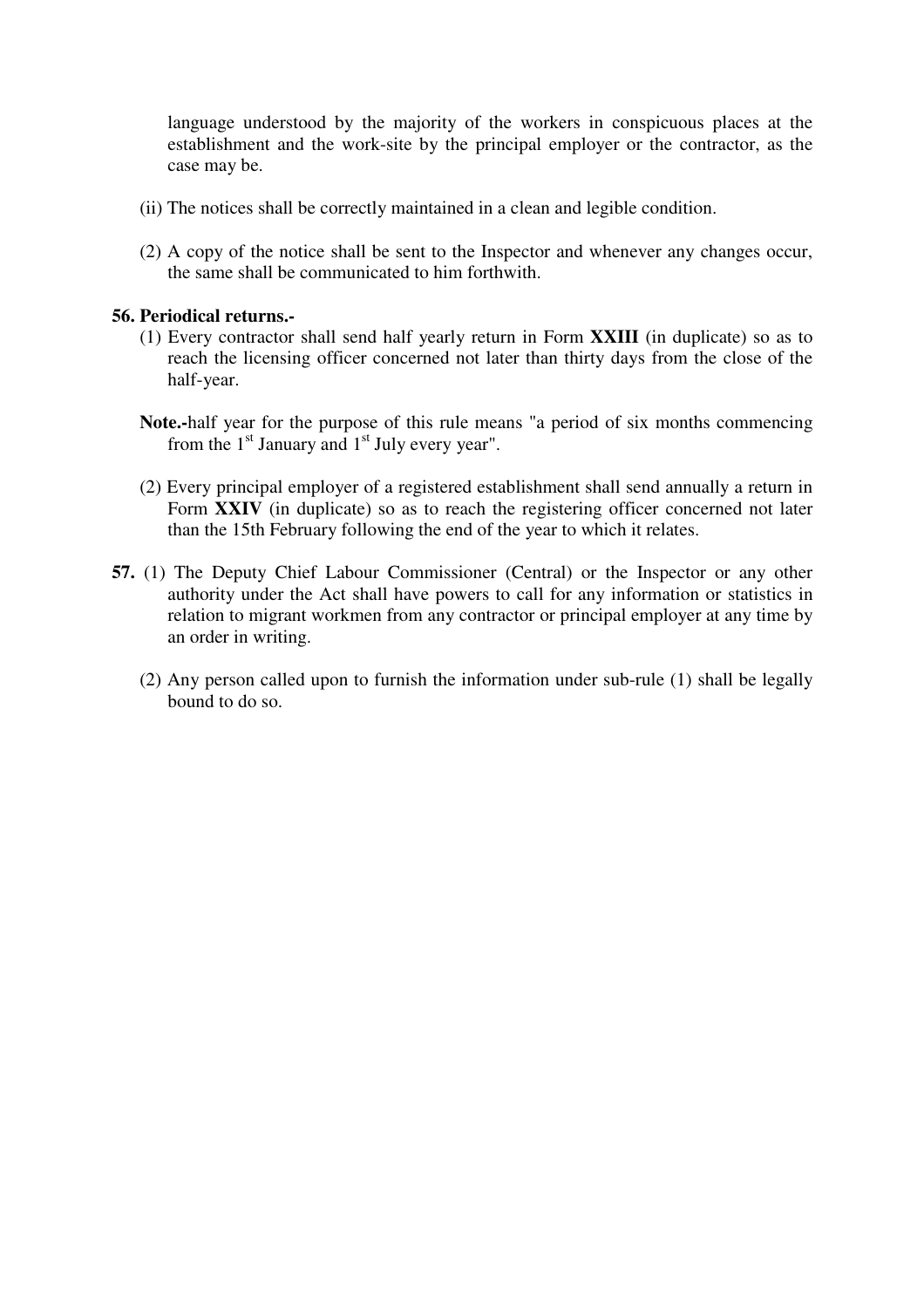#### **CHAPTER VII**

#### **LEGAL AID TO MIGRANT WORKMEN**

#### **58. Legal aid.-**

On receipt of a written application from migrant workmen or in the event of his death, from next of his kin for providing legal aid in relation to any proceedings before the Authority under section 15 of the Payment of Wages Act, 1936 or Authority under section 20 of the Minimum Wages Act, 1948 or appropriate Labour Court under section 33C (2) of the Industrial Disputes Act, 1947 or Commissioner for Workmen's Compensation under the Workmen's Compensation Act, 1923, in which the migrant workman or his legal heir is a party, the specified authority concerned, if he is satisfied, may with the prior approval of the Deputy Chief Labour Commissioner (Central) engage an advocate to conduct the relevant proceedings on behalf of the migrant workman or his legal heir as the case may be and meet all legal expenses in this regard.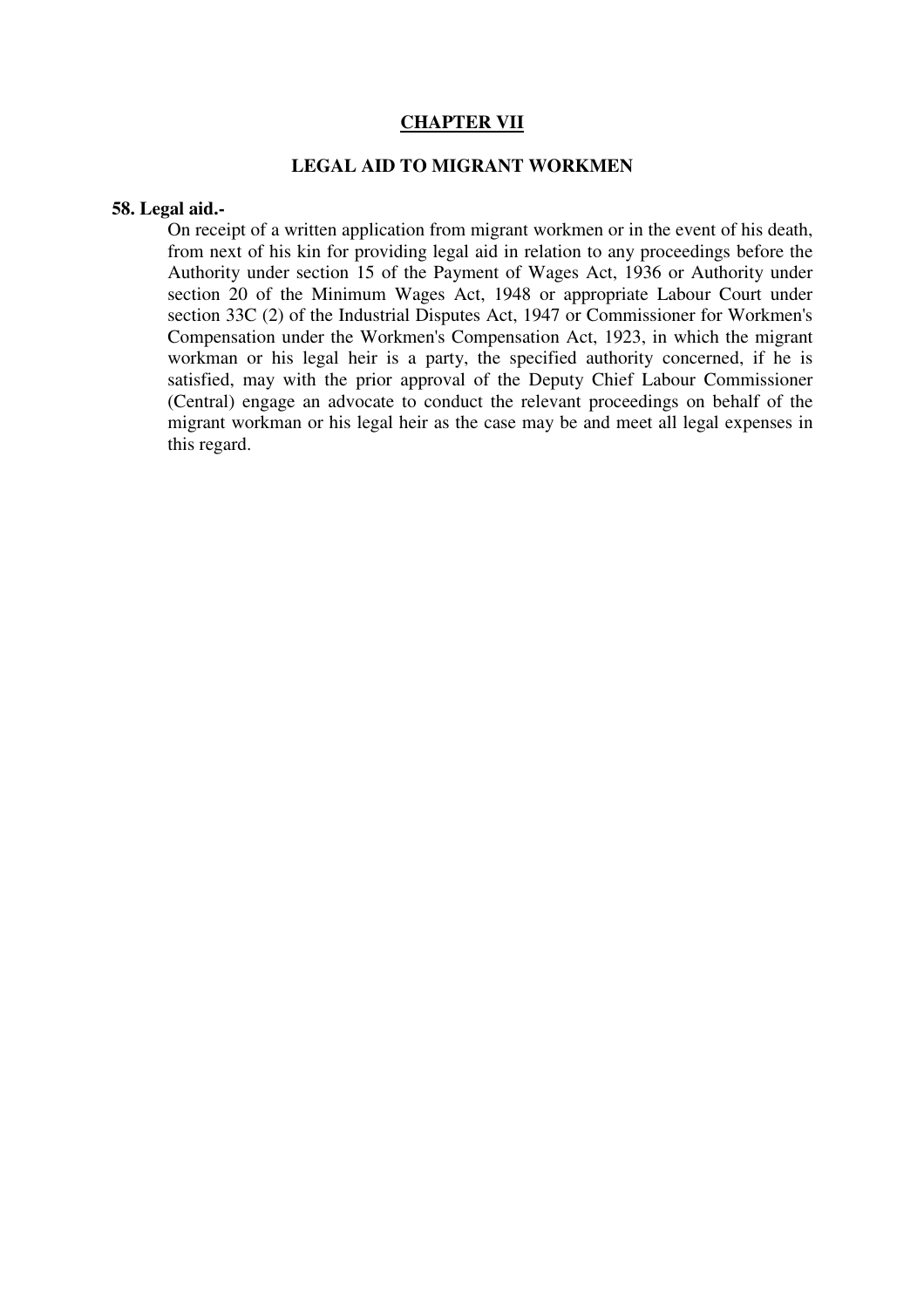## **CHAPTER VIII**

#### **APPEAL**

**59.** (1) Any person aggrieved by an order made under proviso to clause (vii) of sub-rule (2) of rule 11, rule 25, sub-rule (2) of rule 36, and sub-rule (6) of rule 45, within 30 days from the date of which order is communicated to him, may prefer an appeal to the Chief Labour Commissioner (Central):

 Provided that the Chief Labour Commissioner (Central) may entertain the appeal after the expiry of the period of 30 days, if he is satisfied that the appellant was prevented by sufficient cause from filing the appeal in time.

 (2) On receipt of an appeal under sub-rule (1), the Chief Labour Commissioner (Central) shall after giving the appellant an opportunity of being heard, dispose of the appeal as expeditiously as possible.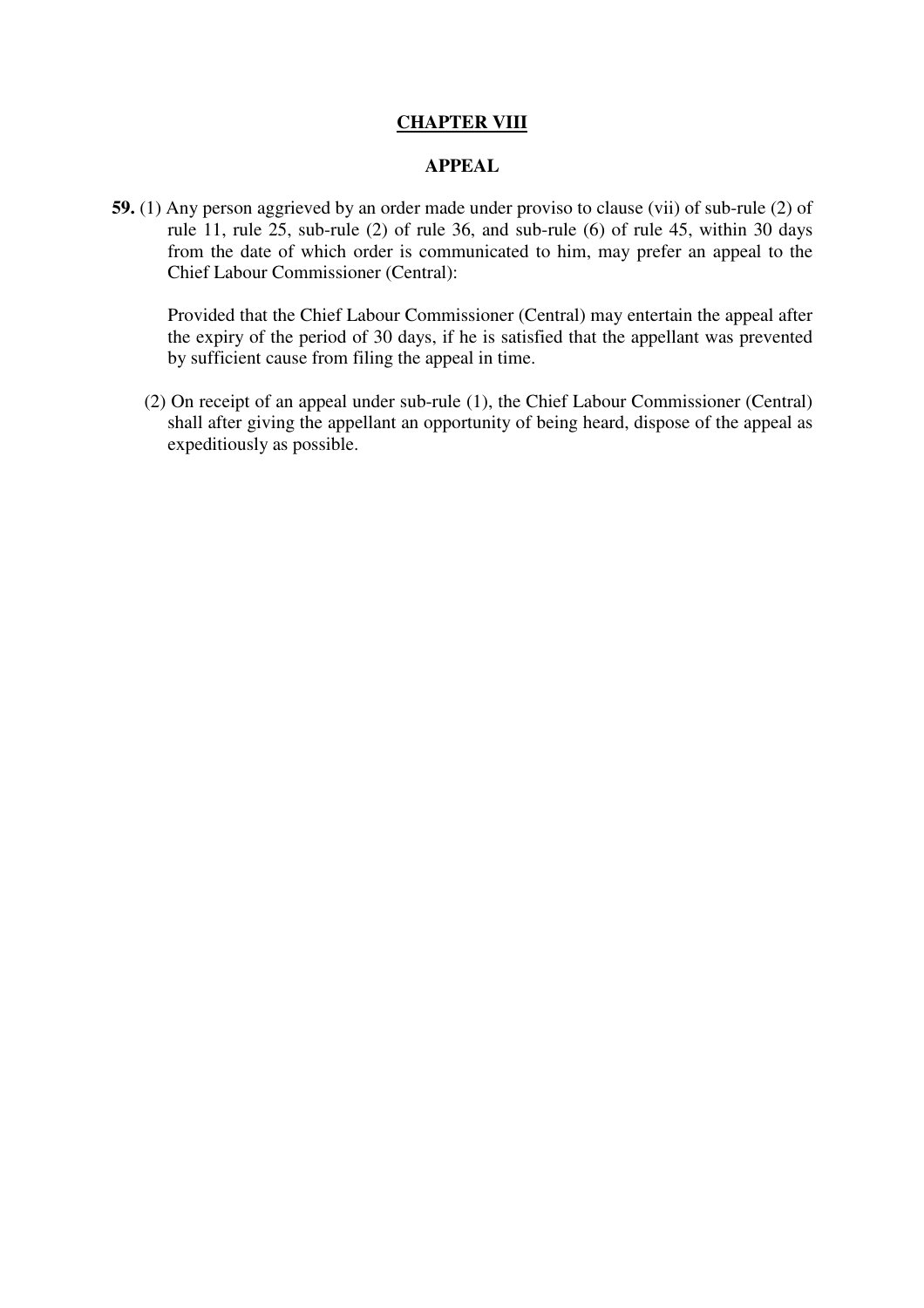## **FORM I**

## [*See* rule 3(1)]

## **Application for registration of establishments employing migrant workmen**

- 1. Name and location of the establishment.
- 2. Postal Address of the establishment.

3. Full name and address of the principal employer (furnish father's/husband's name in the case of individuals).

4. Names and addresses of the directors/particular partners (in case of companies and firms).

5. Full name and address of the Manager or person responsible for the supervision and control of the establishment.

- 6. Nature of work carried on in the establishment.
- 7. Particulars of contractors and migrant workmen.
	- (a) Names and addresses of contractors.
	- (b) Nature of work for which migrant workmen are to be recruited or are employed.
	- (c) Maximum number of migrant workmen to be employed on any day through each contractor.
	- (d) Establishment date and commencement of work under each contractor.
	- (e) Estimated date of termination of employment of migrant workmen under each contractor.

8. Particulars of crossed demand draft\_\_\_\_\_\_\_\_\_ (Name of the Bank, Amount, Number and Date)

I hereby declare that the particulars given above are true to the best of my knowledge and belief.

> *Principal Employer Seal and Stamp office of the Registering Officer*

Date of receipt of application: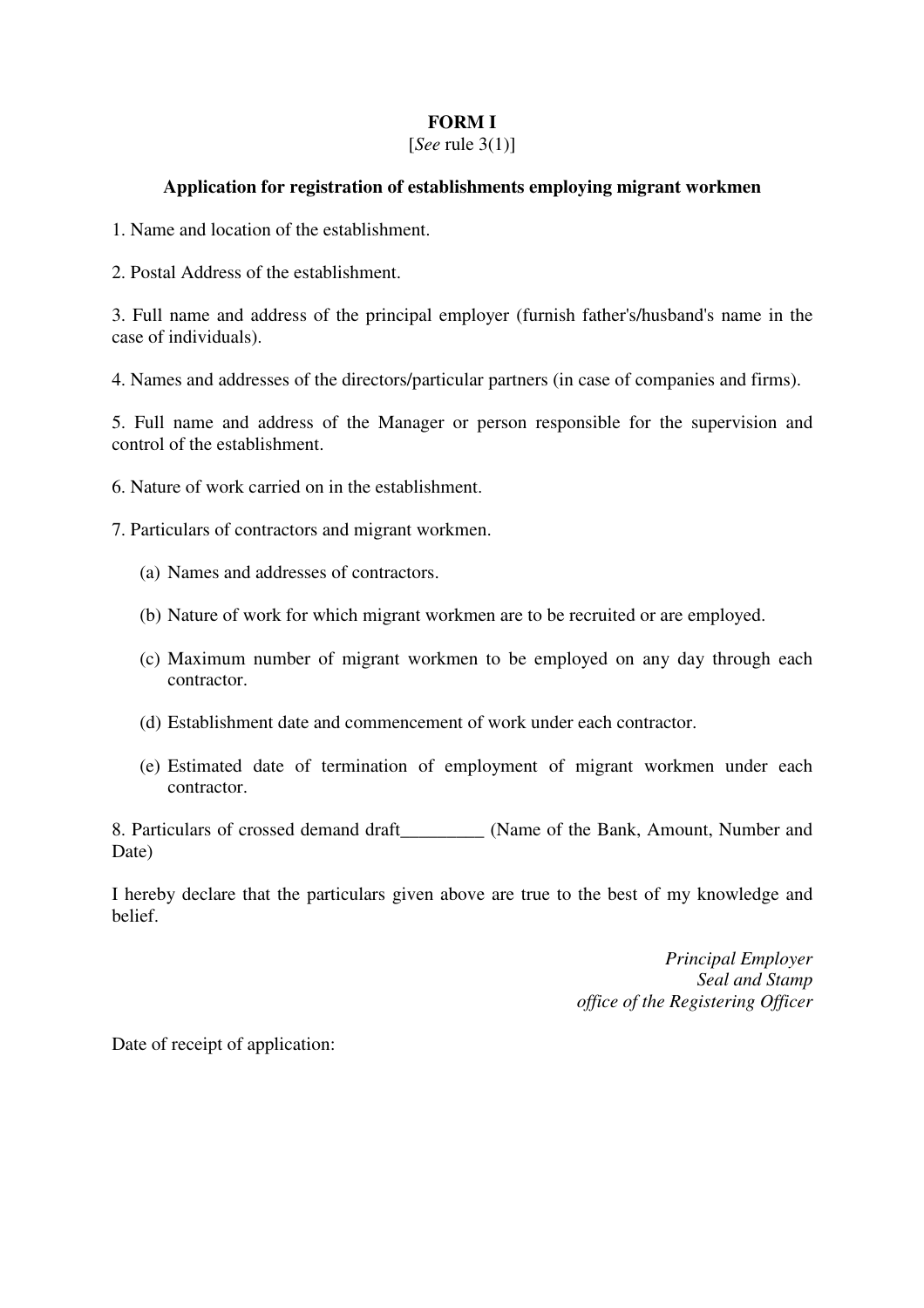## **FORM II**

## [*See* rule 4 (1)] **Certificate of registration**

Date

## GOVERNMENT OF INDIA

*Office of the Registering Officer* 

A certificate of registration containing the following particulars is hereby granted under clause (a) of sub-section (2) of section 4 of the Inter-State Migrant Workmen (Regulation of Employment and Conditions of Service) Act, 1979 and the rules made thereunder to\_\_\_\_\_\_\_\_\_\_\_\_\_\_\_\_

- 1. Nature of work carried on in the establishment.
- 2. Names and addresses of the contractors.
- 3. Nature of work for which migrant workmen are to be employed or are employed.
- 4. Maximum number of migrant workmen to be employed on any day through each contractor.
- 5. Other particulars relevant to the employment of migrant workmen.
- (i)
- $(ii)$

*Signature of Registering Officer with Sea*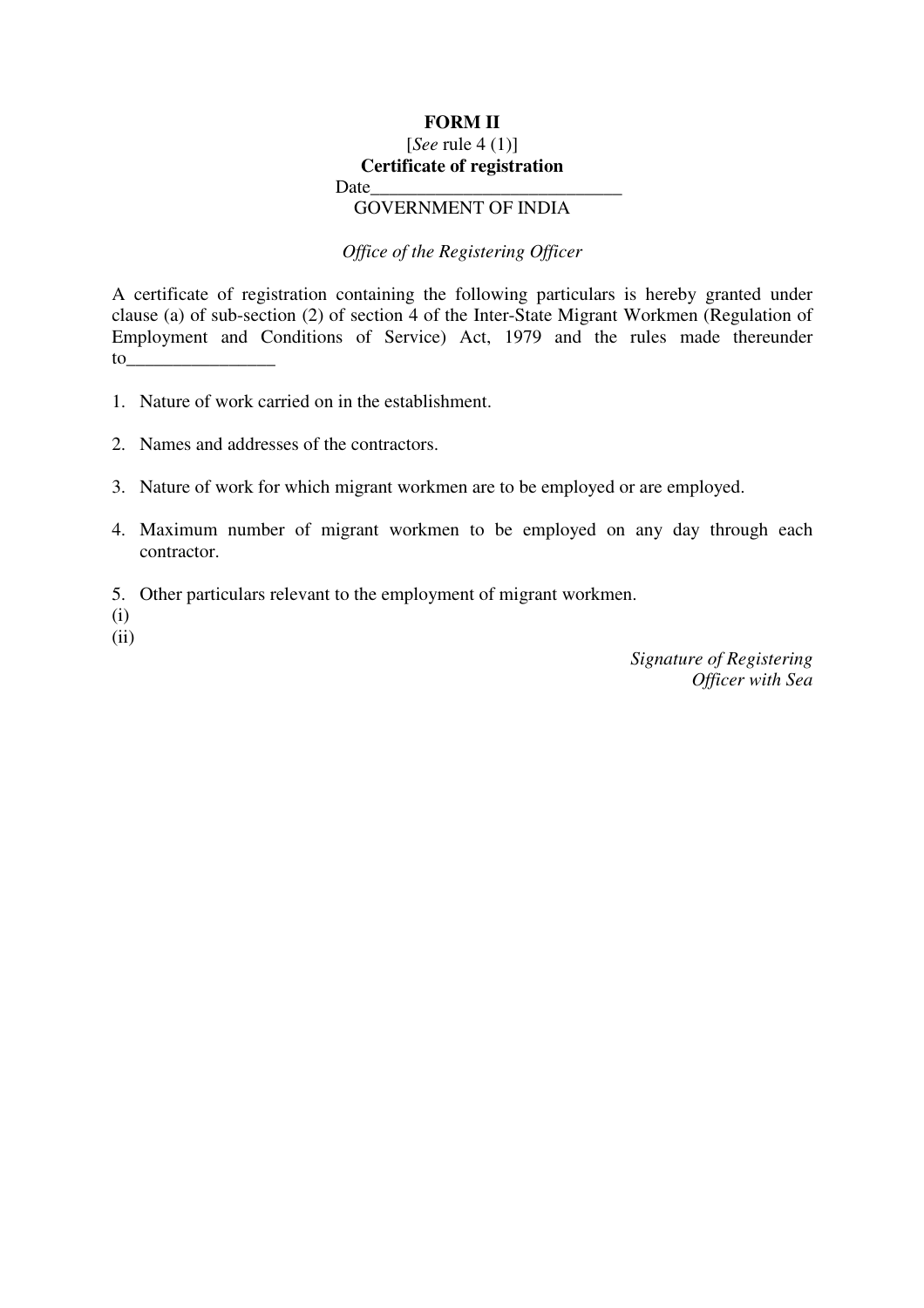## **FORM III**  [*See* rule (2)] **Register of Establishments**

|         |                              |                                                                  |                                                                 |                                                                                                           |                                                                               |                                      |                                                                                          | Particulars of contractor and Inter-state migrant workmen                                    |                                                                       |         |
|---------|------------------------------|------------------------------------------------------------------|-----------------------------------------------------------------|-----------------------------------------------------------------------------------------------------------|-------------------------------------------------------------------------------|--------------------------------------|------------------------------------------------------------------------------------------|----------------------------------------------------------------------------------------------|-----------------------------------------------------------------------|---------|
| Sl. No. | Registration<br>No. and date | Name and<br>address of<br>the<br>Establish<br>ment<br>registered | Name of<br>the<br>Principal<br>Employer  <br>and his<br>address | Type of<br>business,<br>trade,<br>industry,<br>manufacture<br>or occupation,<br>which is<br>carried on in | Maximum<br>No. of<br>migrant<br>workmen<br>directly<br>employed<br>on any day | Name and<br>address of<br>contractor | Nature of<br>work for<br>which<br>migrant<br>workmen<br>are to be<br>recruited or<br>are | Maximum<br>No. of<br>migrant<br>workmen<br>employed on<br>any day<br>through a<br>contractor | Probable<br>duration<br>of<br>employme<br>nt of<br>migrant<br>workmen | Remarks |
|         |                              |                                                                  |                                                                 | the<br>establishment                                                                                      |                                                                               |                                      | employed                                                                                 |                                                                                              |                                                                       |         |
| (1)     | (2)                          | (3)                                                              | (4)                                                             | (5)                                                                                                       | (6)                                                                           | (7)                                  | (8)                                                                                      | (9)                                                                                          | (10)                                                                  | (11)    |
|         |                              |                                                                  |                                                                 |                                                                                                           |                                                                               |                                      |                                                                                          |                                                                                              |                                                                       |         |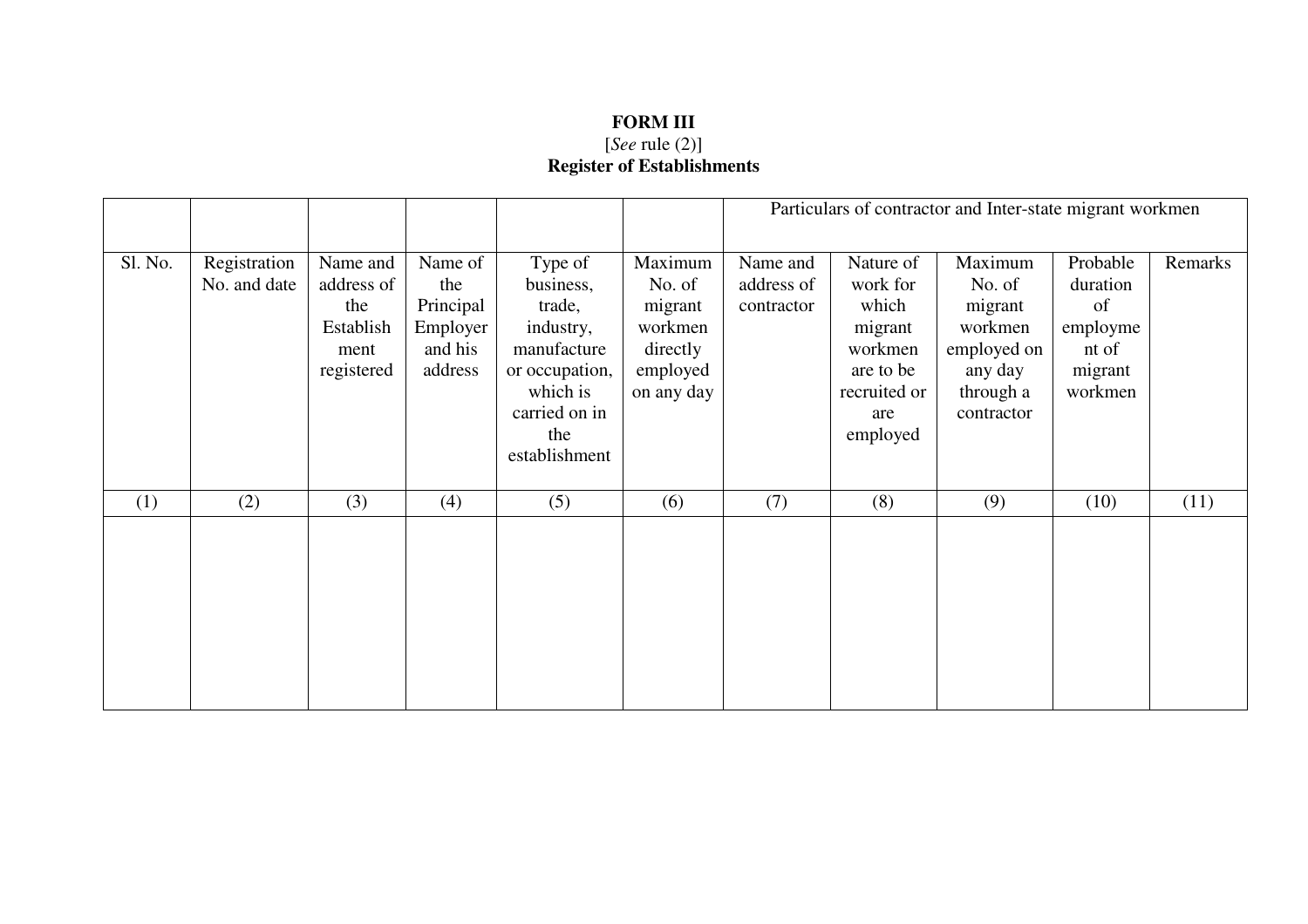## **FORM IV**  [*See* rule 7 (1)] **Application for Licence for Recruitment**

- 1. Name and address of the contractor (including his father's/ husband's name in case of individuals.)
- 2. Date of birth and age (in case of individuals)
- 3. Particulars of establishment where migrant workmen are to be employed:
	- (a) Name and address of the establishment;
	- (b) Type of business, trade, industry, manufacture or occupation, which is carried on in the establishment;
	- (c) Number and date of certificate of registration of the establishment under the Act;
	- (d) Name and address of the principal employer.
- 4. Particulars of migrant workmen:
	- (a) Nature of work in which migrant workmen are employed or are to be employed in the establishment.
	- (b) Duration of the proposed contract work (give particulars of proposed date of commencing and ending).
	- (c) Name and address of the agent or manager of the contractor at the work-site.
	- (d) Maximum number of migrant workmen proposed to be employed in the establishment on any date.
	- (e) Names and addresses of the directors/partners (in case of companies and firms).
	- (f) Name(s) and address(es) of the person(s) in charge of and responsible to the company/firm, for the conduct of the business of the company/firm, as the case may be.
- 5. Whether the contractor was convicted of any offence within the preceding five years. If so, give details.
- 6. Whether there was any order against the contractor revoking or suspending licence or forfeiting security deposits in respect of an earlier contract. If so, the date of such order.
- 7. Whether the contractor has worked in any other establishment within the past five years. If so, give details of the principal employer, establishment, and nature of work.
- 8. Whether a certificate by the principal employer in Form **VI** is enclosed.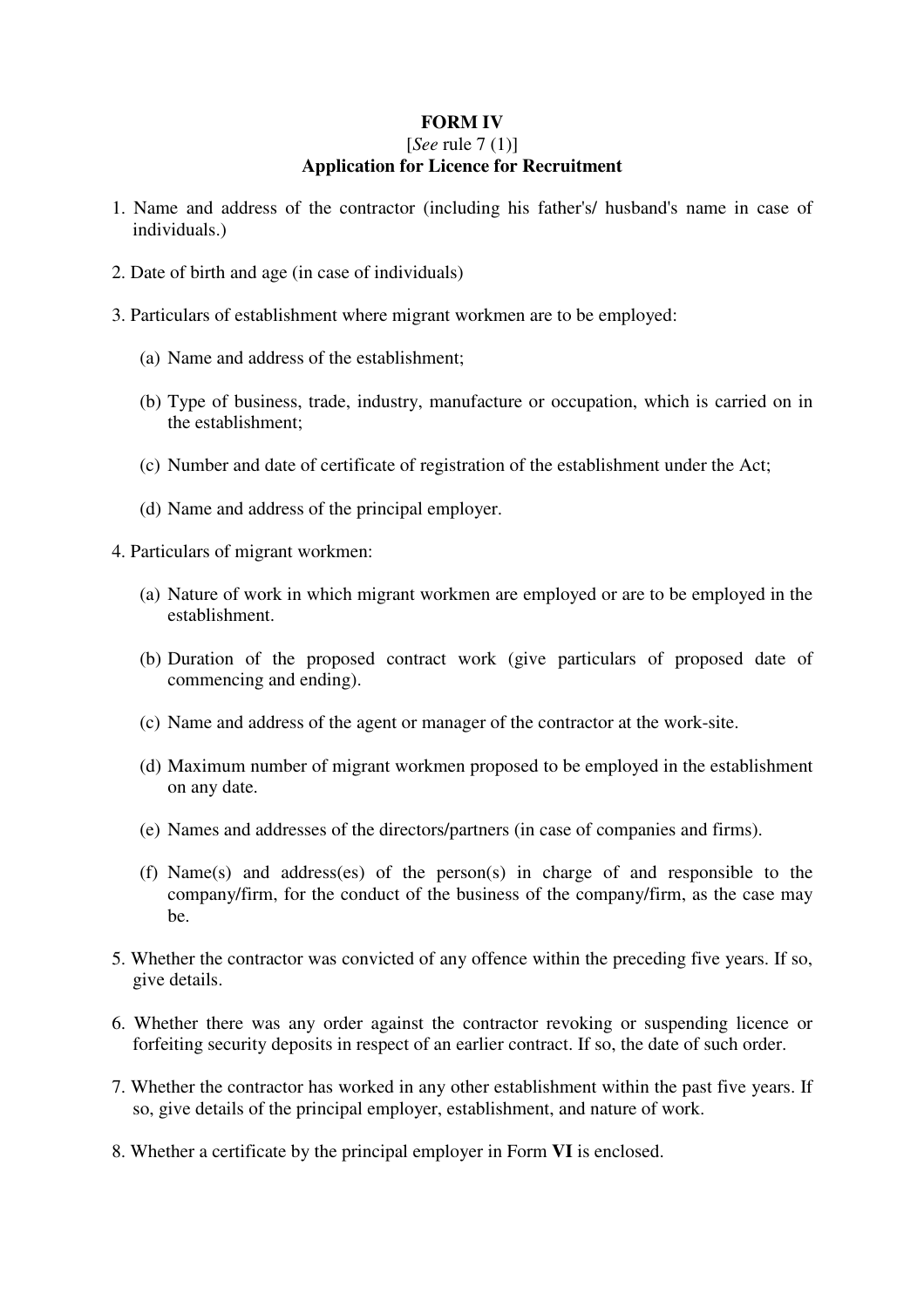9. Amount of licence fee paid ……………… No. of crossed demand draft and date.

10. Amount of security deposit, if any.

## **Declaration**

I hereby declare that the details given above are correct to the best of my knowledge and belief.

Place ……………………………

Date ……………………………

*Signature of the Applicant (Contractor)* 

**NOTE.-** The application should be accompanied by a crossed demand draft showing the payment of the prescribed licence fee and security deposit, if any and a certificate in Form V from the Principal Employer.

(To be filled in the office of the Licensing Officer)

Date of receipt of the application with crossed demand draft for fees. *Signature of the Licensing Officer*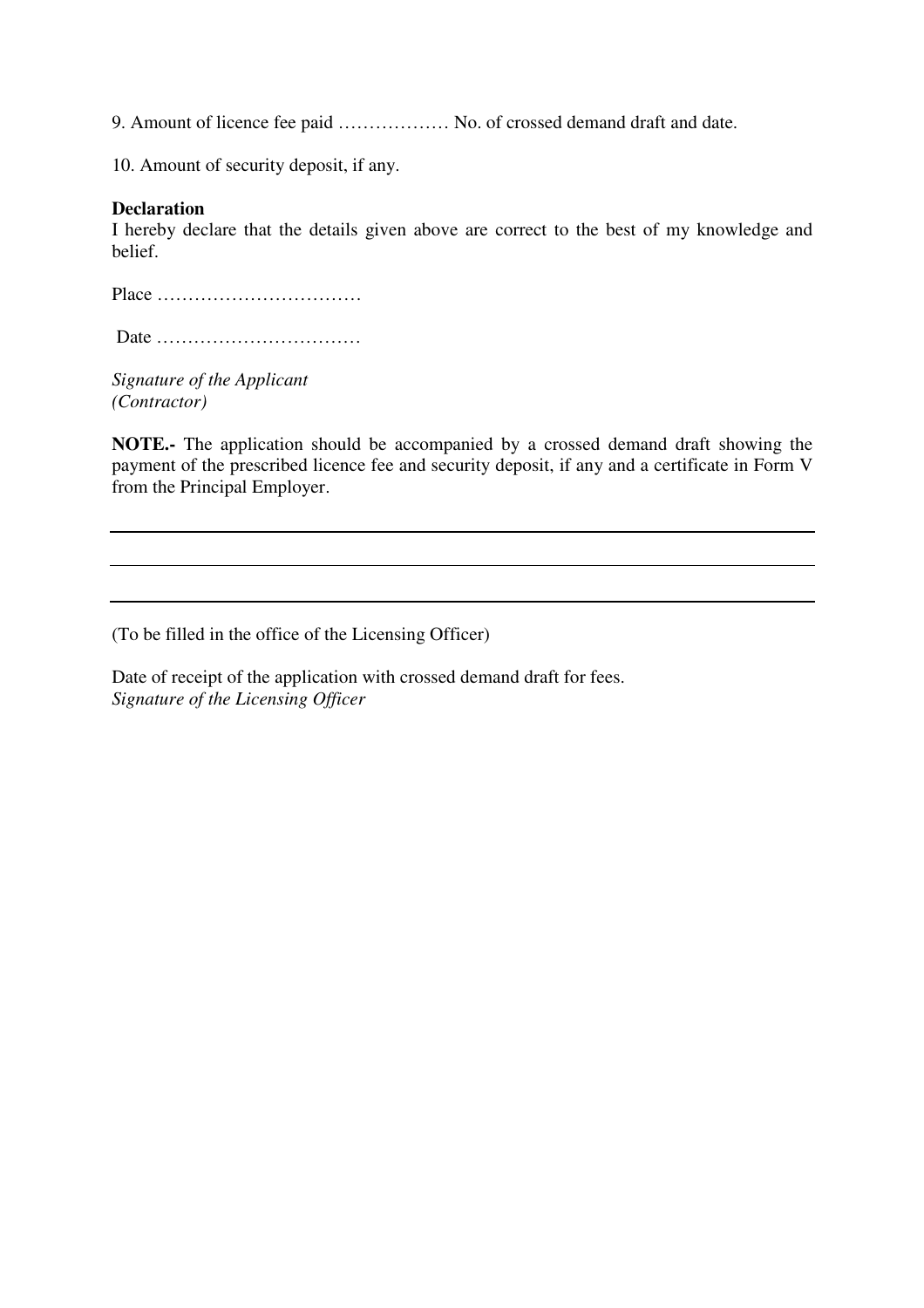## **FORM V**  [*See* rule 7(2)] **Application for Licence for Employment**

- 1. Name and address of the contractor (including his father's/ husband's name in case of individuals.)
- 2. Date of birth and age (in case of individuals)
- 3. Particulars of establishment where migrant workmen are to be employed: (a) Name and address of the establishment;
	- (b) Type of business, trade, industry, manufacture or occupation, which is carried on in the establishment;
	- (c) Number and date of certificate of registration of the establishment under the Act;
	- (d) Name and address of the principal employer.
- 4. Particulars of migrant workmen:
	- (a) Nature of work in which migrant workmen are employed or are to be employed in the establishment.
	- (b) Duration of the proposed contract work (give particulars of proposed date of commencing and ending).
	- (c) Name and address of the agent or manager of the contractor at the work-site.
	- (d) Maximum number of migrant workmen proposed to be employed in the establishment on any date.
	- (e) Names and addresses of the Directors/Partners (in case of companies and, firms).
	- (f) Name(s) and address(es) of the person(s) in charge of and responsible to the company/firm for the conduct of the business of the company/firm, as the case may be.
- 5. Whether the contractor was convicted of any offence within the preceding five years. If so, give details.
- 6. Whether there was any order against the contractor revoking or suspending licence or forfeiting security deposits in respect of an earlier contract. If so, the date of such order.
- 7. Whether the contractor has worked in any other establishment within the past five years. If so, give details of the principal employer, establishment, and nature of work.
- 8. Whether a certificate by the principal employer in Form **VI** is enclosed.
- 9. Amount of licence fee paid……………………. No. of crossed demand draft and date.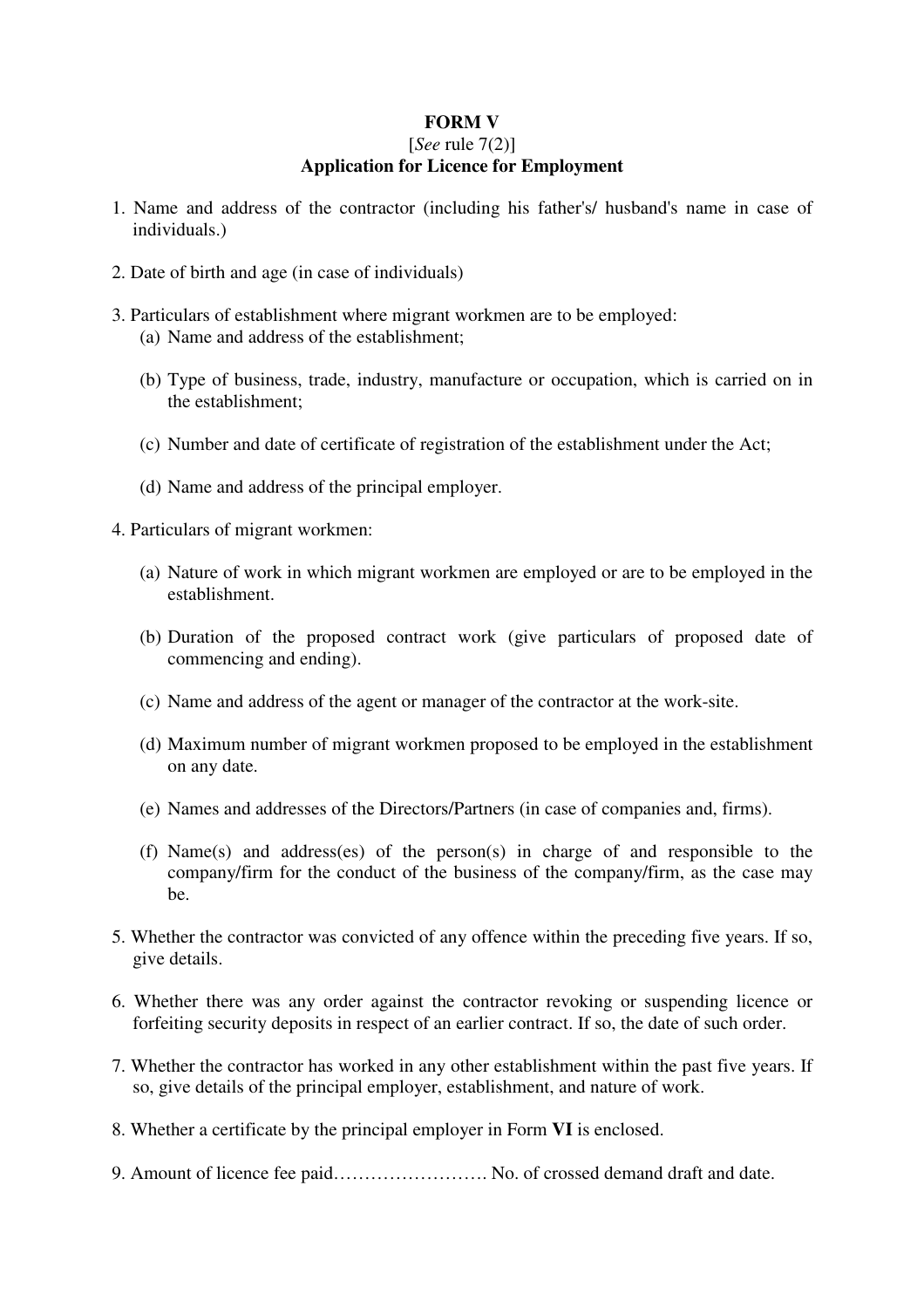10. Amount of security deposit, if any.

### **Declaration**

I hereby declare that the details given are correct to the best of my know ledge and belief. Place:

Date:

*Signature of the Applicant (Contractor)* 

**NOTE:** The application should be accompanied by a crossed demand draft showing the payment of the prescribed fee and security deposit, if any certificate in Form VI from the principal employer.

\_\_\_\_\_\_\_\_\_\_\_\_\_\_\_\_\_\_\_\_\_\_\_\_\_\_\_\_\_\_\_\_\_\_\_\_\_\_\_\_\_\_\_\_\_\_\_\_\_\_\_\_\_\_\_\_\_\_\_\_\_\_\_\_\_\_\_\_\_\_\_\_\_\_\_

\_\_\_\_\_\_\_\_\_\_\_\_\_\_\_\_\_\_\_\_\_\_\_\_\_\_\_\_\_\_\_\_\_\_\_\_\_\_\_\_\_\_\_\_\_\_\_\_\_\_\_\_\_\_\_\_\_\_\_\_\_\_\_\_\_\_\_\_\_\_\_\_\_\_\_

\_\_\_\_\_\_\_\_\_\_\_\_\_\_\_\_\_\_\_\_\_\_\_\_\_\_\_\_\_\_\_\_\_\_\_\_\_\_\_\_\_\_\_\_\_\_\_\_\_\_\_\_\_\_\_\_\_\_\_\_\_\_\_\_\_\_\_\_\_\_\_\_\_\_\_

(To be filled in the office of the Licensing Officer)

Date of receipt of the application with crossed demand draft for fees.

*Signature of the Licensing Officer*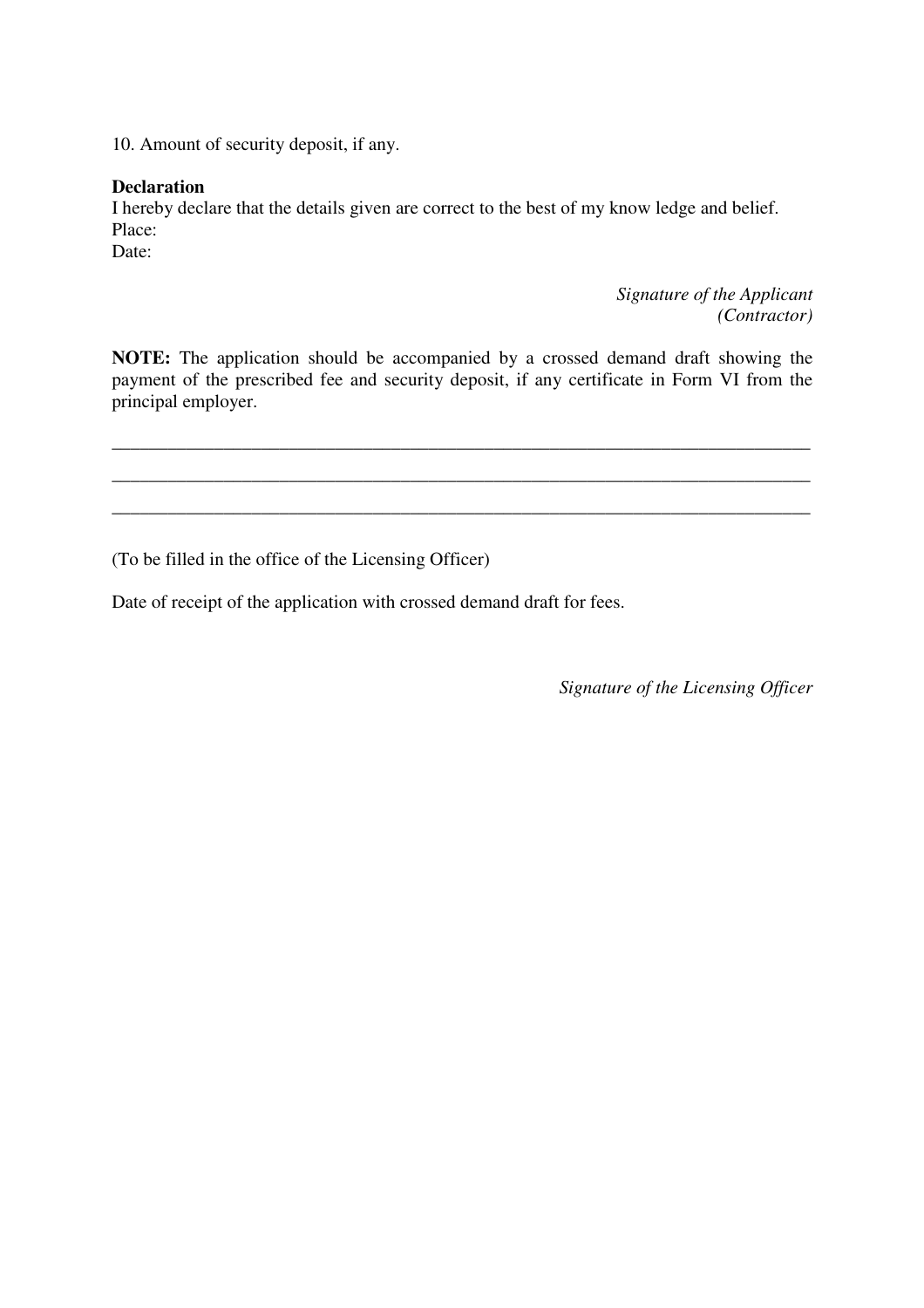## **FORM VI**

### [*See* rule 7(3)] **Form of certificate by principal employer**

Certified that I have engaged the applicant (Name of the contractor) as a contractor in my establishment. I undertake to be bound by all the provisions of the Inter-State Migrant Workmen (Regulation of Employment and Conditions of Service) Act, 1979 and the Inter-State Migrant Workmen (Regulation of Employment and Conditions of Service) Central Rules, 1980 in so far as the provisions are applicable to me in respect of the employment of migrant workmen by the applicant in my establishment.

Place: *Signature of Principal Employer* 

Date: *Name and address of establishment*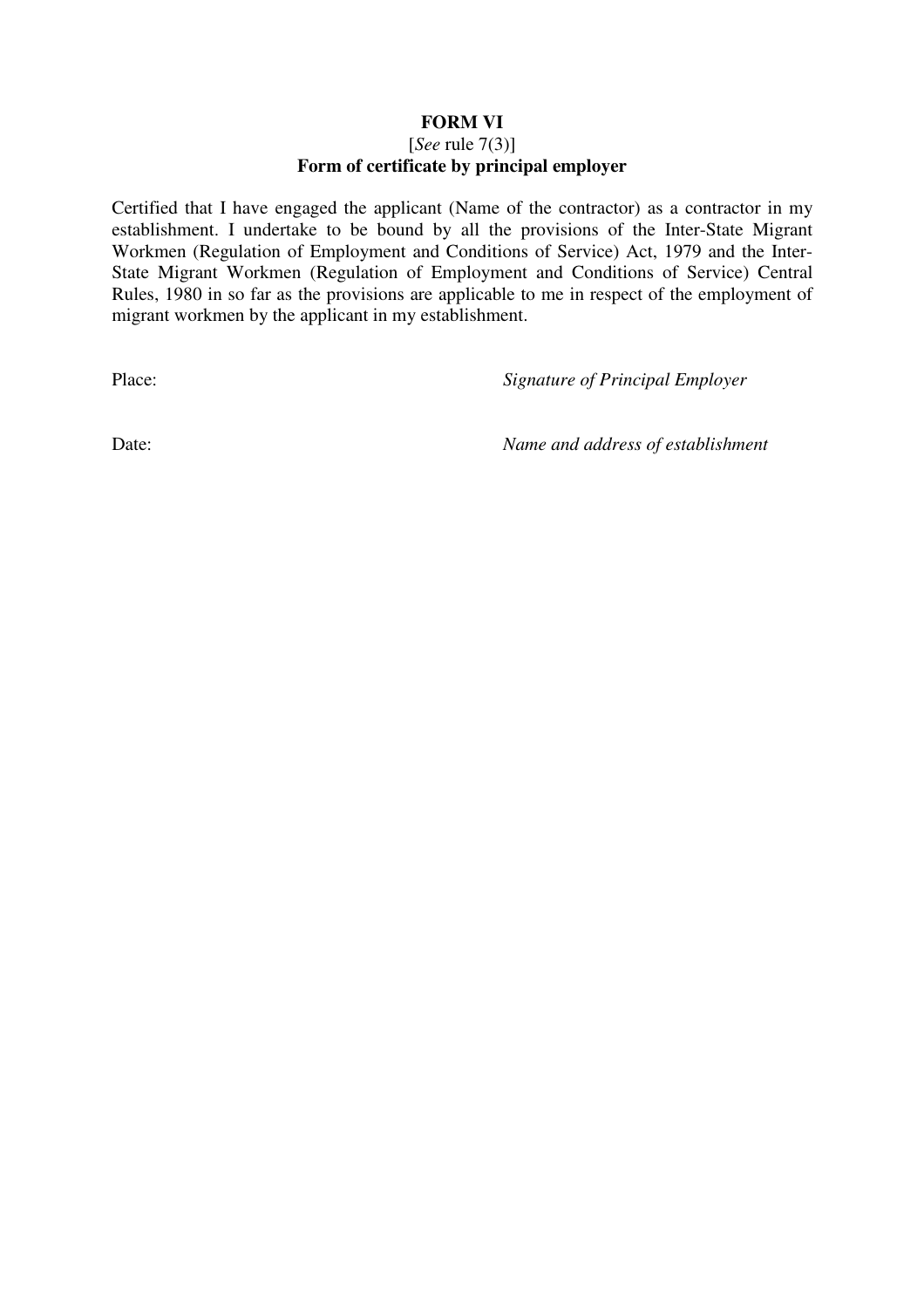## **FORM VII**  [*See* rule 10(2)]

# **Application for adjustment of Security Deposit**

| Name and                     | Number and                                     | Date of                          | Whether the                                                                | Number and                                                                                                   | Amount of                        |
|------------------------------|------------------------------------------------|----------------------------------|----------------------------------------------------------------------------|--------------------------------------------------------------------------------------------------------------|----------------------------------|
| address of the<br>contractor | date of<br>application<br>for fresh<br>licence | Expiry of<br>previous<br>licence | previous<br>licence of the<br>contractor<br>was<br>suspended or<br>revoked | date of the<br>crossed<br>demand draft<br>of security<br>deposit in<br>respect of the<br>previous<br>licence | previous<br>security<br>deposit. |
|                              |                                                |                                  |                                                                            |                                                                                                              |                                  |
| (1)                          | (2)                                            | (3)                              | (4)                                                                        | (5)                                                                                                          | (6)                              |
|                              |                                                |                                  |                                                                            |                                                                                                              |                                  |

| Amount of<br>security<br>deposit for<br>fresh licence | Number and<br>date of<br>crossed<br>demand draft<br>of the<br>balance<br>security<br>deposit with | number and<br>date of<br>certificate of<br>registration<br>of the<br>establishment<br>in relation to<br>which the | Name and<br>address of the<br>principal<br>employer | Particular of<br>fresh<br>application | Remarks |
|-------------------------------------------------------|---------------------------------------------------------------------------------------------------|-------------------------------------------------------------------------------------------------------------------|-----------------------------------------------------|---------------------------------------|---------|
|                                                       | the fresh<br>application                                                                          | fresh licence<br>is applied for                                                                                   |                                                     |                                       |         |
|                                                       |                                                                                                   |                                                                                                                   |                                                     |                                       |         |
| (7)                                                   | (8)                                                                                               | (9)                                                                                                               | (10)                                                | (11)                                  | (12)    |
|                                                       |                                                                                                   |                                                                                                                   |                                                     |                                       |         |

Date:

Place: *Signature of applicant*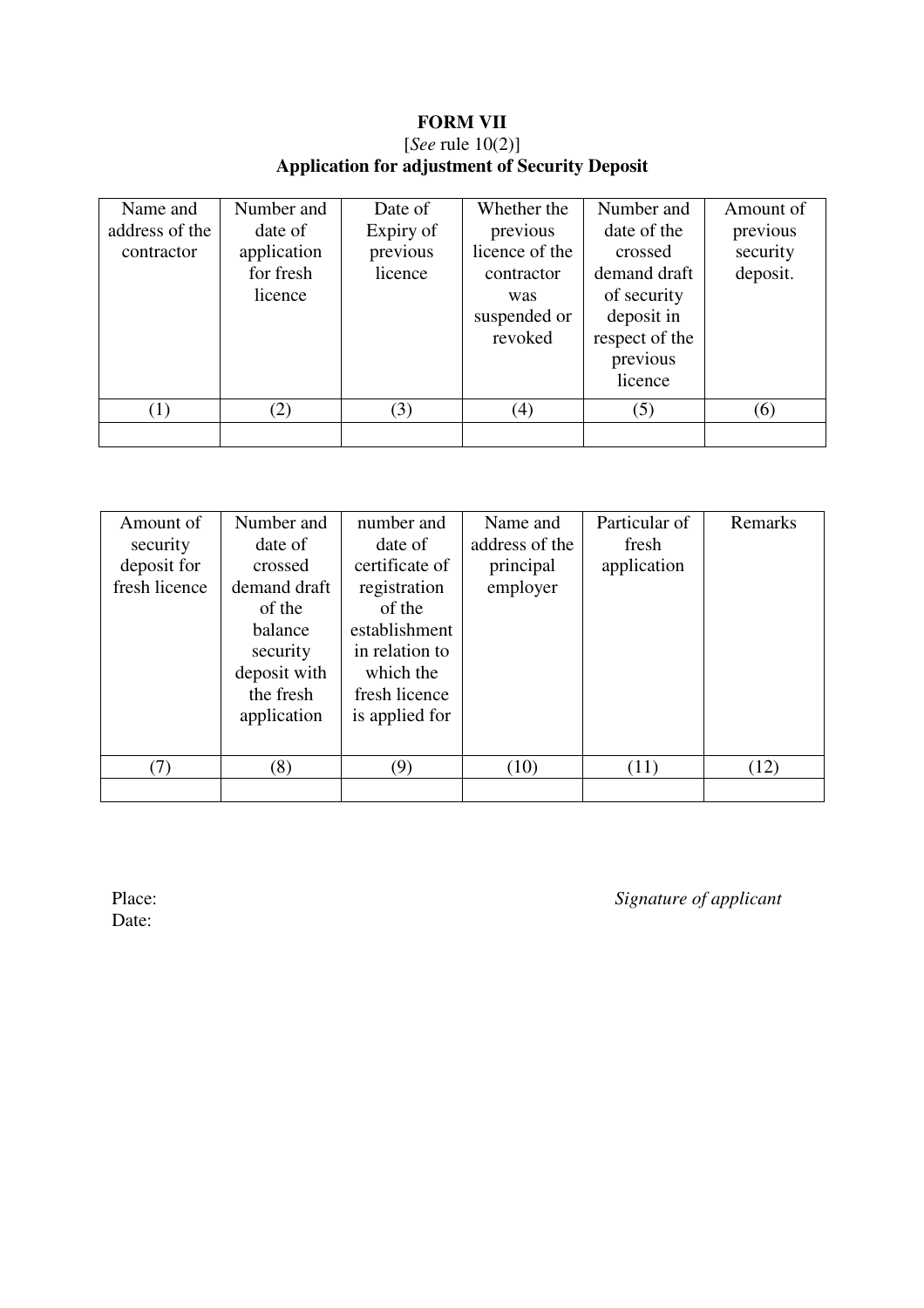## **FORM VIII**  [*See* rule 11 (1)] **GOVERNMENT OF INDIA Office of Licensing Officer**  Licence No. Dated Fee paid Rs. **LICENCE**

Licence is hereby granted to…………… under section 8(1) of the Inter-State Migrant Workmen (Regulation of Employment and Conditions of Service) Act, 1979 subject to the conditions specified in the annexure.

2. This licence is for doing the work of (nature of work to be indicated) in the establishment of (name of principal employer to be indicated) at (place of work to be indicated).

3. The licence shall remain in force till (date to be indicated).

*Signature and Seal of Licensing Officer.* 

# **RENEWAL**

(*See* rule 14)

Date of renewal Fee paid for renewal Date of expiry.

1.

2.

3.

Date: *Signature and Seal of Licensing Officer.* 

## **ANNEXURE**

The licence is subject to the following conditions:-

- 1. The licence shall be non-transferable.
- 2. The number of workmen employed as migrant workmen in the establishment shall not, on any day, exceed the maximum number specified in the application for licence.
- 3. Save as provided in these rules the fees paid for the grant or as the case may be, for renewal of licence shall be non-refundable.
- 4. The rates of wages payable to the migrant workmen by the contractor shall not be less than the rates prescribed under the Minimum Wages Act, 1948, for such employment where applicable, and where the rates have been fixed by agreement, settlement or award, not less than the rates so fixed.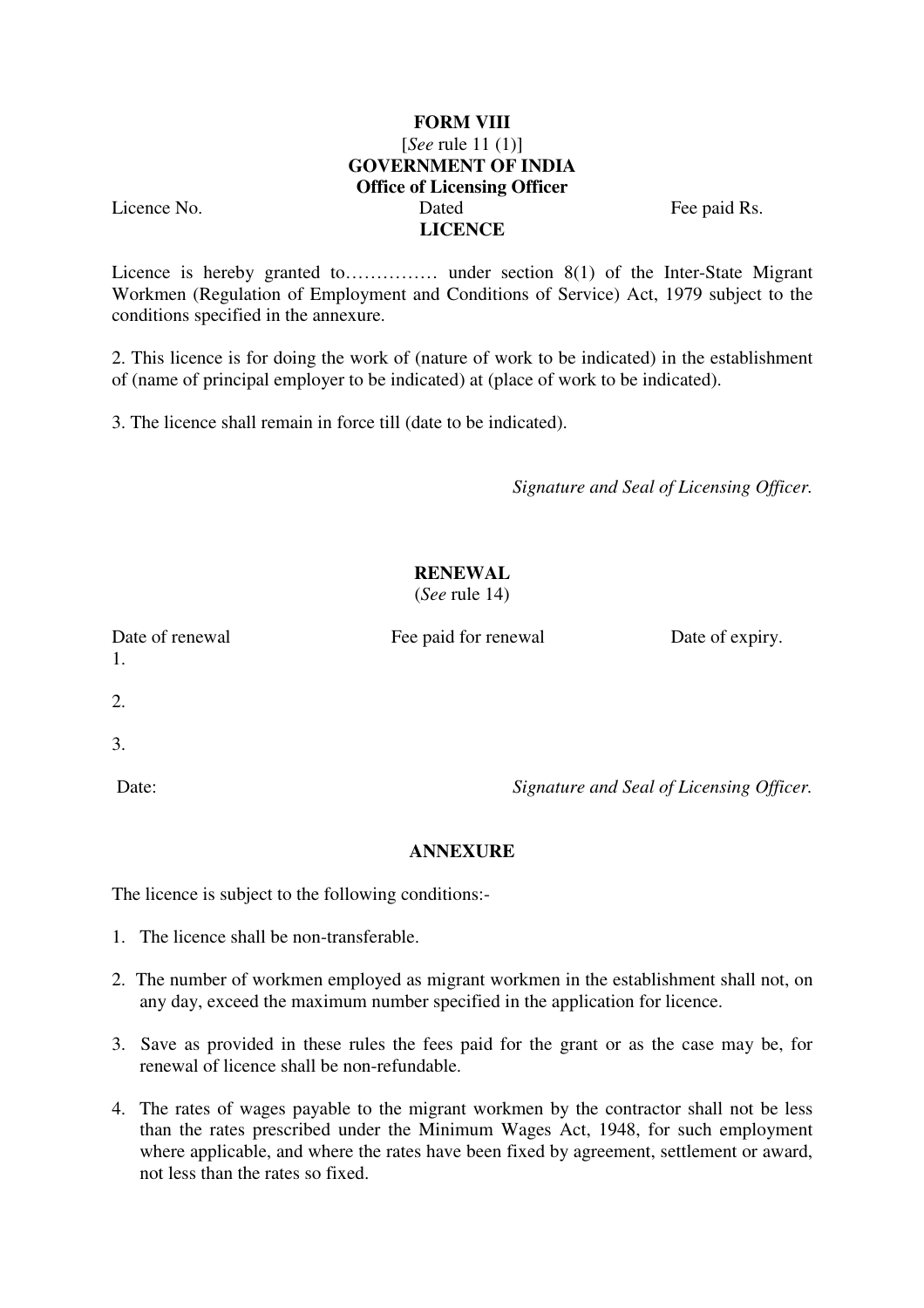5. (a) In case where the migrant workmen employed by the contractor perform the same or similar kind of work as the workmen directly employed by the principal employer of the establishment, the wage rates, holidays, hours of work and other conditions of service of the migrant workmen of the contractor shall be the same as applicable to the workmen directly employed by the principal employer of the establishment on the same or similar kind of work:

 Provided that in the case of any disagreement with regard to the type of work, the same shall be decided by the Deputy Chief Labour Commissioner (Central) whose decision shall be final;

- (b) in other cases the wage rates, holidays, hours of work, and conditions of service of the migrant workmen of the contractor shall be such as prescribed in these rules.
- 6. Every migrant workmen shall be entitled to allowances benefits, facilities, etc., as prescribed in the Act and these rules.
- 7. No female migrant workman shall be employed by any contractor before 6 a.m. or after 7 p.m.:

 Provided that this clause shall not apply to the employment of female migrant workmen in pit head baths, crèches and canteens and as midwives and nurses in hospitals and dispensaries.

- 8. The contractor shall notify any change in the number of migrant workmen or the conditions of work to the Licensing Officer.
- 9. The contractor shall comply with all the provisions of the Act and these Rules.
- 10. A copy of licence shall be displayed prominently at the premises where the migrant workmen are employed.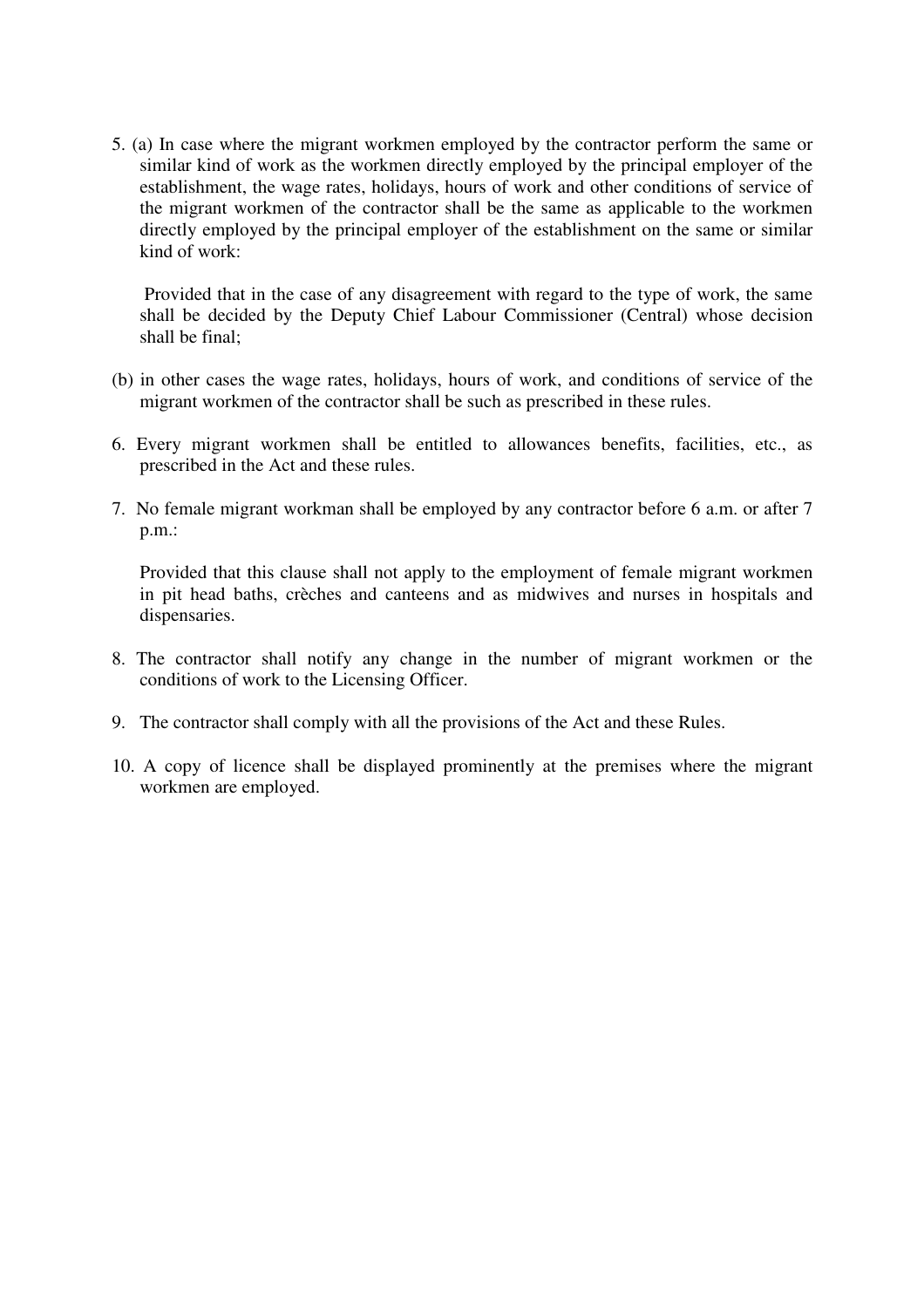## **FORM IX**  [*See* rule 15(2)] **Application for Renewal of Licence**

- 1. Name and address of the contractor.
- 2. Number and date of the Licence.
- 3. Date of expiry of the previous licence.
- 4. Whether the licence of the Contractor was suspended or revoked.
- 5. Number and date of the crossed demand draft enclosed.

Date:

Place: *Signature of the Applicant* 

\_\_\_\_\_\_\_\_\_\_\_\_\_\_\_\_\_\_\_\_\_\_\_\_\_\_\_\_\_\_\_\_\_\_\_\_\_\_\_\_\_\_\_\_\_\_\_\_\_\_\_\_\_\_\_\_\_\_\_\_\_\_\_\_\_\_\_\_\_\_\_\_\_\_\_ (To be filled in the Office of the Licensing Officer)

Date of receipt of the application with crossed demand draft No. and date.

*Signature of the Licensing Officer*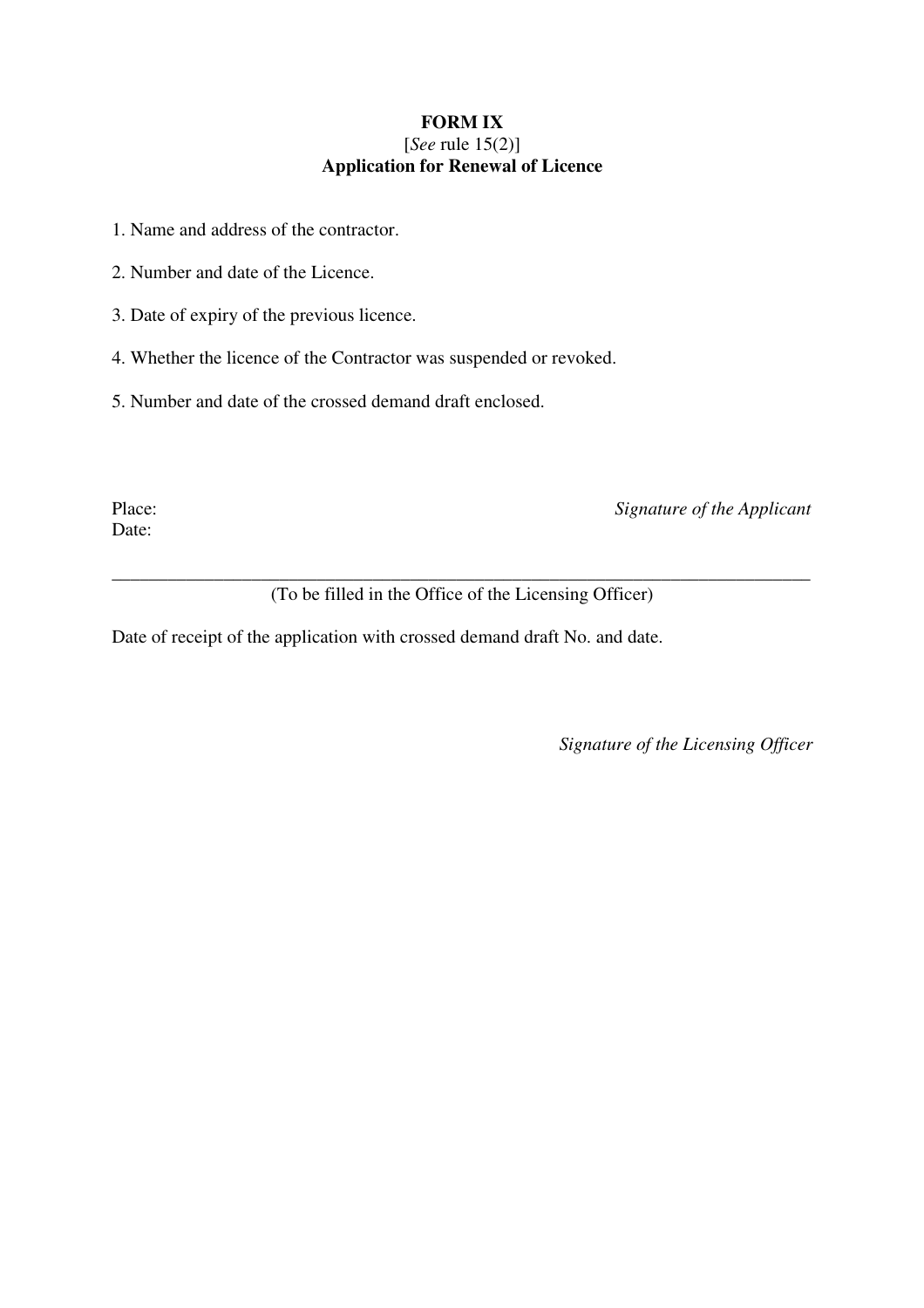## **FORM X**

### (*See* rule 21)

*[Form in which to furnish particulars in respect of recruitment and employment of migrant workman/workmen as prescribed under sub-rule (1) of rule 21, to the authorities specified under the Explanation below sub-section (2) of section 12 of Inter-State Migrant Workmen (Regulation of Employment and Conditions of Service) Act, 1979.]* 

- 1. Name and address of the contractor.
- 2. Name and address of the sub-contractor through whom recruitment has been made.
- 3. Name and address of the establishment.
- 4. Name and address of the Principal Employer.
- 5. Name of the State in which the place of work is located.
- 6. Name of the State in which recruitment was made.

| Serial | Name  | Fathe | sex | Age | Perm      | Name   | Place  | Amo    | Amo    | Amo    | Natur  |
|--------|-------|-------|-----|-----|-----------|--------|--------|--------|--------|--------|--------|
| Num    | of    | r's/  |     |     | anent     | and    | and    | unt of | unt of | unt of | e of   |
| ber    | migra | Husb  |     |     | home      | addre  | addre  | displa | outw   | wage   | job    |
|        | nt    | and's |     |     | addre     | ss of  | ss of  | ceme   | ard    | s for  | Requi  |
|        | work  | Name  |     |     | <b>SS</b> | the    | reside | nt     | journ  | outw   | red to |
|        | men   |       |     |     |           | next   | nce    | allow  | ey     | ard    | be     |
|        |       |       |     |     |           | of kin | in the | ance   | allow  | journ  | perfor |
|        |       |       |     |     |           | of the | home   | paid   | ance   | ey     | med.   |
|        |       |       |     |     |           | migra  | state  |        | paid   | perio  |        |
|        |       |       |     |     |           | nt     |        |        |        | d      |        |
|        |       |       |     |     |           | work   |        |        |        | paid   |        |
|        |       |       |     |     |           | man    |        |        |        |        |        |
|        |       |       |     |     |           |        |        |        |        |        |        |
| (1)    | (2)   | (3)   | (4) | (5) | (6)       | (7)    | (8)    | (9)    | (10)   | (11)   | (12)   |
|        |       |       |     |     |           |        |        |        |        |        |        |

| Date of     | Date of    | Detail of rates | Period of   | Detail of     | Remarks |
|-------------|------------|-----------------|-------------|---------------|---------|
| recruitment | employment | of wages and    | contract of | other service |         |
|             |            | other           | employment  | conditions    |         |
|             |            | allowances      |             |               |         |
|             |            | payable         |             |               |         |
| (13)        | (14)       | 15)             | (16)        | $17\,$        | (18)    |
|             |            |                 |             |               |         |

*Signature of Contractor or his authorised representative* 

Date: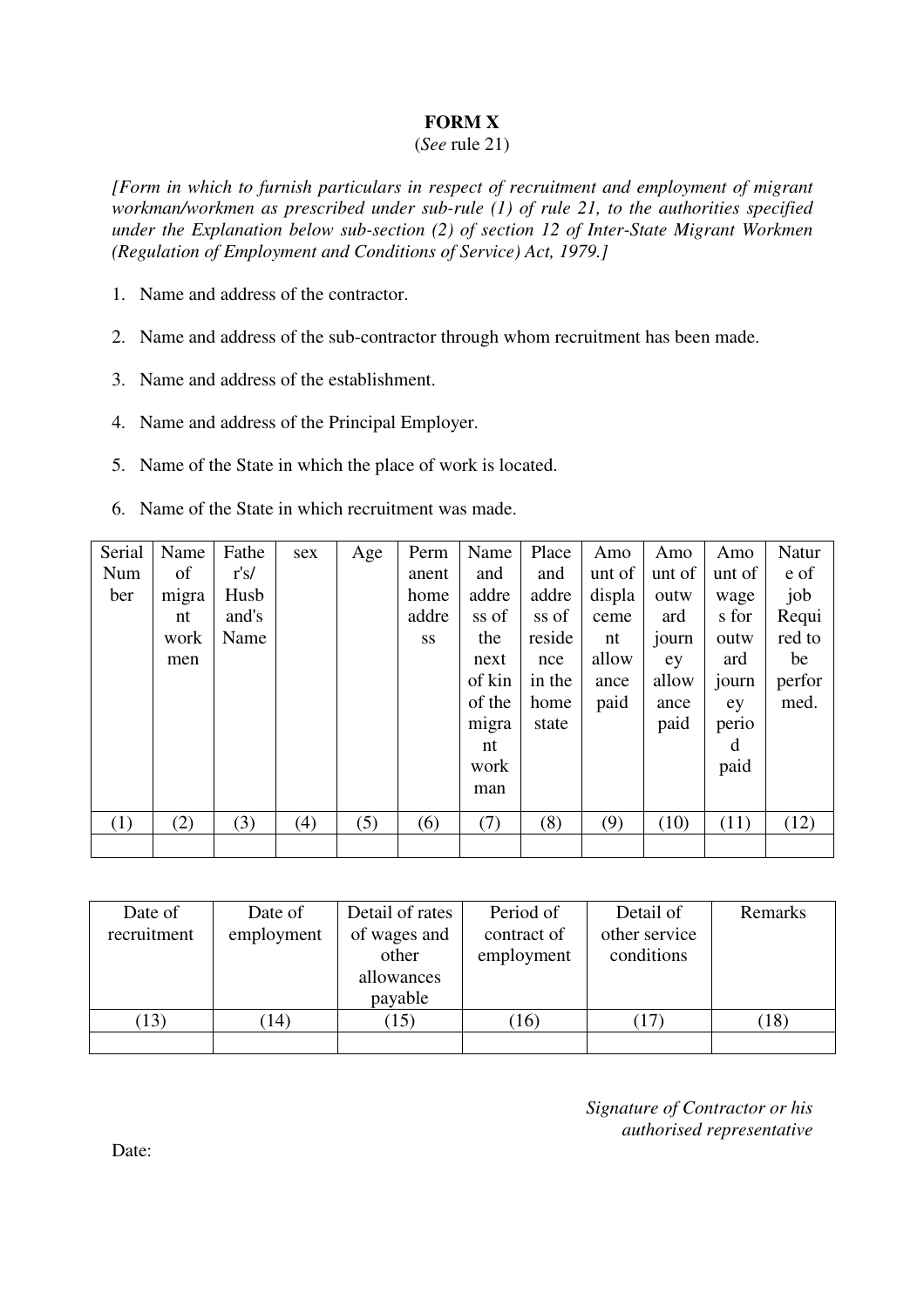Submitted to (1) ……………………

………………………

(Specified authority in the State from which the migrant workman/workmen is/are employed).

(2)…………………..

……………………

 (Specified authority in the State in which migrant workman/workmen has/have been recruited.)

Copy forwarded to

……………………….

(The Principal Employer)

*Signature of the Contractor or his authorised representative.* 

Date:

**NOTE**: In case where migrant workmen concerned have been recruited from more than one State, separate returns shall be submitted in respect of each such State.

\_\_\_\_\_\_\_\_\_\_\_\_\_\_\_\_\_\_\_\_\_\_\_\_\_\_\_\_\_\_\_\_\_\_\_\_\_\_\_\_\_\_\_\_\_\_\_\_\_\_\_\_\_\_\_\_\_\_\_\_\_\_\_\_\_\_\_\_\_\_\_\_\_\_\_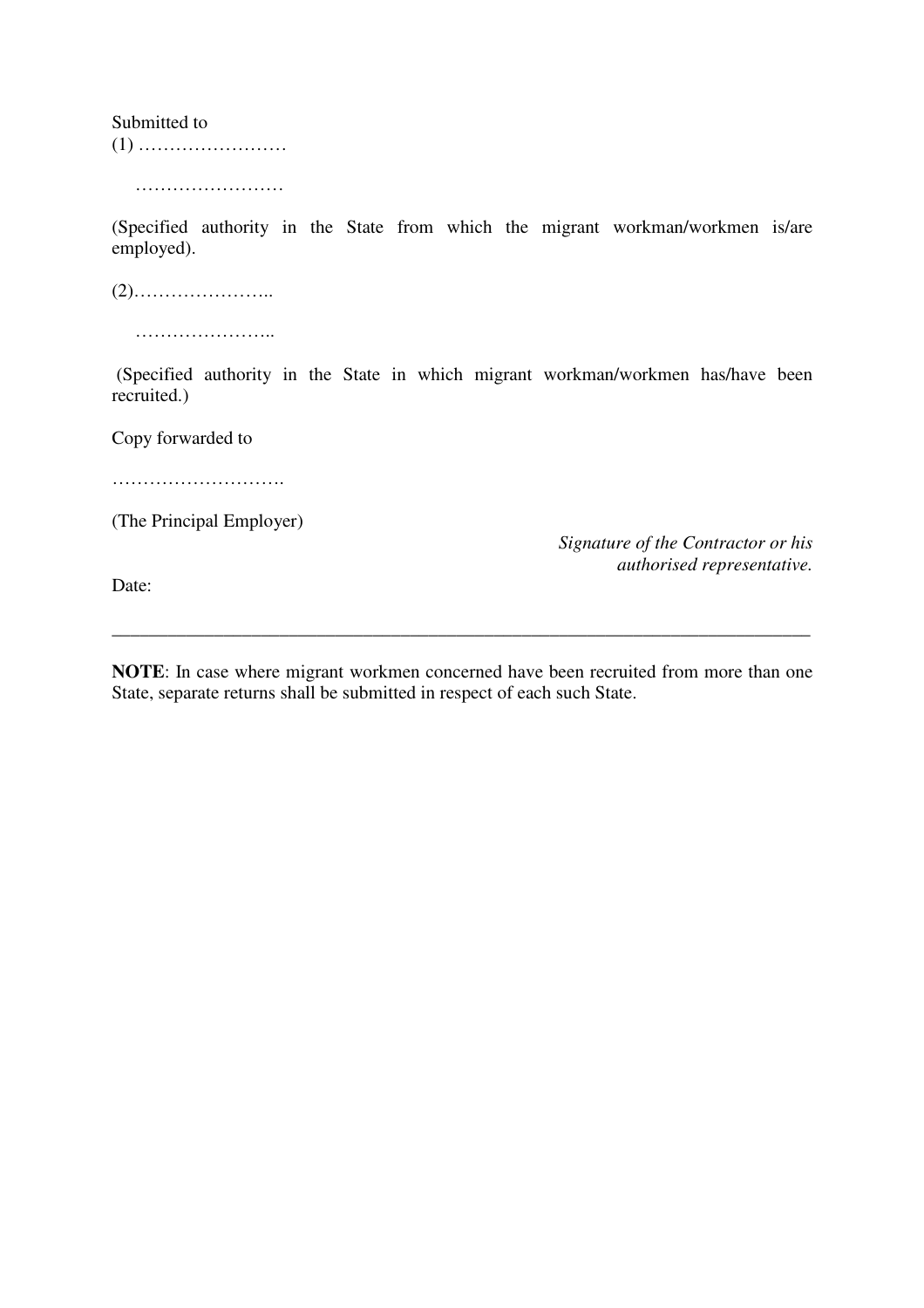## **FORM XI**

### (*See* rule 24)

*[Return to be sent by the contractor to the authorities specified under Explanation below subsection (2) of section 12 of Inter-State Migrant Workmen (Regulation of Employment and Conditions of Service) Act, 1979.]* 

1. Name and address of the Contractor.

2. Name and address of the sub-contractor through whom recruitment has been made

3. Name and address of the establishment.

4. Name and address of the principal Employer.

5. Name of the state in which the place of work is loaded.

6. Name of the state in which recruitment was made.

| Serial | Name of | Father's | Sex | Desig  | Age | Perm-    | Place   | Date  | Date   | Total  |
|--------|---------|----------|-----|--------|-----|----------|---------|-------|--------|--------|
| No.    | migrant | /Husba   |     | nation |     | anent    | and     | of    | on     | days   |
|        | workman | nd's     |     |        |     | home     | addres- | empl- | which  | worked |
|        |         | name     |     |        |     | adderss  | s of    | oyme- | ceased |        |
|        |         |          |     |        |     | indica-  | reside- | nt    | to be  |        |
|        |         |          |     |        |     | ting the | nce in  |       | emplo- |        |
|        |         |          |     |        |     | state    | home    |       | yed    |        |
|        |         |          |     |        |     |          | state   |       |        |        |
|        |         |          |     |        |     |          |         |       |        |        |
| (1)    | (2)     | (3)      | (4) | (5)    | (6) | (7)      | (8)     | (9)   | (10)   | (11)   |
|        |         |          |     |        |     |          |         |       |        |        |
|        |         |          |     |        |     |          |         |       |        |        |

| Detail   | Amou-   | Amount   | Amou-   | Total | Detail-s  | Amou-   | Amou-      | Amou-     | Remar- |
|----------|---------|----------|---------|-------|-----------|---------|------------|-----------|--------|
| of rates | nt of   | of       | nt of   | wage  | of        | nt of   | nt of      | nt of     | ks.    |
| of       | displa- | outward  | return  | S     | compe-    | deduct- | advanc     | advanc    |        |
| wages    | cement  | journe-y | journe- | paid. | nsation   | ion, if | $e-e$ , if | $-e$ , if |        |
| and      | allowa- | allowa-  | y       |       | and other | any     | any        | any       |        |
| other    | nces    | nces and | allowa- |       | allowanc  |         | paid       | recove-   |        |
| allowa-  | paid.   | wages    | nces    |       | $-es.$    |         |            | red       |        |
| nces     |         | for      | and     |       |           |         |            |           |        |
| paid.    |         | outward  | wages   |       |           |         |            |           |        |
|          |         | journey  | for     |       |           |         |            |           |        |
|          |         | paid     | return  |       |           |         |            |           |        |
|          |         |          | journey |       |           |         |            |           |        |
|          |         |          | paid    |       |           |         |            |           |        |
| (12)     | (13)    | (14)     | (15)    | (16)  | (17)      | (18)    | (19)       | (20)      | (21)   |
|          |         |          |         |       |           |         |            |           |        |
|          |         |          |         |       |           |         |            |           |        |
|          |         |          |         |       |           |         |            |           |        |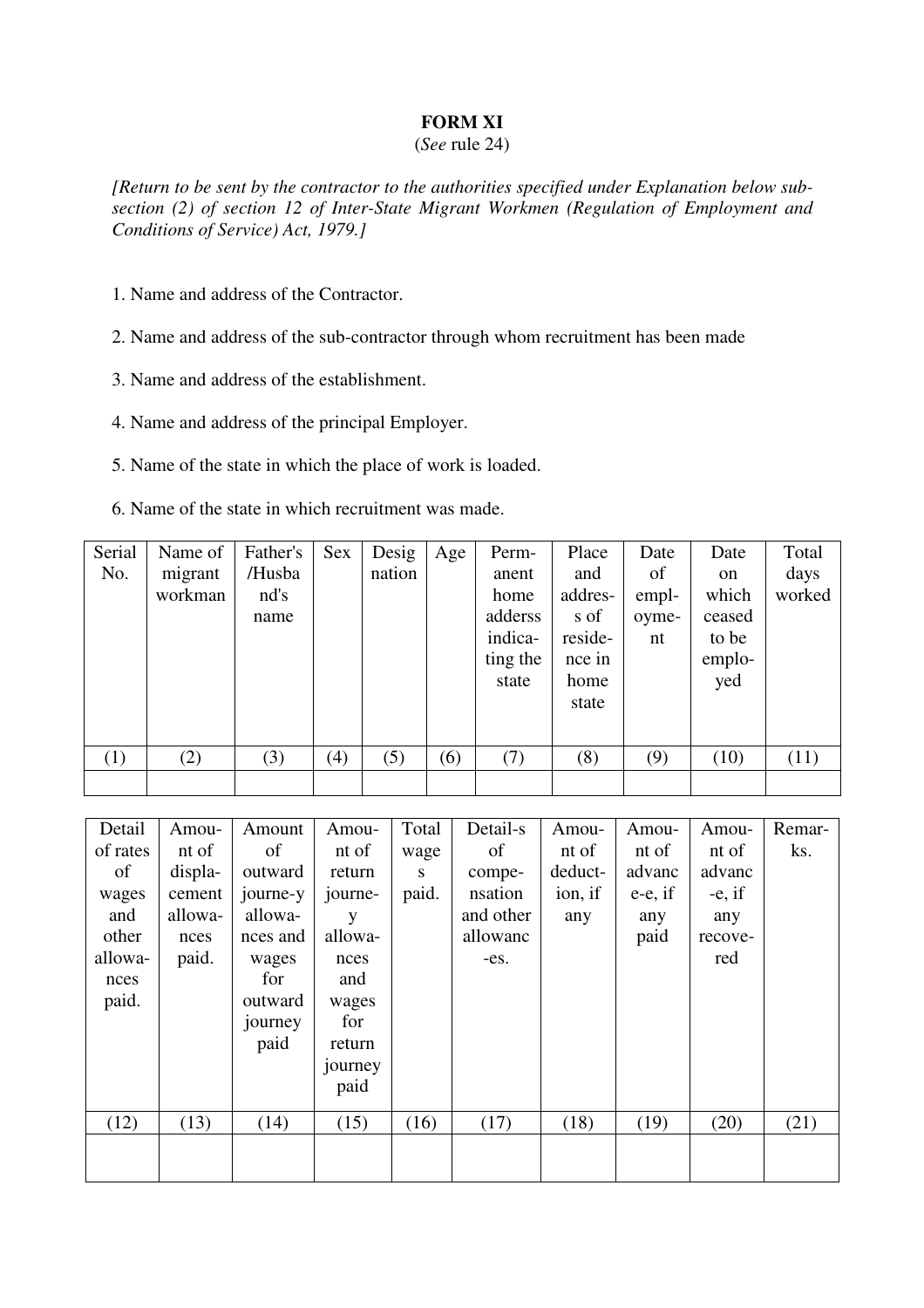## **Declaration**

I/We hereby declare that all wages, other dues including displacement allowances, outward return journeys allowances and wages for journeys period payable to migrant workman/workmen named above by me/us have been paid by me/us to him/them.

Place: Date:

> *Signature of the Contractor or his authorised representative*

Submitted to (1)…………………

…………………

(Specified authority in the State in which migrant workman/workmen is/are employed).

(2)………………….

………………….

 (Specified authority in the State in which migrant workman/workmen has/have been recruited.)

Copy forwarded to

………………………………………

(The Principal Employer)

*Signature of the Contractor or his authorised representative.*

Date:

**NOTE:** In case where migrant workmen concerned have been recruited from more than one State, separate returns shall be submitted in respect of each such State.

\_\_\_\_\_\_\_\_\_\_\_\_\_\_\_\_\_\_\_\_\_\_\_\_\_\_\_\_\_\_\_\_\_\_\_\_\_\_\_\_\_\_\_\_\_\_\_\_\_\_\_\_\_\_\_\_\_\_\_\_\_\_\_\_\_\_\_\_\_\_\_\_\_\_\_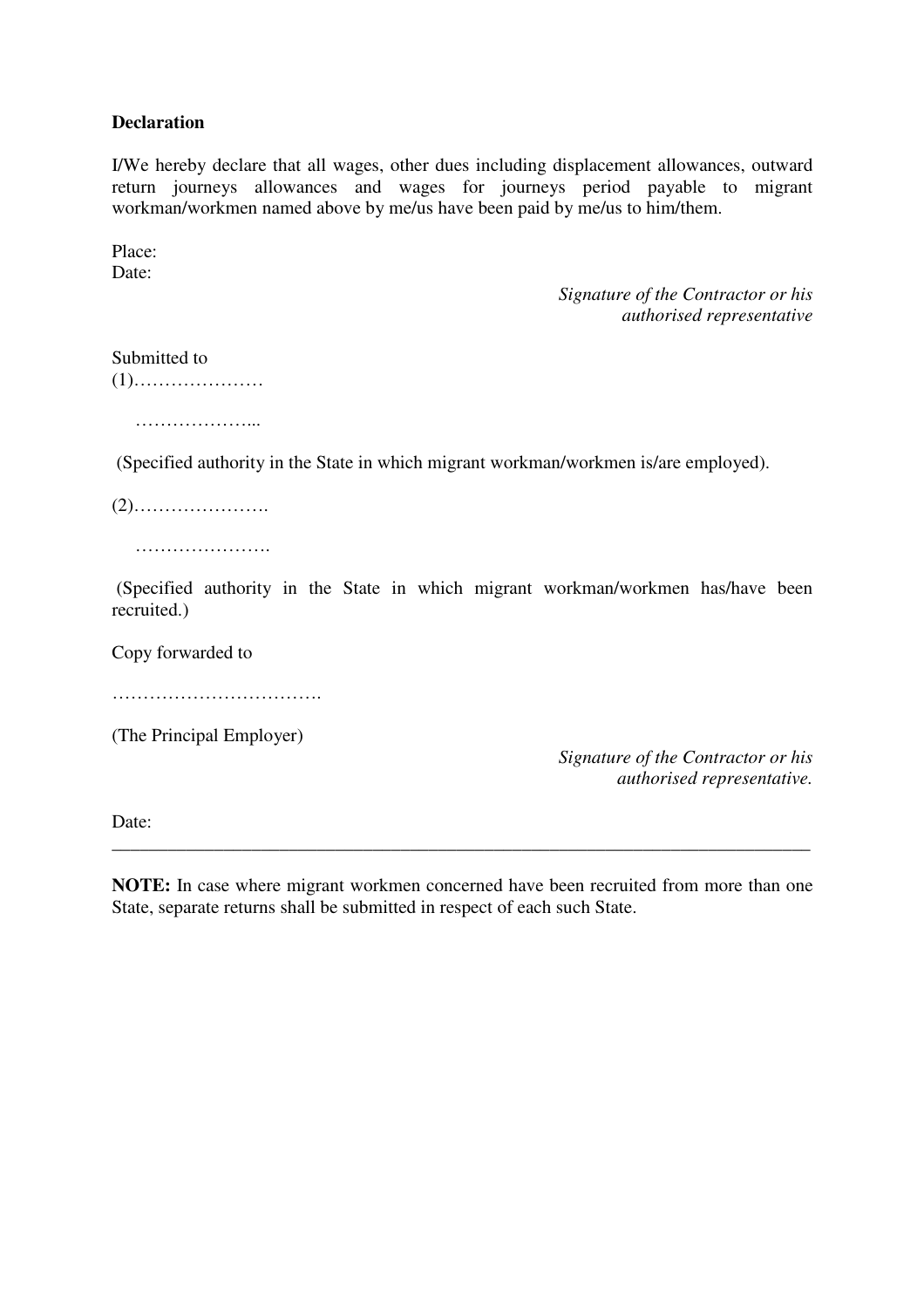## **FORM XII**  (*See* rule 48) **Register of Contractors**

1. Name and address of the Principal Employer.

2. Name and address of the establishment.

|                                       |                                   |                                  | <b>Period of contract</b> |    |                                                                      |
|---------------------------------------|-----------------------------------|----------------------------------|---------------------------|----|----------------------------------------------------------------------|
| Name and<br>address of<br>contractor. | Nature of<br>work on<br>contract. | Location of<br>contract<br>work. | From                      | To | Maximum number<br>of migrant workmen<br>employment by<br>contractor. |
|                                       |                                   |                                  |                           |    |                                                                      |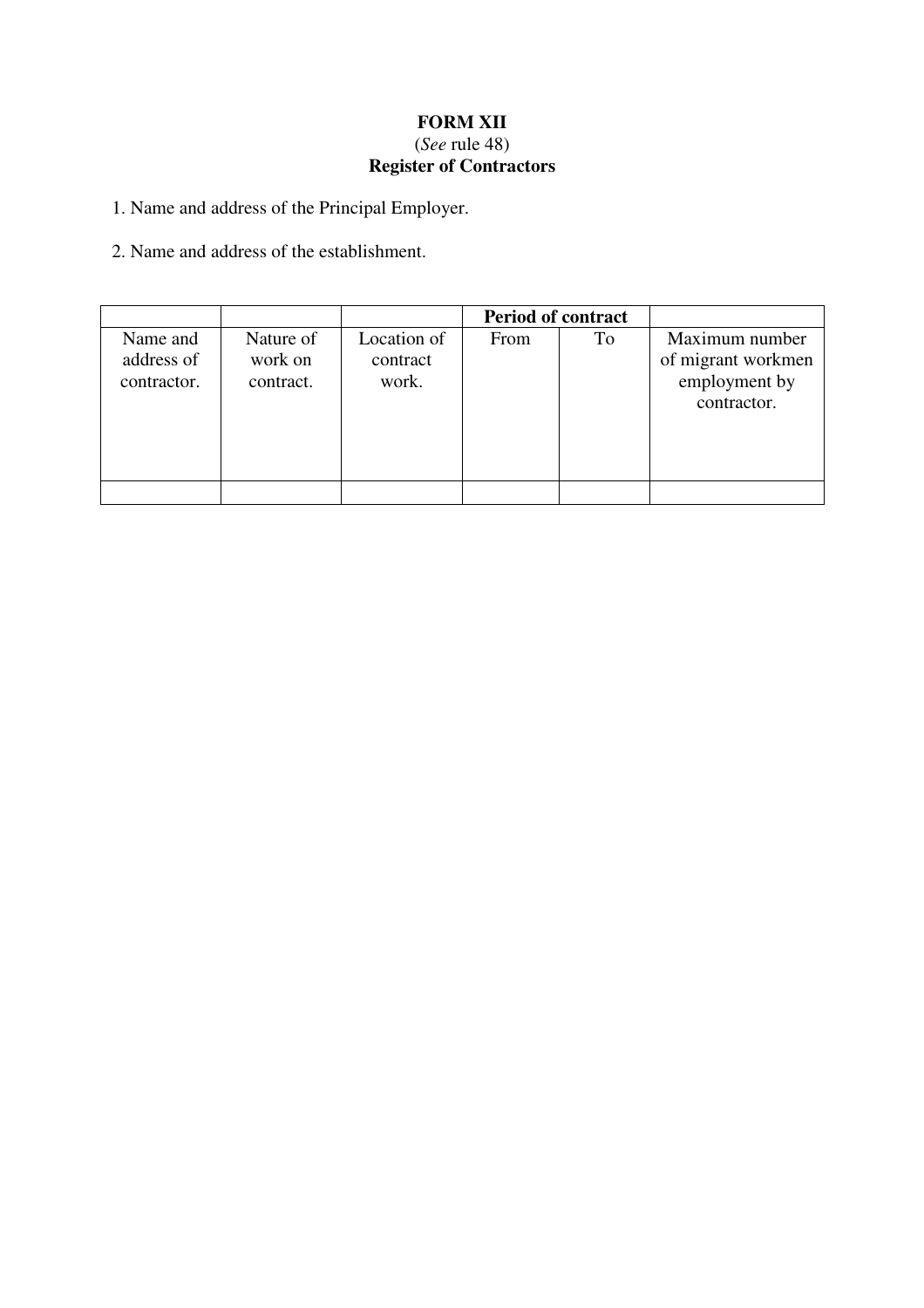## **FORM XIII**  (*See* rule 49) *Register of workmen employed by Contractor*

Name and address of Contractor.

Name and address of the establishment

Name and address of the establishment in/under which migrant workmen are employed.

Name and address of principal employer.

| Serial<br>No. | Name and<br>surname of<br>migrant<br>workman | Age<br>$\&$<br><b>Sex</b> | Father's/<br>Husband's<br>Name | Nature of<br>employment/<br>Designation | Permanent<br>home address<br>of migrant<br>workmen<br>(Village and<br>tahsil/<br>Taluk and<br>District | Local<br>address | Date of<br>commencem<br>ent of<br>employment | Signature<br>or thumb<br>impression<br>of migrant<br>workmen | Date of<br>termination<br>of<br>employment | Reasons<br>for<br>terminat<br>ion | Remarks |
|---------------|----------------------------------------------|---------------------------|--------------------------------|-----------------------------------------|--------------------------------------------------------------------------------------------------------|------------------|----------------------------------------------|--------------------------------------------------------------|--------------------------------------------|-----------------------------------|---------|
| (1)           | (2)                                          | (3)                       | (4)                            | (5)                                     | (6)                                                                                                    | (7)              | (8)                                          | (9)                                                          | (10)                                       | (11)                              | (12)    |
|               |                                              |                           |                                |                                         |                                                                                                        |                  |                                              |                                                              |                                            |                                   |         |

*Signature of Contractor or his authorised representative.*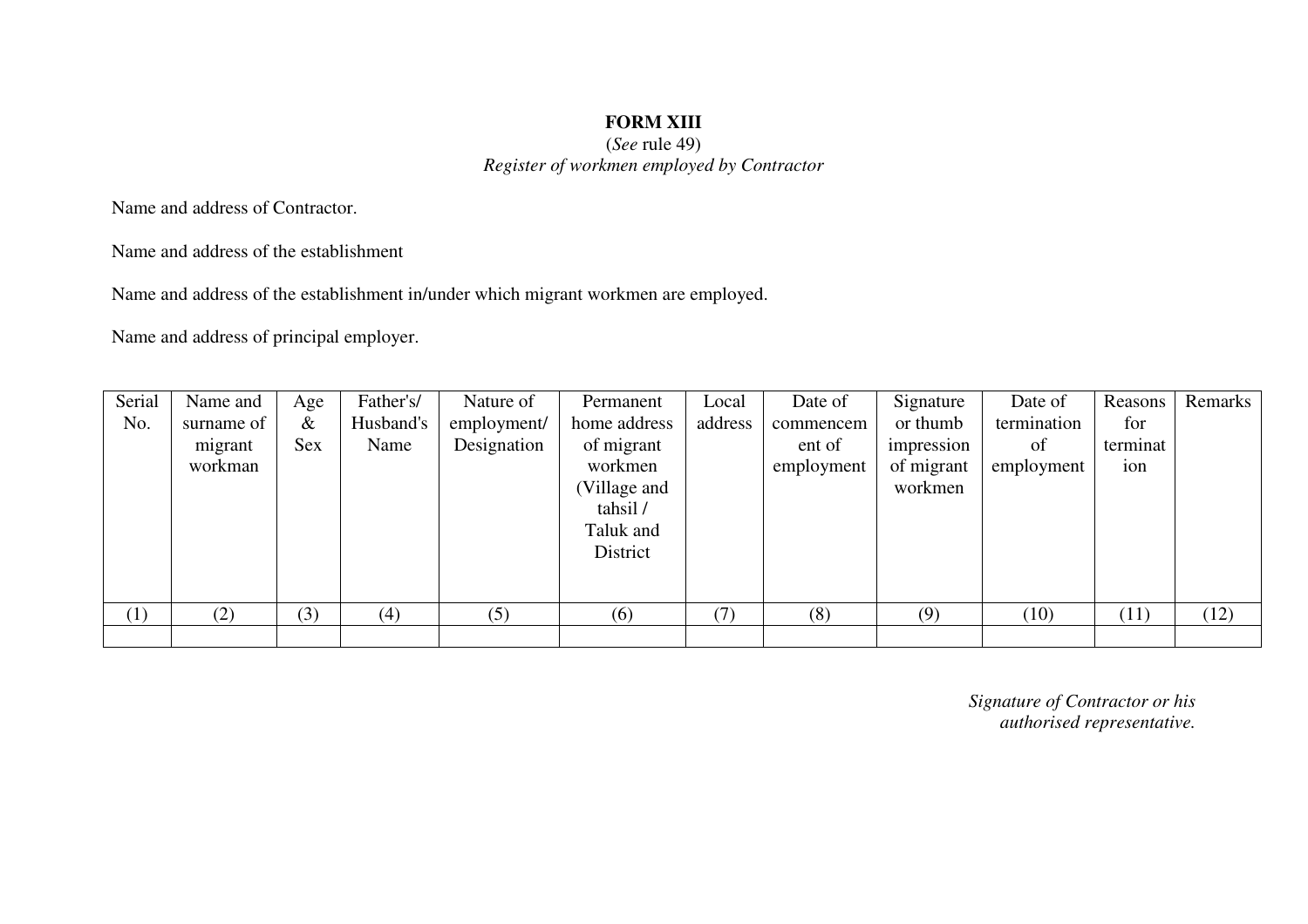## **FORM XIV**  (*See* rule 50) **Service Certificate**

Name and address of Contractor.

Name and location of work.

Name and address of the migrant workmen.

Age or date of birth.

Identification marks.

Father's/Husband's name.

Name and address of establishment in/under which migrant workmen are employed.

Name and address of Principal Employer.

|            |      | Total period for which<br>employed |                        |                                                                               |        |
|------------|------|------------------------------------|------------------------|-------------------------------------------------------------------------------|--------|
| Serial No. | From | To                                 | Nature of<br>work done | Rate of<br>wages (with<br>particular of<br>unit in case<br>of piece-<br>work) | Remark |
|            |      |                                    | $\left(4\right)$       | (5)                                                                           | 6      |
|            |      |                                    |                        |                                                                               |        |

*Signature of the Contractor or his authorised representative.*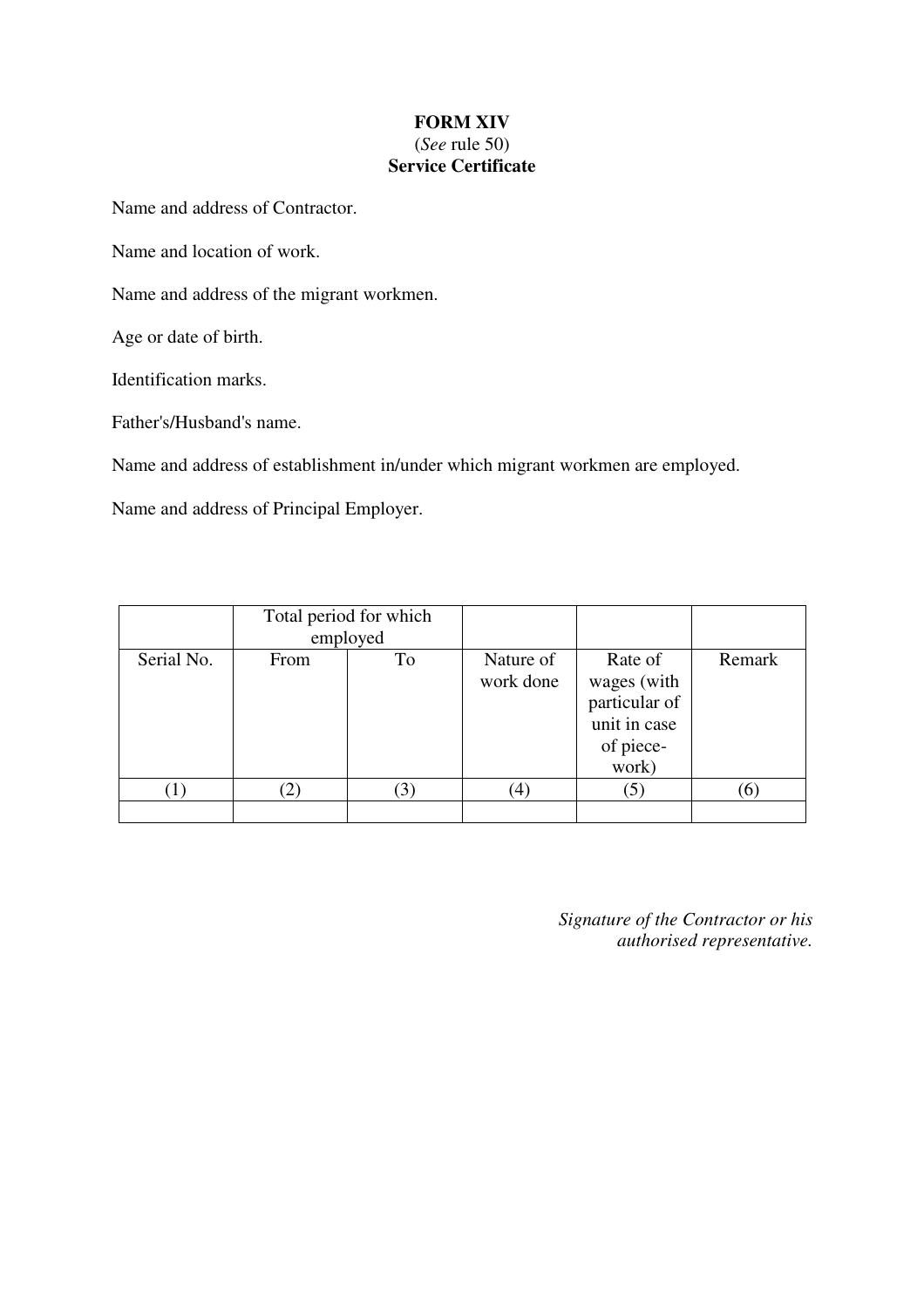## **FORM XV**  [*See* rule 51 (1)] **Displacement and outward journey allowance sheet**

Name and address of the Contractor.

Name and address of the Principal Employer.

Name and address of the establishment.

Month and Year.

| Serial | Name of | Father's/ | Permane   | Place and | Design | Rate  | Wages   | Place   | Place of   | Railway          | Railway  | Date and  | Expect           |
|--------|---------|-----------|-----------|-----------|--------|-------|---------|---------|------------|------------------|----------|-----------|------------------|
| No.    | the     | Husband'  | nt home   | address   | ation  | of    | payable | of      | work with  | Station/         | Station/ | Time of   | ed date          |
|        | Migrant | s Name    | address   | of        |        | wages | in a    | recruit | address    | <b>Bus Stand</b> | Bus      | commence  | and              |
|        | Workman |           | indicatin | residence |        |       | month   | ment    | indicating | nearest to       | Stand    | ment of   | time of          |
|        |         |           | g the     | in home   |        |       |         |         | the State  | the place        | nearest  | journey   | arrival          |
|        |         |           | state     | State     |        |       |         |         |            | of               | to the   | from the  | at the           |
|        |         |           |           |           |        |       |         |         |            | residence        | place of | place of  | place of $\vert$ |
|        |         |           |           |           |        |       |         |         |            |                  | work     | residence | work.            |
|        |         |           |           |           |        |       |         |         |            |                  |          |           |                  |
| (1)    | (2)     | (3)       | (4)       | (5)       | (6)    | (7)   | (8)     | (9)     | (10)       | (11)             | (12)     | (13)      | (14)             |
|        |         |           |           |           |        |       |         |         |            |                  |          |           |                  |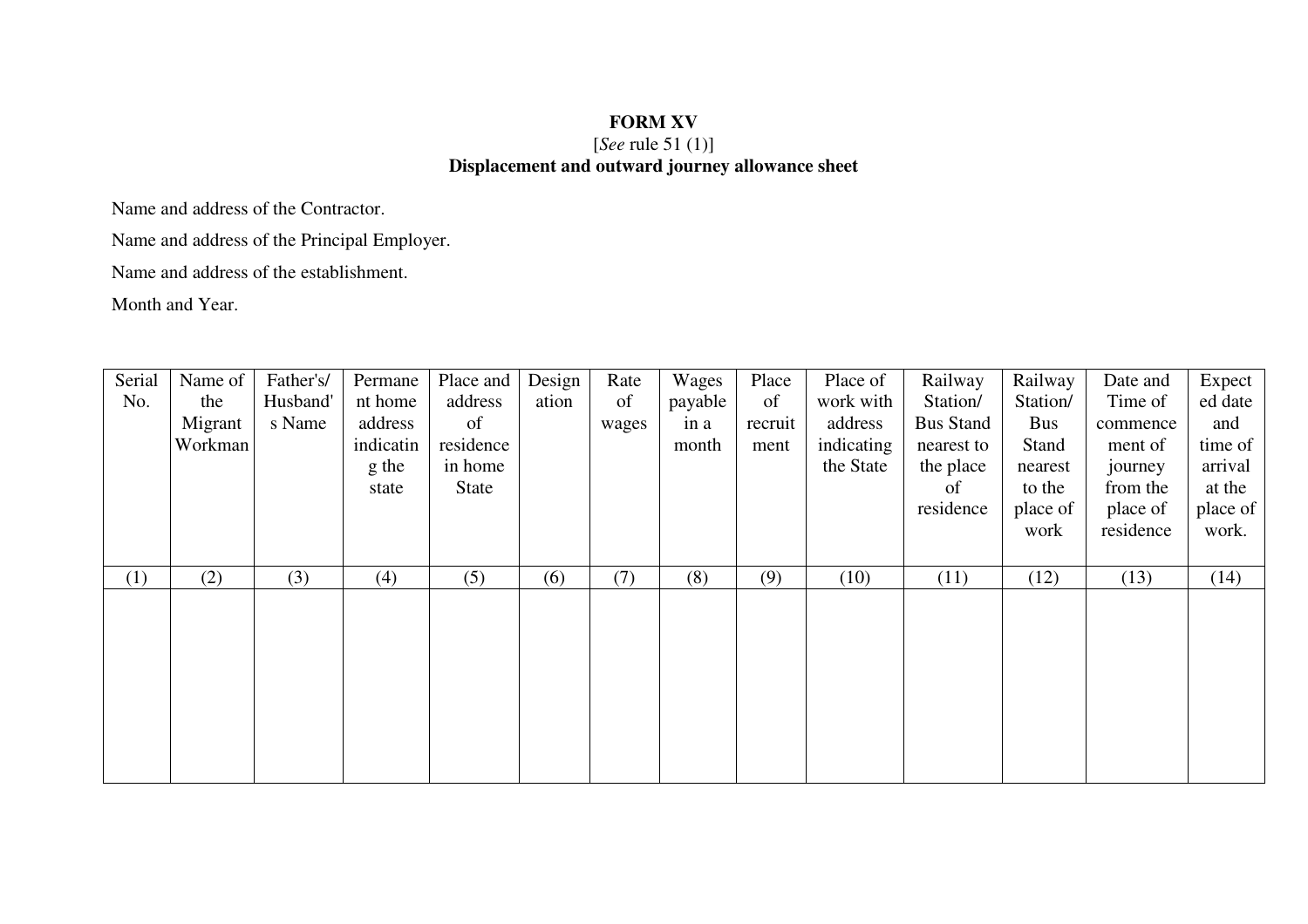| Details  | Amount of   | Total of   | Amount     | Amount   | Wages   | Total  | Date  | Signature | Actual     | Balance   | Date of   | Signatur | Remark |
|----------|-------------|------------|------------|----------|---------|--------|-------|-----------|------------|-----------|-----------|----------|--------|
| of       | bus fare    | amount s   | of         | outward  | for     | amount | on    | or thumb- | date and   | wages for | payment   | e or     | S.     |
| modes    | and/        | indicated  | displacem  | journey  | outward | paid.  | which | impressio | time of    | outward   | of the    | thumb-   |        |
| of       | or second   | in column  | ent        | allowanc | journey |        | paid. | n of the  | arrival at | journey,  | balance   | impressi |        |
| journeys | class train | No. $(16)$ | allowance. | es       | period. |        |       | migrant   | the place  | if any,   | wages     | on of    |        |
| from the | fare and/or |            |            |          |         |        |       | workman.  | of work    | payable.  | indicated | the      |        |
| place of | other       |            |            |          |         |        |       |           |            |           | in column | migrant  |        |
| residenc | journey     |            |            |          |         |        |       |           |            |           | (25)      | workma   |        |
| e in the | expenses    |            |            |          |         |        |       |           |            |           |           | n.       |        |
| home     | separately  |            |            |          |         |        |       |           |            |           |           |          |        |
| State to | as the      |            |            |          |         |        |       |           |            |           |           |          |        |
| the      | modes of    |            |            |          |         |        |       |           |            |           |           |          |        |
| place of | journey     |            |            |          |         |        |       |           |            |           |           |          |        |
| work     | indicated   |            |            |          |         |        |       |           |            |           |           |          |        |
|          | in column   |            |            |          |         |        |       |           |            |           |           |          |        |
|          | (15)        |            |            |          |         |        |       |           |            |           |           |          |        |
|          |             |            |            |          |         |        |       |           |            |           |           |          |        |
| (15)     | (16)        | (17)       | (18)       | (19)     | (20)    | (21)   | (22)  | (23)      | (24)       | (25)      | (26)      | (27)     | (28)   |
|          |             |            |            |          |         |        |       |           |            |           |           |          |        |
|          |             |            |            |          |         |        |       |           |            |           |           |          |        |
|          |             |            |            |          |         |        |       |           |            |           |           |          |        |
|          |             |            |            |          |         |        |       |           |            |           |           |          |        |
|          |             |            |            |          |         |        |       |           |            |           |           |          |        |
|          |             |            |            |          |         |        |       |           |            |           |           |          |        |

**NOTE:-** Indicate separately different mode of journeys. Entries are to be made against each individual migrant workman.

*Signature of the Contractor or his authorised representative.* 

Date: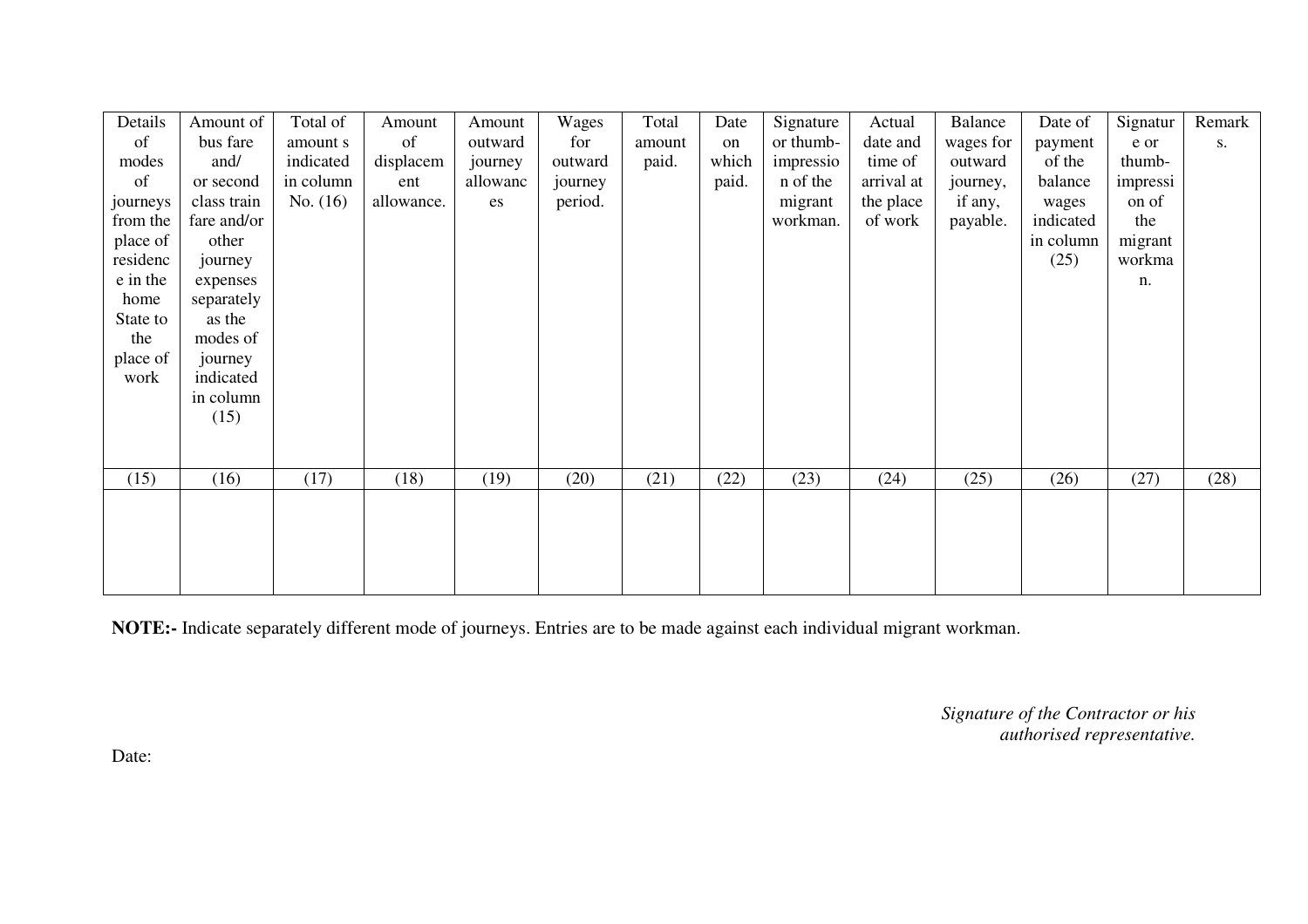## **Form XVI**  [*See* rule 51 (1)] *Return Journey Allowance Register*

Name and address of the Contractor.

Name and address of the Principal Employer.

Name and address of the establishment.

Month and Year.

| Serial | Name of     | Father's/ | Permanent  | Place and  | Designation | Rate  | Place | Railway          | Railway          | Date and Time of  |
|--------|-------------|-----------|------------|------------|-------------|-------|-------|------------------|------------------|-------------------|
| No.    | the migrant | Husband   | home       | address of |             | of    | of    | Station/         | Station/Bus      | commencement      |
|        | workman     | 's Name   | address    | residence  |             | wages | work  | <b>Bus Stand</b> | Stand nearest to | of journey from   |
|        |             |           | indicating | in home    |             |       |       | nearest to the   | the place of     | the place of work |
|        |             |           | the state  | state      |             |       |       | place of work    | residence in the |                   |
|        |             |           |            |            |             |       |       |                  | home state       |                   |
|        |             |           |            |            |             |       |       |                  |                  |                   |
| (1)    | (2)         | (3)       | (4)        | (5)        | (6)         | (7)   | (8)   | (9)              | (10)             | (11)              |
|        |             |           |            |            |             |       |       |                  |                  |                   |
|        |             |           |            |            |             |       |       |                  |                  |                   |
|        |             |           |            |            |             |       |       |                  |                  |                   |
|        |             |           |            |            |             |       |       |                  |                  |                   |
|        |             |           |            |            |             |       |       |                  |                  |                   |
|        |             |           |            |            |             |       |       |                  |                  |                   |
|        |             |           |            |            |             |       |       |                  |                  |                   |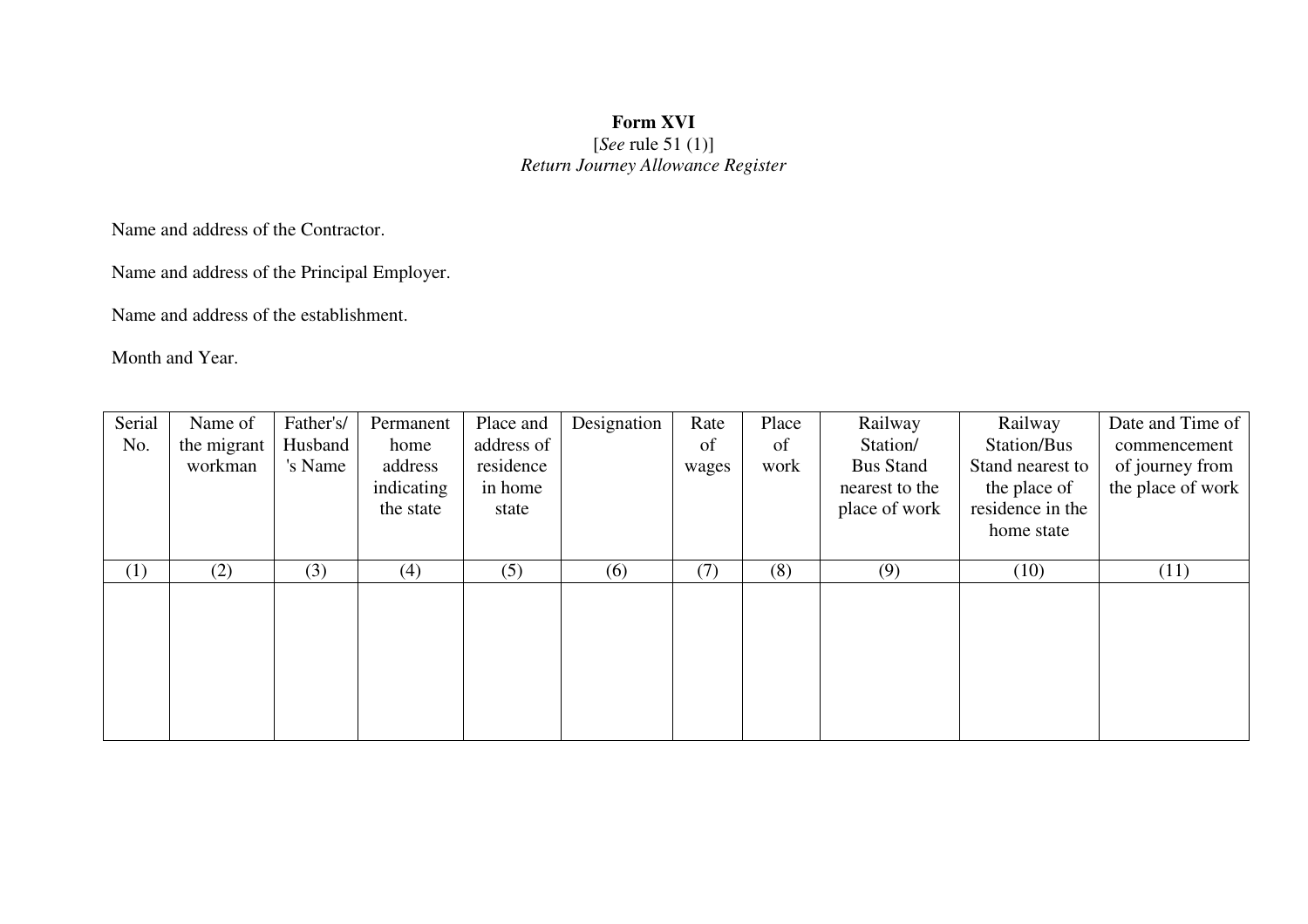| Expected     | *Expected    | Amount of     | Total of     | Amount of | Wages for      | Total       | Date on     | Signature or | Remarks |
|--------------|--------------|---------------|--------------|-----------|----------------|-------------|-------------|--------------|---------|
| date and     | of modes of  | bus fare      | amounts      | return    | return journey | amount paid | which paid. | thumb-       |         |
| time of      | journeys     | and/or        | indicated in | journey   | period         |             |             | impression   |         |
| arrival at   | from the     | second class  | column No.   | allowance |                |             |             | of the       |         |
| the          | place of     | train fare    | (14)         |           |                |             |             | migrant      |         |
| residence in | work to      | and/or other  |              |           |                |             |             | workman      |         |
| the home     | place of     | journey       |              |           |                |             |             |              |         |
| State        | residence in | expenses      |              |           |                |             |             |              |         |
|              | the home     | separately as |              |           |                |             |             |              |         |
|              | <b>State</b> | per expected  |              |           |                |             |             |              |         |
|              |              | modes of      |              |           |                |             |             |              |         |
|              |              | journey       |              |           |                |             |             |              |         |
|              |              | indicated in  |              |           |                |             |             |              |         |
|              |              | column $(13)$ |              |           |                |             |             |              |         |
| (12)         | (13)         | (14)          | (15)         | (16)      | (17)           | (18)        | (19)        | (20)         | (21)    |
|              |              |               |              |           |                |             |             |              |         |
|              |              |               |              |           |                |             |             |              |         |
|              |              |               |              |           |                |             |             |              |         |
|              |              |               |              |           |                |             |             |              |         |
|              |              |               |              |           |                |             |             |              |         |

\*Indicate separately different modes of journey.

**NOTE:-**Entries are to be made against each individual inter-State migrant workman.

*Signature of the Contractor or his authorised representative.* 

Date: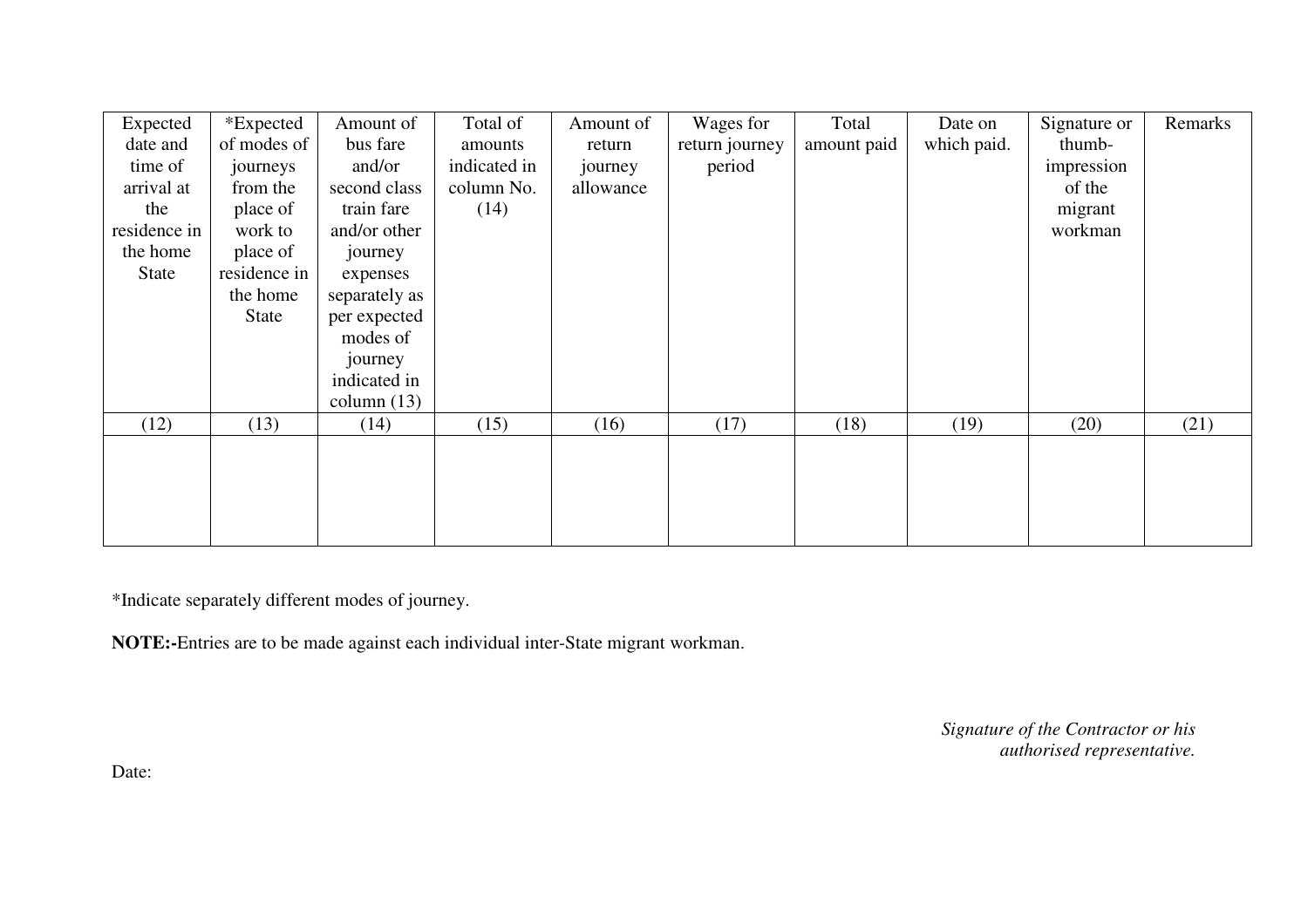## **FORM XVII**

[*See* rule 52(2) (a)]

## **Muster Roll**

Name and address of Contractor.

Nature and location of work.

Name and address of establishment in/under which inter-state migrant workmen are employed.

Name and address of Principal Employer.

# For the month of ……………………………..

| Serial<br>number | Name of<br>migrant<br>workman | Father's/<br>Husband's<br>name | Sex. | Dates | Remarks |
|------------------|-------------------------------|--------------------------------|------|-------|---------|
|                  |                               |                                |      |       |         |

\_\_\_\_\_\_\_\_\_\_\_\_\_\_\_\_\_\_\_\_\_\_\_\_\_\_\_\_\_\_\_\_\_\_\_\_\_\_\_\_\_\_\_\_\_\_\_\_\_\_\_\_\_\_\_\_\_\_\_\_\_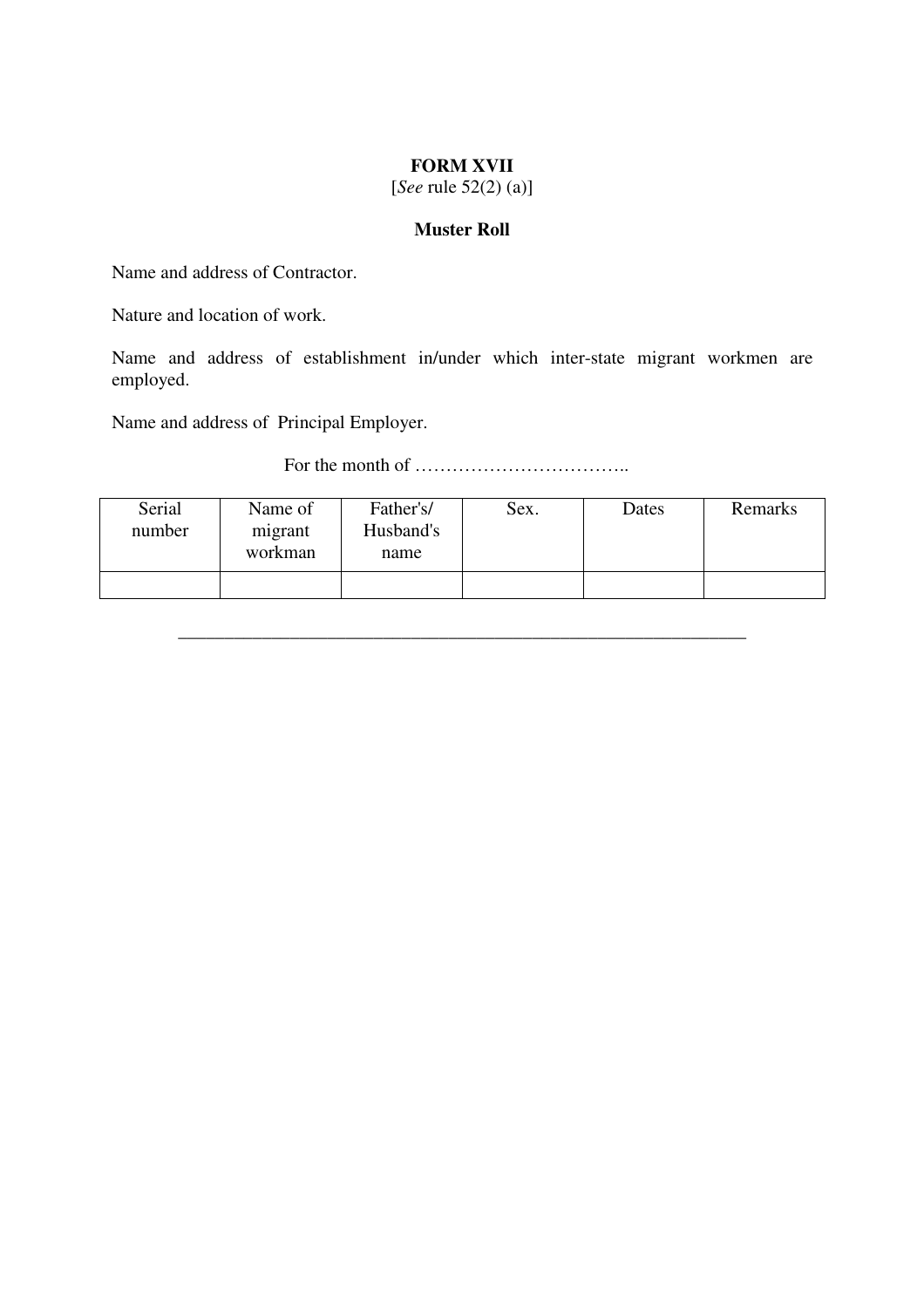## **FORM XVIII**

[*See* rule 52(2) (a)]

## **Register of Wages**

Name and address of Contractor.

Nature and location of work.

Name and address of establishment in/under which inter-state migrant workmen are employed.

Name and address of Principal Employer.

Wage period

|        |        |         |        |       |         |         |       |        | <b>Amount of wages earned</b> |         |        |              |        |              |             |
|--------|--------|---------|--------|-------|---------|---------|-------|--------|-------------------------------|---------|--------|--------------|--------|--------------|-------------|
| Serial | Name   | Serial  | Desig  | Numb  | Units   | Daily   | Basic | Dearn  | Overti                        | Other   | Total. | Dedu         | Net    | Signat       | Initial     |
| No.    | of     | No. in  | nation | er of | of work | rate of | wages | ess    | me                            | cash    |        | ction,       | amount | ure/         | s of        |
|        | inter- | the     |        | days  | done    | wages/  |       | allowa |                               | payme   |        | if any       | paid   | Thum         | Contra      |
|        | State  | registe | nature | worke |         | piece-  |       | nce    |                               | nts     |        | (indic       |        | $b-$         | ctor or     |
|        | migra  | r of    | of     | d     |         | rate    |       |        |                               | (natur  |        | ate          |        | impres       | his         |
|        | nt     | work    | work   |       |         |         |       |        |                               | e of    |        | natur        |        | sion         | author      |
|        | work   | man     |        |       |         |         |       |        |                               | payme   |        | $\epsilon$ ) |        | of           | ised        |
|        | man    |         |        |       |         |         |       |        |                               | nt to   |        |              |        | Inter-       | repres      |
|        |        |         |        |       |         |         |       |        |                               | be      |        |              |        | <b>State</b> | entativ     |
|        |        |         |        |       |         |         |       |        |                               | indicat |        |              |        | Migra        | $\mathbf e$ |
|        |        |         |        |       |         |         |       |        |                               | ed)     |        |              |        | nt           |             |
|        |        |         |        |       |         |         |       |        |                               |         |        |              |        | Work         |             |
|        |        |         |        |       |         |         |       |        |                               |         |        |              |        | man          |             |
| (1)    | (2)    | (3)     | (4)    | (5)   | (6)     | (7)     | (8)   | (9)    | (10)                          | (11)    | (12)   | (13)         | (14)   | (15)         | (16)        |
|        |        |         |        |       |         |         |       |        |                               |         |        |              |        |              |             |
|        |        |         |        |       |         |         |       |        |                               |         |        |              |        |              |             |
|        |        |         |        |       |         |         |       |        |                               |         |        |              |        |              |             |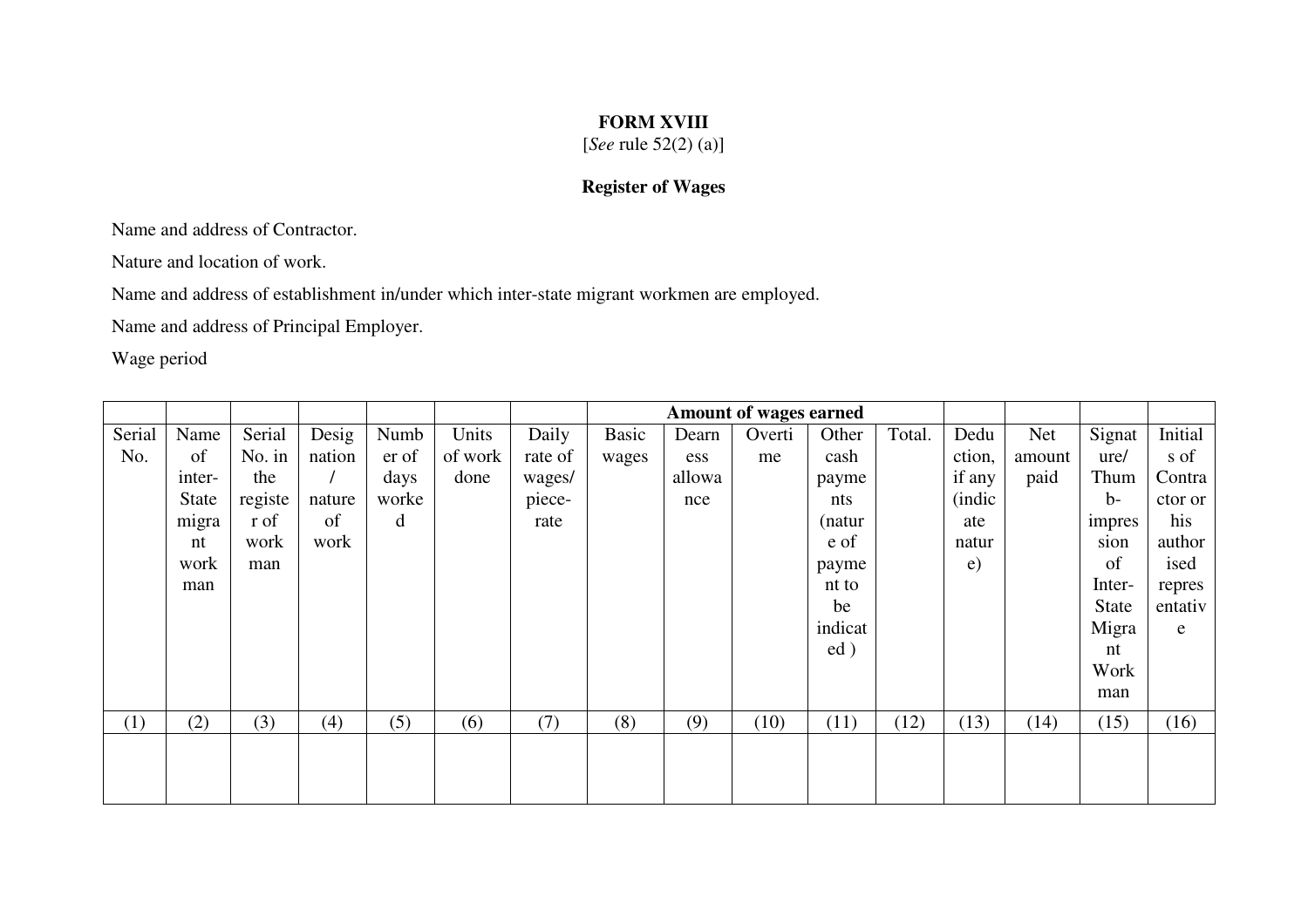## **FORM XIX**

[*See* rule 52(2) (c)]

## **Register of deduction for damage or loss**

Name and address of Contractor.

Nature and location of work.

Name and address of establishment in/under which inter-state migrant workmen are employed.

|        |             |          |           |            |         |           |          |           |             | Date of recovery |         |
|--------|-------------|----------|-----------|------------|---------|-----------|----------|-----------|-------------|------------------|---------|
| Serial | Name of     | Father/  | Designati | Particular | Date of | Whether   | Name of  | Amount    | Number of   | Last             | Remarks |
| No.    | Inter-State |          | on/nature | of damage  | damage  | inter-    | person   | of        | installment | installment      |         |
|        | migrant     | Husband' | of        | or loss    | or loss | state     | in whose | deduction | First       |                  |         |
|        | workman     | s name   | employm   |            |         | migrant   | presence | imposed   | installment |                  |         |
|        |             |          | ent       |            |         | workman   | employe  |           |             |                  |         |
|        |             |          |           |            |         | showed    | e's      |           |             |                  |         |
|        |             |          |           |            |         | cause     | explanat |           |             |                  |         |
|        |             |          |           |            |         | against   | ion was  |           |             |                  |         |
|        |             |          |           |            |         | deduction | heard    |           |             |                  |         |
|        |             |          |           |            |         |           |          |           |             |                  |         |
| (1)    | (2)         | (3)      | (4)       | (5)        | (6)     | (7)       | (8)      | (9)       | (10)        | (11)             | (12)    |
|        |             |          |           |            |         |           |          |           |             |                  |         |
|        |             |          |           |            |         |           |          |           |             |                  |         |
|        |             |          |           |            |         |           |          |           |             |                  |         |
|        |             |          |           |            |         |           |          |           |             |                  |         |
|        |             |          |           |            |         |           |          |           |             |                  |         |
|        |             |          |           |            |         |           |          |           |             |                  |         |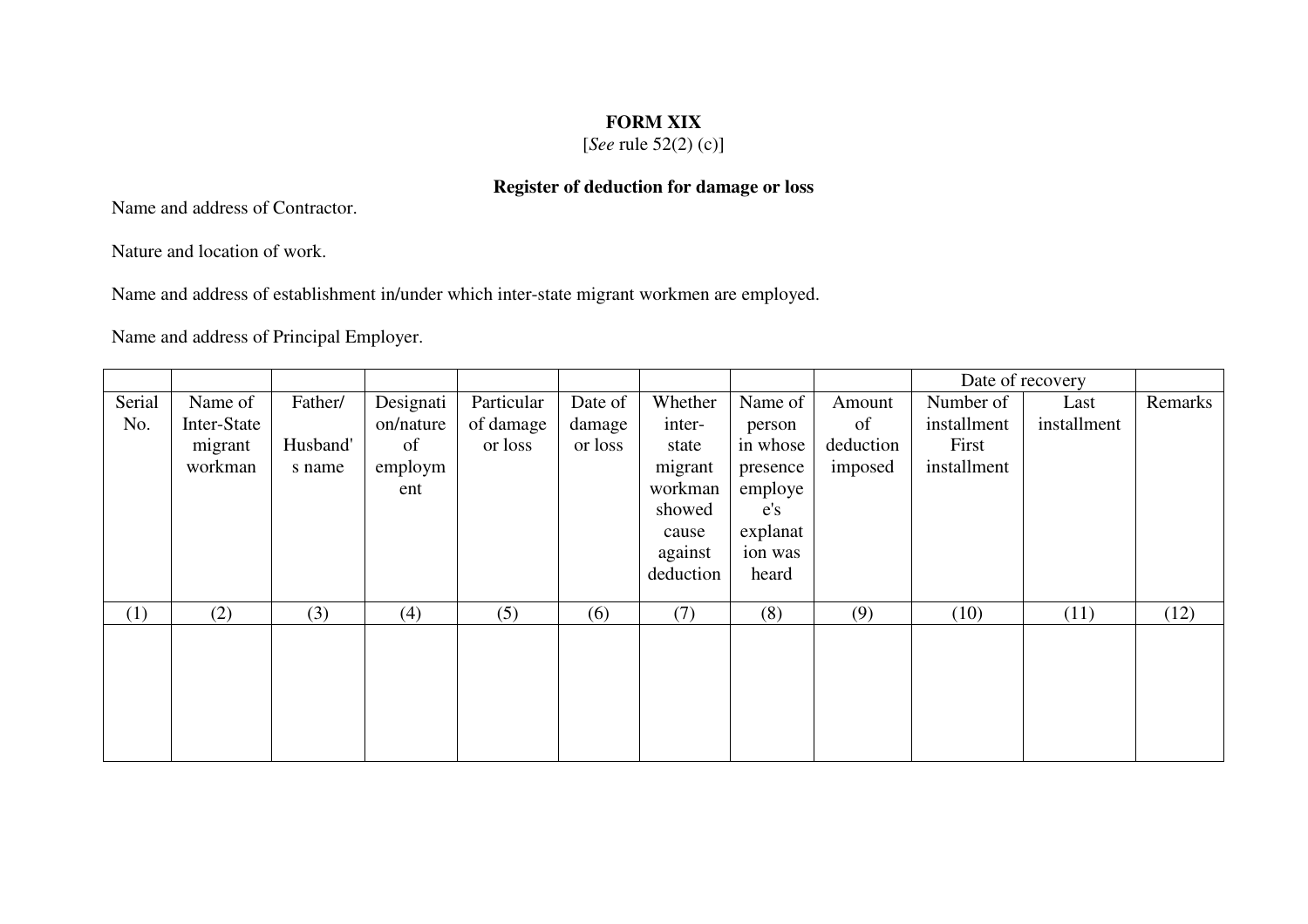## **FORM XX**  [See Rule 52(2) (c)] **Register of Fines**

Name and address of Contractor.

Nature and location of work.

Name and address of establishment in/under which inter-state migrant workmen are employed.

| Serial<br>No. | Name of<br>Inter-State<br>migrant<br>workman | Father's/<br>Husband'<br>s name | Designation/<br>nature of<br>employment | Act/Omissi<br>on for<br>which fine<br>imposed | Date of<br>offence | Whether<br>inter-state<br>migrant<br>workman<br>showed<br>cause<br>against fine | Name of<br>person in<br>whose<br>presence<br>employee's<br>explanation<br>was heard | Wages<br>period<br>and<br>wages<br>payable | Amount<br>of fine<br>imposed | Date<br>which<br>fine<br>realised | Remarks |
|---------------|----------------------------------------------|---------------------------------|-----------------------------------------|-----------------------------------------------|--------------------|---------------------------------------------------------------------------------|-------------------------------------------------------------------------------------|--------------------------------------------|------------------------------|-----------------------------------|---------|
| (1)           | (2)                                          | (3)                             | (4)                                     | (5)                                           | (6)                | (7)                                                                             | (8)                                                                                 | (9)                                        | (10)                         | (11)                              | (12)    |
|               |                                              |                                 |                                         |                                               |                    |                                                                                 |                                                                                     |                                            |                              |                                   |         |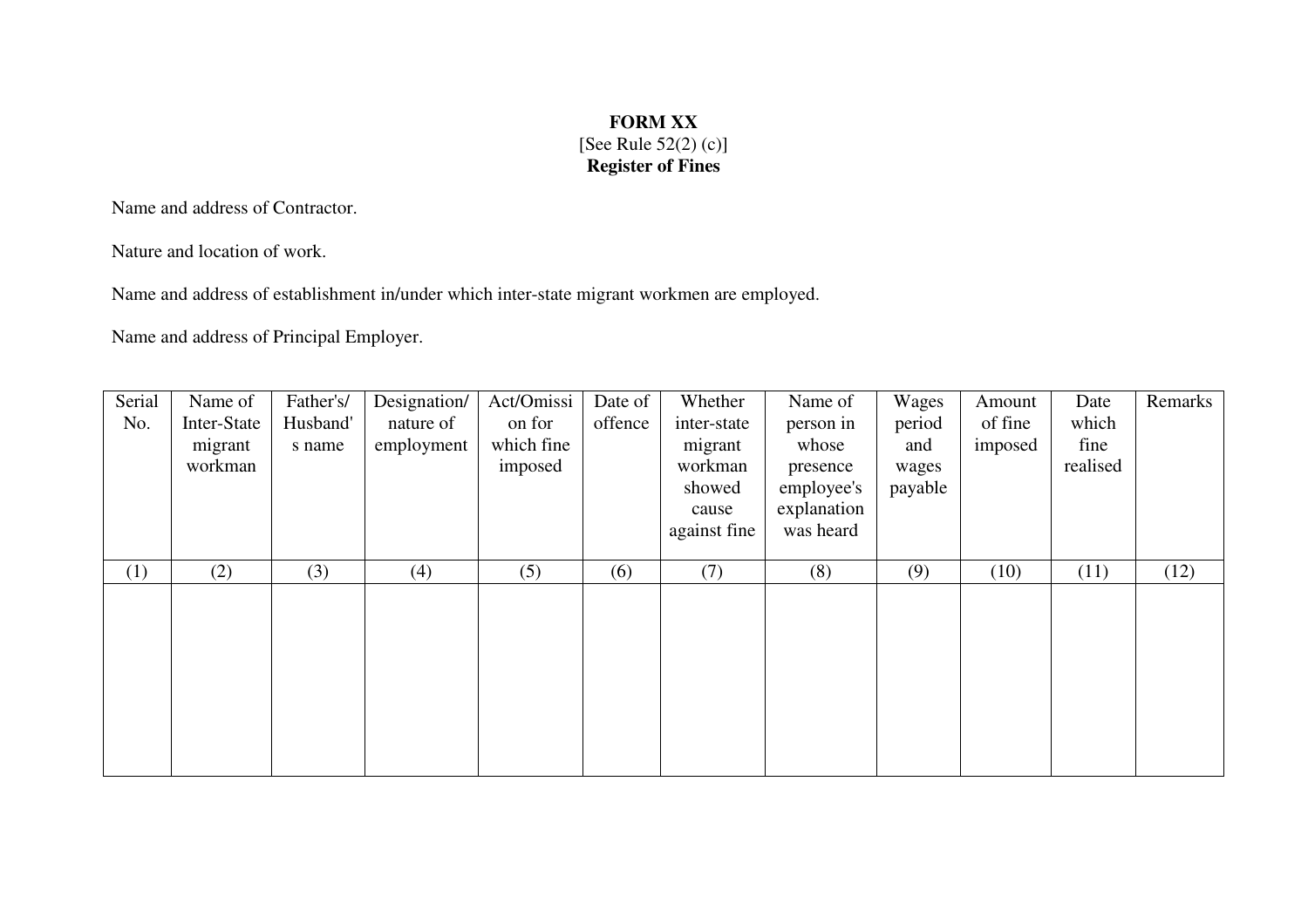## **FORM XXI**

[*See* rule 52(2) (c)]

## **Register of Advances**

Name and address of Contractor.

Nature and location of work.

Name and address of establishment in/under which inter-state migrant workmen are employed.

| Serial<br>No. | Name of<br>Inter-<br>state<br>Migrant<br>workman | Father's/<br>Husband's<br>name | Nature of<br>Employment/<br>Designation | Wage<br>Period and<br>wages<br>payable | Date and<br>amount of<br>advance<br>given | Purpose(s)<br>for which<br>advance<br>made | Number of<br>installments<br>by which<br>advance to<br>be repaid | Date and<br>amount of<br>each<br>installment<br>repaid | Date on<br>which last<br>installment<br>was repaid | Remarks |
|---------------|--------------------------------------------------|--------------------------------|-----------------------------------------|----------------------------------------|-------------------------------------------|--------------------------------------------|------------------------------------------------------------------|--------------------------------------------------------|----------------------------------------------------|---------|
| (1)           | (2)                                              | (3)                            | (4)                                     | (5)                                    | (6)                                       | (7)                                        | (8)                                                              | (9)                                                    | (10)                                               | (11)    |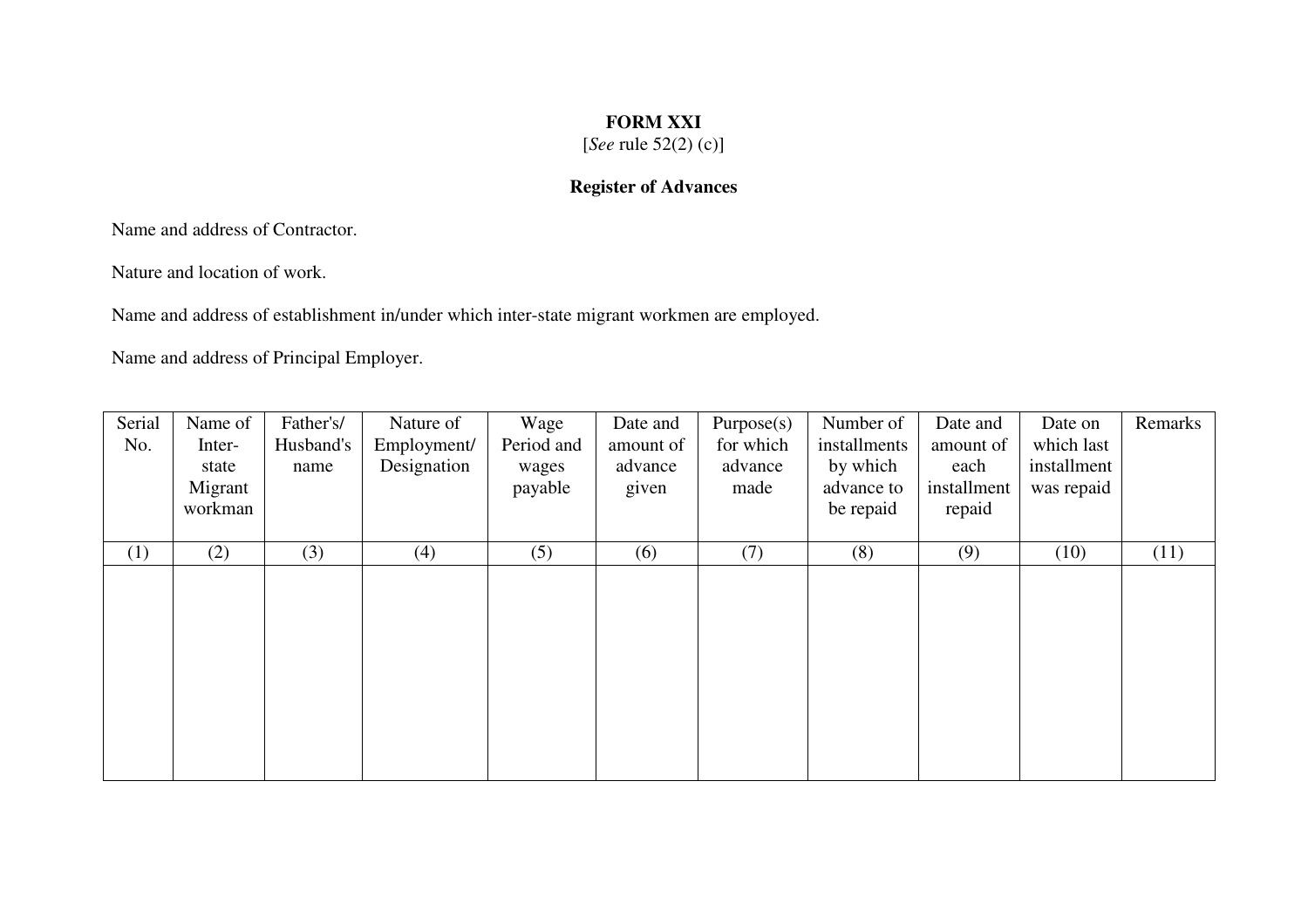## **FORM XXII**

[*See* rule 52(2) (d)]

## **Register of Overtime**

Name and address of Contractor.

Nature and location of work.

Name and address of establishment in/under which inter-state migrant workmen are employed.

| Serial | Name of     | Father's/ | Sex | Designation/ | Date on  | Total          | Normal   | Overtime | Overtime | Date on  | Remarks |
|--------|-------------|-----------|-----|--------------|----------|----------------|----------|----------|----------|----------|---------|
| No.    | Inter-state | Husband's |     | nature of    | which    | overtime       | rates of | rate of  | earning  | which    |         |
|        | Migrant     | name      |     | employment   | overtime | worked for     | wages    | wages    |          | overtime |         |
|        | workman     |           |     |              |          | production in  |          |          |          | wages    |         |
|        |             |           |     |              |          | case of piece- |          |          |          | paid     |         |
|        |             |           |     |              |          | rated          |          |          |          |          |         |
| (1)    | (2)         | (3)       | (4) | (5)          | (6)      | (7)            | (8)      | (9)      | (10)     | (11)     | (12)    |
|        |             |           |     |              |          |                |          |          |          |          |         |
|        |             |           |     |              |          |                |          |          |          |          |         |
|        |             |           |     |              |          |                |          |          |          |          |         |
|        |             |           |     |              |          |                |          |          |          |          |         |
|        |             |           |     |              |          |                |          |          |          |          |         |
|        |             |           |     |              |          |                |          |          |          |          |         |
|        |             |           |     |              |          |                |          |          |          |          |         |
|        |             |           |     |              |          |                |          |          |          |          |         |
|        |             |           |     |              |          |                |          |          |          |          |         |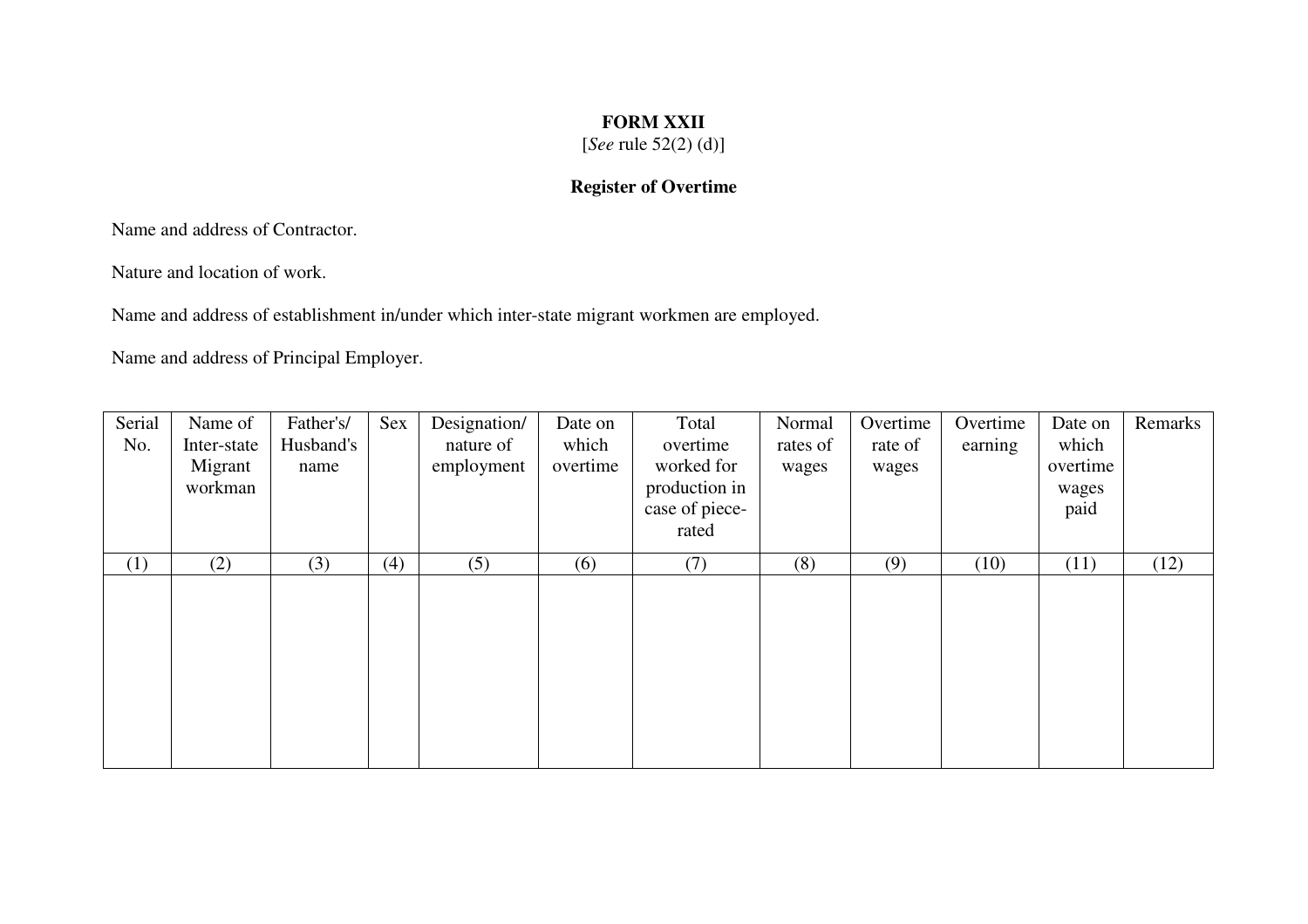## **FORM XXIII**

[See rule 45 (1)]

# **Return to be sent by the Contractor to the Licensing Officer**

|    | 1. Name and address of the Contractor:                                                |       |          |       |
|----|---------------------------------------------------------------------------------------|-------|----------|-------|
|    | 2. Name and address of the establishment:                                             |       |          |       |
| 3. | Name and address of the Principal Employer :                                          |       |          |       |
| 4. | <b>Duration of Contract:</b>                                                          |       |          |       |
|    |                                                                                       |       |          |       |
|    | 5. Number of days during the half-year on which-                                      |       |          |       |
|    |                                                                                       |       |          |       |
|    |                                                                                       |       |          |       |
|    | 6. Maximum number of inter-State migrant workmen employed on any day during the half- |       |          |       |
|    | year:<br>Men                                                                          | Women | Children | Total |
|    | 7. (i) Daily hours of work and spread over:                                           |       |          |       |
|    | (ii) (a) Whether weekly holiday observed and on what day:                             |       |          |       |
|    | (b) If so, whether it was paid for:                                                   |       |          |       |
|    | (iii) Number of manhours of overtime worked:                                          |       |          |       |
|    | 8. Number of mandays worked by:<br>Men                                                | Women | Children | Total |
|    | 9. Amount of wages paid:<br>Men                                                       | Women | Children | Total |
|    | NOTE: Wages shall not include wages for periods of outward and return journeys.       |       |          |       |
|    | 10. Amount of deduction from wages if any:<br>Men                                     | Women | Children | Total |
|    | 11. Amount of displacement allowance paid:<br>Men                                     | Women | Children | Total |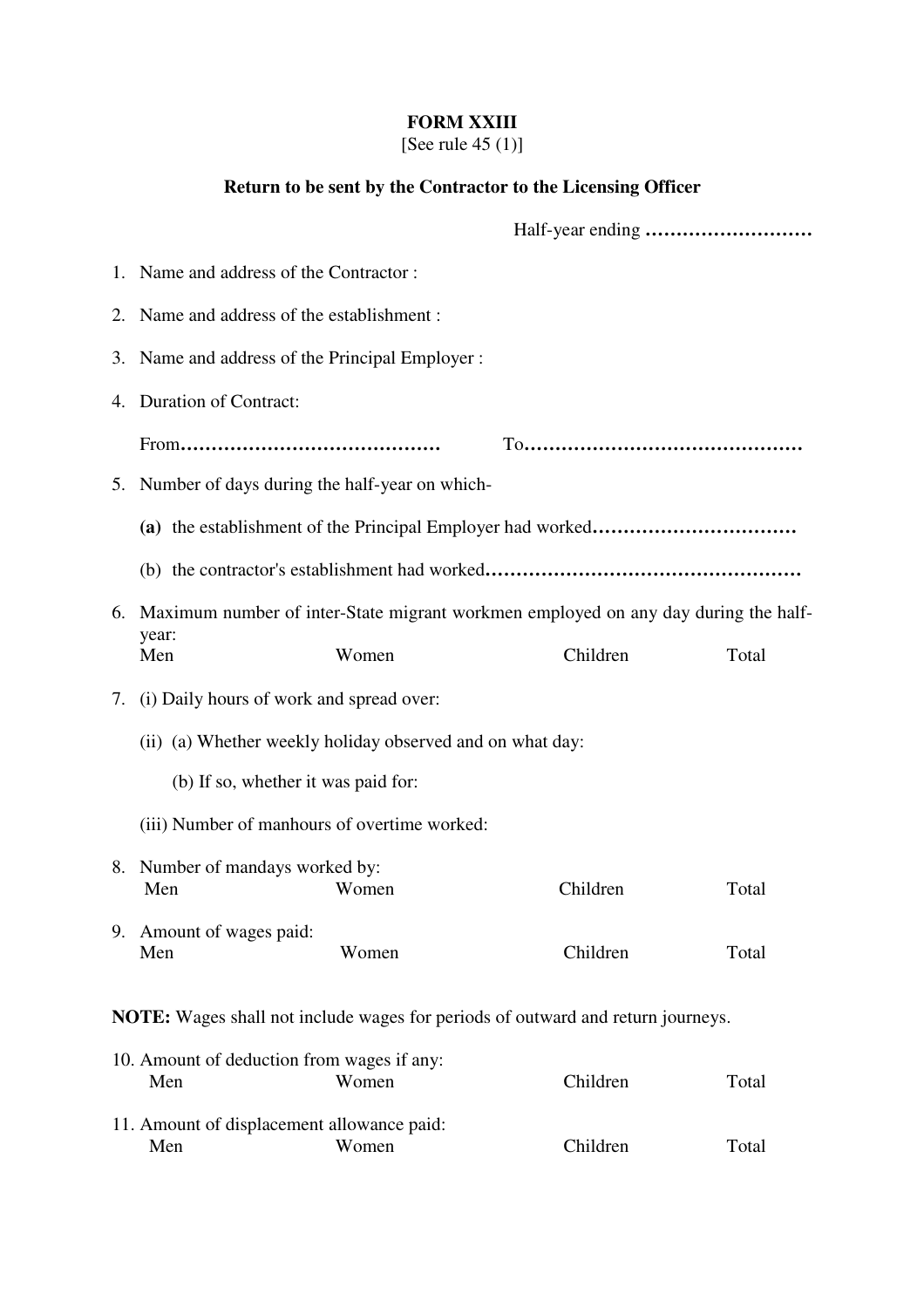12. Amount of outward journey allowance paid:

| Men                                 |                                                                                                      | Women                                                          | Children | Total |
|-------------------------------------|------------------------------------------------------------------------------------------------------|----------------------------------------------------------------|----------|-------|
| Men                                 |                                                                                                      | 13. Amount of wages for outward journeys period paid:<br>Women | Children | Total |
| Men                                 | 14. Amount of return journeys allowance paid:                                                        | Women                                                          | Children | Total |
| Men                                 |                                                                                                      | 15. Amount of wages for return journeys period paid:<br>Women  | Children | Total |
|                                     | 16. Whether the following have been provided:-                                                       |                                                                |          |       |
| (i)<br>(ii)<br>(iii)<br>(iv)<br>(v) | Residential accommodation;<br>Protective clothing;<br>Canteen;<br>Rest room;<br>Latrine and urinals; |                                                                |          |       |

- (vi) Drinking water;
- (vii) Crèche
- (viii) Medical Facilities;
- (ix) First aid.

(If the answer is 'Yes', state briefly nature/standards provided).

Place:<br>Date:

Signature of Contractor